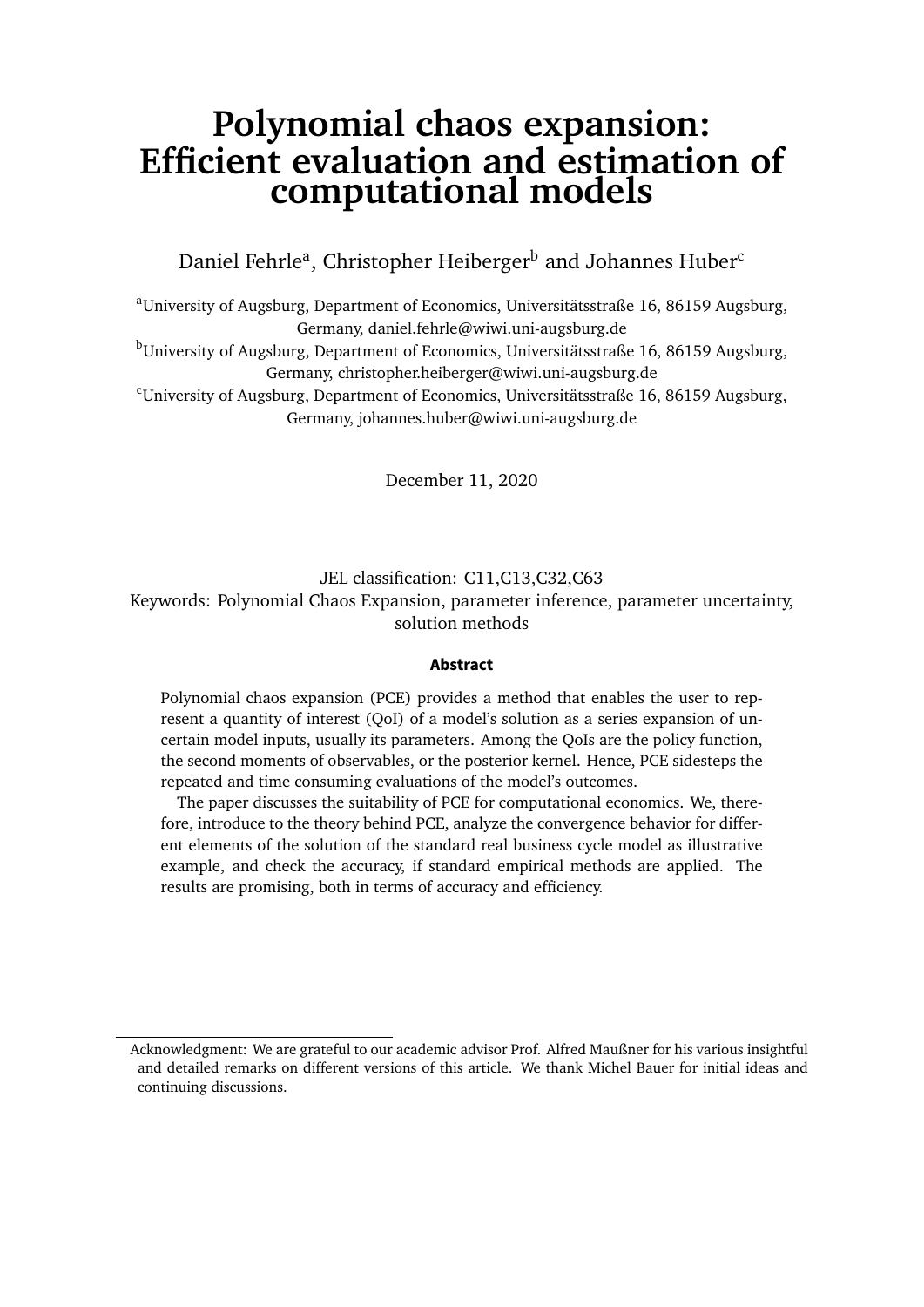## **1 INTRODUCTION**

At an abstract level, computational economic models are mappings from inputs of the model to outputs of the model. The former are the model's parameters, the latter depend on the research question and comprise, e.g., the policy functions of economic agents, the second-moments of model generated time series, or the likelihood implied by a given set of observed data. The model's parameters are typically unknown and plausible values must be derived from observed data, or are even treated as random variables from the Bayesian perspective. Either way, the uncertainty of parameters translates into uncertainty regarding the model's outcomes. Estimation methods, as the generalized method of moments, the matching of impulse responses, or likelihood based methods as well as a careful study of the sensitivity of the model's outcomes for a set of different parameter values requires numerous repeated solutions of the model. Depending on the complexity of the model, estimation and sensitivity analysis can become a time consuming computational task. Polynomial chaos expansion (PCE), as employed in other scientific disciplines, offers an elegant way to deal with this problem. $<sup>1</sup>$  $<sup>1</sup>$  $<sup>1</sup>$ </sup>

PCE is a method that depicts arbitrary elements of a model's solution, the quantity of interest (QoI), in terms of a series expansion of the model's parameters. Given the respective formulae, repeated evaluations are inexpensive in terms of computational time instead of repeated, potentially time-consuming, solutions of the entire model. The present paper provides a theoretical and practical primer of PCE for economists. Without limiting the applicability for other purposes, we focus on parameter estimation of dynamic stochastic general equilibrium (DSGE) models, as we are familiar with the required methods. To the best of our knowledge, applications of PCE in this context have not yet been studied in economic models.<sup>[2](#page-1-1)</sup>

In its general form, the underlying theory of the method rests on the theory introduced by [Wiener](#page-39-0) [\(1938\)](#page-39-0) and the [Cameron and Martin](#page-38-0) [\(1947\)](#page-38-0) theorem. Given a family of stochastically independent and normally distributed random variables, which we call germs, the theorem establishes the existence of an orthogonal decomposition—with identity in the *L* 2 sense—of any random variable with finite second moments and measurable with respect to the germs, into Hermite polynomials in the germs. If we identify the germs with (transformations of) the model's unknown parameters, and if the model's outcome satisfies the required conditions, which apply to most computational economic models, the theory justifies an approximation of the model's outcome by a truncated series of polynomials in the unknown parameters. The so-called truncated PCE can be constructed easily from a limited number of model evaluations, and after construction of the PCE the model's outcome can be obtained uncostly by evaluation of the truncated series instead of repeated solutions of the model.

[Ghanem and Spanos](#page-38-1) [\(1991\)](#page-38-1) provide first applications of the theory to the problem of uncertain model parametrization. In such applications, we can typically restrict atten-

<span id="page-1-0"></span><sup>&</sup>lt;sup>1</sup>See e.g. [Kaintura et al.](#page-38-2) [\(2018\)](#page-38-2) for a review on the increasing application of PCE in electronics and electrics.

<span id="page-1-1"></span><sup>&</sup>lt;sup>2</sup>[Harenberg et al.](#page-38-3) [\(2019\)](#page-38-3) is the only study we are aware of which has studied PCE in the context of economic models so far. However, different from our work they focus on applications of PCE for structural sensitivity analysis.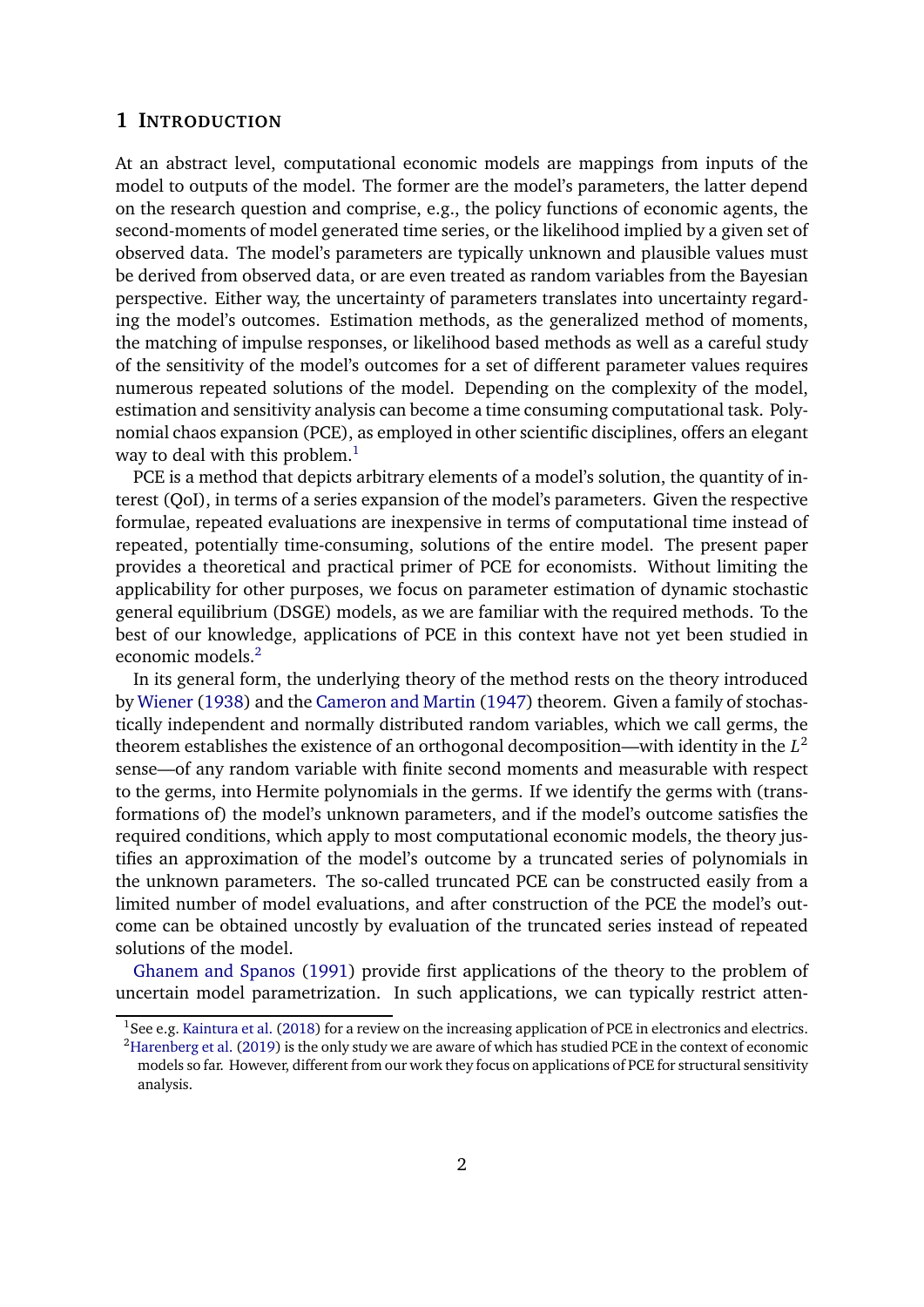tion to the far easier case with a finite number of germs. In the one-dimensional case where parametrization uncertainty is introduced by means of only one unknown parameter described by a random variable  $\theta$  with (Borel) probability measure  $P_{\theta}$ , the existence of orthogonal decompositions is the direct consequence of the property that the (orthogonal) polynomials with respect to the inner product in  $L^2(\mathbb{R}, \mathscr{B}(\mathbb{R}), P_\theta)$  form a complete orthogonal system in *L* 2 . Moreover, the property does not only hold for Hermite polynomials and probability measures of normally distributed random variables but also extends to other commonly used distributions and the corresponding orthogonal polynomials from the Askey scheme. This extension, initially proposed by [Xiu and Karniadakis](#page-39-1) [\(2002\)](#page-39-1), is also known as generalized polynomial chaos expansion. For a finite number of unknown and stochastically independent parameters  $\theta_i$ , the property also extends to tensor products of the polynomials and the product probability measure. In consequence, any *L* <sup>2</sup> mapping can be represented by a Fourier series in the orthogonal polynomials and any random variable with finite second moments which is measurable with respect to the  $\theta_i$  can be written as a series of polynomials in the *θ<sup>i</sup>* .

For the problem at hand, the  $L^2$  mapping for which the Fourier series must be constructed is identified with the mapping from parameter values to the model's outcome *Y*. Moreover, the Fourier coefficients are defined by the inner product of this mapping with the orthogonal polynomials. If the inner product cannot be computed analytically, numerical integration rules like Gauss quadratures can be employed which, if the dimensionality of unknown parameters is not too large, require only a comparably small number of model evaluations. As the dimensionality of the problem becomes larger, sparse grid methods, such as Smolyak-Gauss quadrature can help or, alternatively, the coefficients can be obtained from least squares.

After construction of the truncated PCE, it can be used for inexpensive evaluations of the model outcome. First, statistical properties of the model outcome can be derived directly from the PCE and the parameters' distributions. The statistical properties can then be used to quantify the effects of parameter uncertainty. For example, the variance of the model outcome can be used as a first indicator for a sensitivity analysis. Moreover, [Harenberg](#page-38-3) [et al.](#page-38-3) [\(2019\)](#page-38-3) propose a sensitivity analysis on the basis of Sobol' indices which can be obtained directly from the PCE. The analysis additionally provides necessary conditions for parameter identification in structural estimations. Second, the Fourier expansion can also be used as a pointwise approximation for the mapping between parameters and the QoI. Thus, estimation methods which require repeated recalculations of the model outcome can be sped up significantly. Since Bayesian inference naturally combines the specification of apriori parameter uncertainty in form of prior distributions with the necessity for repeated model solutions, it provides an especially well-suited setting for the implementation of PCE. The application of PCE in Bayesian inference was first analyzed by [Marzouk et al.](#page-39-2) [\(2007\)](#page-39-2) in engineering but to the best of our knowledge the method has not yet been studied in economic models.

We apply the method of PCE to the benchmark real business cycle (RBC) model, since this model is suited as illustrative example due to its well-known and simplistic nature. We analyze the convergence behaviour of the PCE—in the sense of the *L* <sup>2</sup> norm of the approximation error over the parameters' support—as the degree of truncation is increased. Our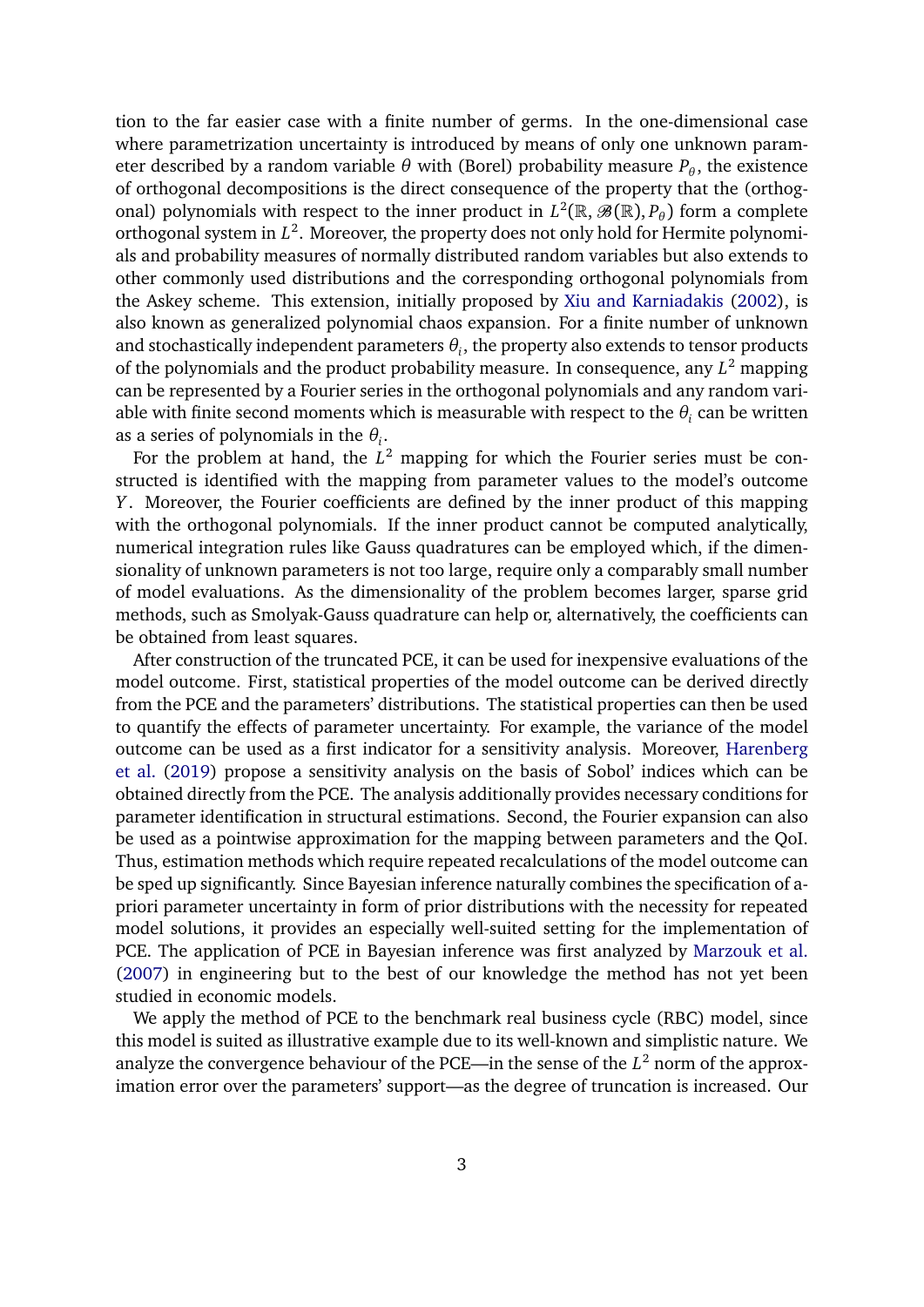analysis starts with an example where three parameters are assumed unknown, namely the capital share in production, the coefficient of relative risk aversion and the autocorrelation parameter of total factor productivity, and considers the PCEs of various model outcomes including the model's linear solution, a projection solution, the variables' second moments and the impulse response function. Although we assume rather "loose" distributions for the unknown parameters, we find linear convergence speed in all cases, and remarkably well approximations can be obtained already with a rather small degree of truncation and a small number of model evaluations. If the model outcome, e.g the linearized policy function, has to be evaluated for a sample of 100,000 parameter values, the PCE with truncation degree 7 provides an approximation with *L* 2 error of 10<sup>−</sup><sup>3</sup> while the computational time for construction and evaluation is lower by the factor 30 compared to repeated computations.

We extend our example to the higher-dimensional problem where all six model parameters are assumed unknown. Compared to full-grid quadrature rules, sparse-grid quadrature rules and least squares provide less accurate derivations of the PCE coefficients. In consequence, the approximated PCEs require a higher degree of truncation in order to deliver the same accuracy. However, they also require significantly less time for construction. A comparison of computational time versus the approximation's accuracy shows that the PCE constructed from sparse-grid quadrature is most efficient followed by least squares. Yet, for higher degrees of truncation, inaccuracies in the PCE coefficients derived from least squares eventually become dominant and even reverse convergence.

Our analysis continues with Monte Carlo experiments as in [Ruge-Murcia](#page-39-3) [\(2007\)](#page-39-3) where we gauge the quality of the model's PCE when used for several empirical methods. More specifically, we estimate the model's parameters by generalized method of moments (GMM), simulated method of moments (SMM), maximum-likelihood estimation (MLE) and Bayesian estimation (BE) but use PCE to evaluate the QoI for different parameter values. Compared to the benchmark procedure of repeated solutions, we find that the PCE based method is remarkably efficient and accurate. Estimates deviate only negligibly from the benchmark procedure and most notable, the computation time can be reduced by 99 percent for BE and by 50 percent for GMM, SMM and MLE.

The remainder of the paper is structured as follows. First, we give a simple example to outline the concept of PCE in section [2.](#page-4-0) In section [3](#page-7-0) we review the basic theory for the existence of polynomial chaos expansions and present the most common practical methods to compute the PCE coefficients. Section [4](#page-17-0) discusses different applications of the PCE, either to evaluate statistical properties of the model outcome or for pointwise approximation of the mapping from the parameters to the model outcome. We particularly highlight its application to construct surrogates for the model's linear solution or for projection solutions and to approximate gradients. In section [5,](#page-20-0) we apply the method to the benchmark RBC model and discuss the basic results and potential drawbacks. Section [6](#page-37-0) concludes. More detailed derivations are found in the appendix. MATLAB® code is available from the authors upon request.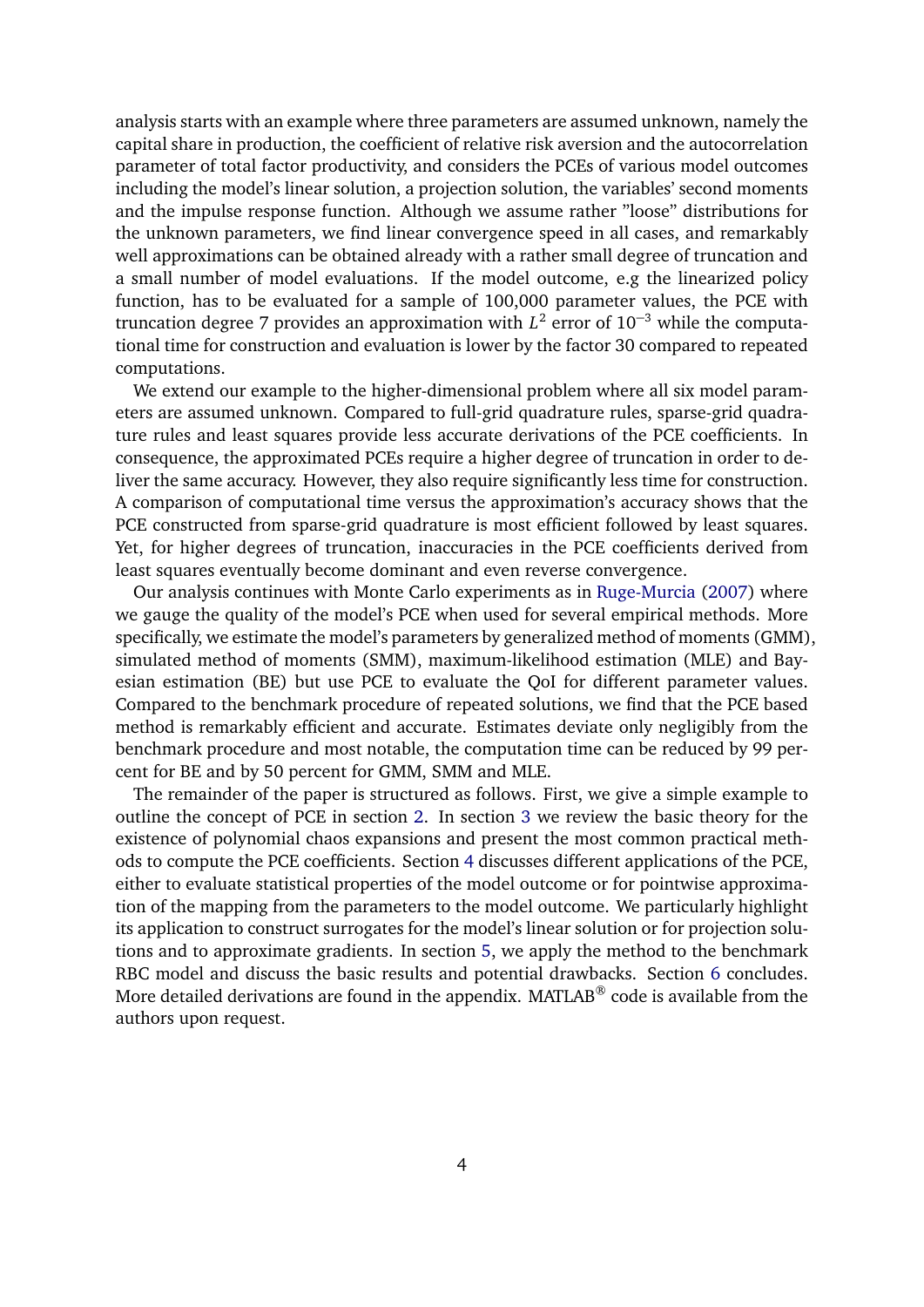## <span id="page-4-0"></span>**2 A SIMPLE EXAMPLE**

Before introducing the theoretical framework of PCE, we first want to outline the concept at hand of a simple example. Since our numerical analysis focuses on discretely-timed models, our example considers the following system of linear first-order difference equations in two real-valued variables  $x_{1,t}$  and  $x_{2,t}$ ,

$$
\vartheta x_{1,t+1} + x_{2,t+1} = x_{1,t},
$$
  

$$
x_{1,t+1} + x_{2,t+1} = x_{2,t},
$$

for all  $t \in \mathbb{N}$ , and given  $x_{1,0}$  and  $x_{2,0}$ . Moreover,  $\vartheta \in (0,1)$  is an unknown parameter. While the variables' explicit recursion can be derived straightforwardly here by

$$
\begin{pmatrix} x_{1,t+1} \\ x_{2,t+1} \end{pmatrix} = H(\vartheta) \begin{pmatrix} x_{1,t} \\ x_{2,t} \end{pmatrix}, \text{ where } H(\vartheta) := \begin{pmatrix} h_{11}(\vartheta) & h_{12}(\vartheta) \\ h_{21}(\vartheta) & h_{22}(\vartheta) \end{pmatrix} = \begin{pmatrix} \frac{-1}{1-\vartheta} & \frac{1}{1-\vartheta} \\ \frac{1}{1-\vartheta} & \frac{-\vartheta}{1-\vartheta} \end{pmatrix},
$$

the mapping  $\vartheta \mapsto H(\vartheta)$  from the unknown parameter to the (linearized) policy can typically not be derived analytically, but can only be computed numerically, if the system of difference equations is non-linear and stochastic. In consequence, if  $H(\vartheta)$  needs to be computed for different parameter values, the underlying numerical methods must eventually be applied repeatedly. PCE, on the other hand, aims to represent the mapping  $\vartheta \mapsto H(\vartheta)$ as a truncation from the Fourier series

$$
h_{ij}(\vartheta) = \sum_{n=0}^{\infty} \hat{h}_{ij}^{(n)} q_n(\psi^{-1}(\vartheta)),
$$

where  $q_n$  is the n-th polynomial from a family of orthogonal polynomials,  $\psi^{-1}(\vartheta)$  is a transformation of the parameter space into the space of the polynomial orthogonal counterpart's argument, and  $\hat{h}^{(n)}_{ij}$  is the corresponding Fourier coefficient of the polynomial. The truncated series expansion is constructed from a limited number of numerical evaluations of the mapping as follows.

First, the uncertainty about the parameter is taken into account by describing it by a random variable  $\theta$  with suitable probability distribution  $P_\theta.$  For the present example, suppose that  $\theta$  is uniformly distributed over the interval  $(0, b)$ ,  $0 < b \le 1$ . Second, the series expansion is constructed in a well-known family of orthogonal polynomials, which satisfies orthogonality w.r.t. some weighting function *w*. Thereby, the appropriate family of orthogonal polynomials is most conveniently chosen in such a way that the weighting function *w* coincides with the probability density function of the unknown parameter. However, in order to achieve conformity between the weighting function and the density function, a (linear) transformation of the parameter typically becomes necessary. In the present case, Legendre polynomials {*L<sup>n</sup>* }*n*≥<sup>0</sup> are orthogonal w.r.t. the weighting function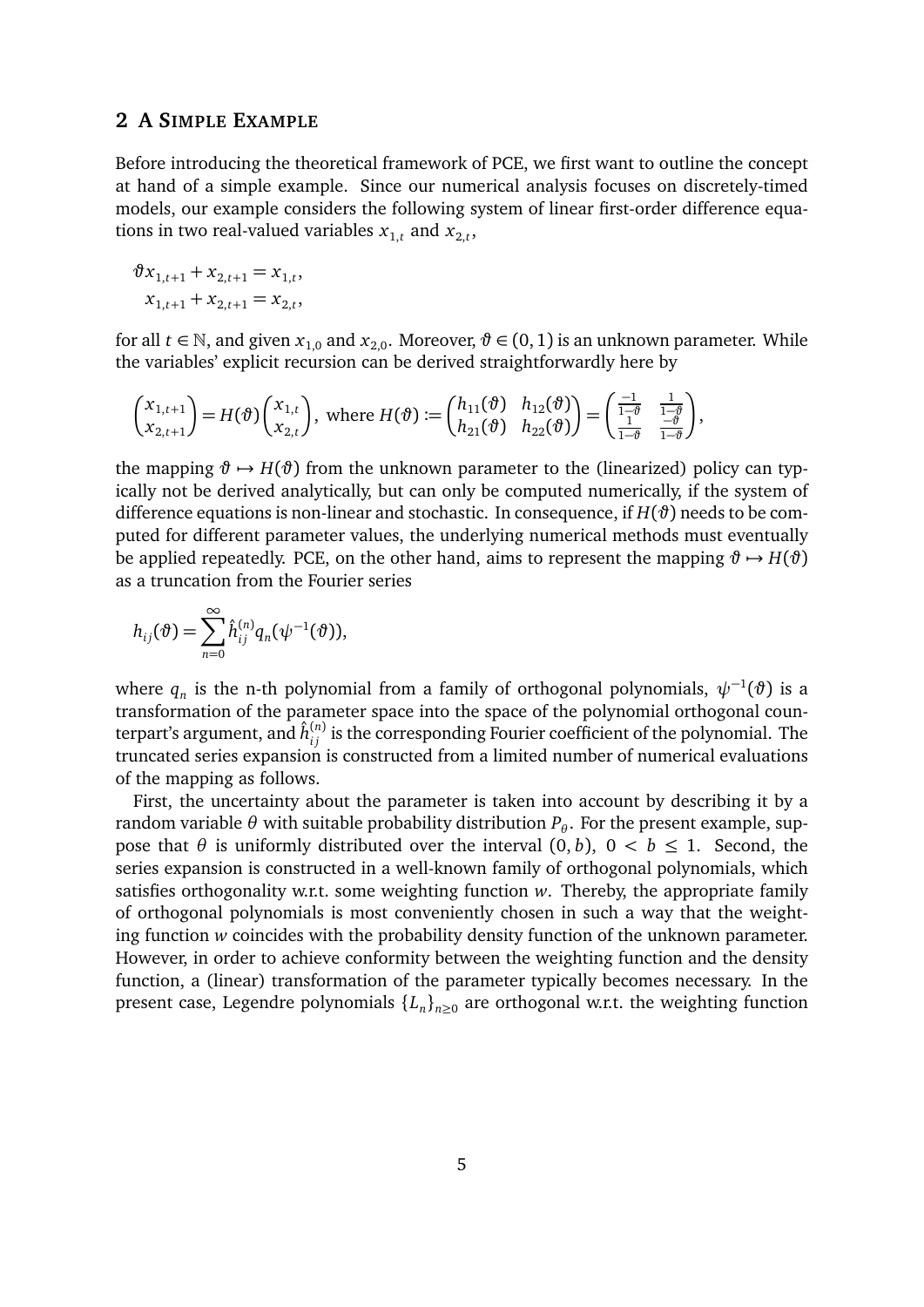$w(s) = \mathbb{1}_{(-1,1)}(s)$ , i.e. they satisfy

$$
\int_{\mathbb{R}} L_n(s) L_m(s) w(s) ds = \begin{cases} 0, & \text{if } n \neq m, \\ \|L_n\|^2 := \frac{2}{2n+1}, & \text{if } n = m. \end{cases}
$$

Hence, transformation of the unknown parameter *θ* to the so-called germ *ξ* by

$$
\xi := \psi^{-1}(\theta) := 2\frac{\theta}{b} - 1 \Leftrightarrow \theta = \psi(\xi) = \frac{(\xi + 1)b}{2},
$$

yields the desired result, and Legendre polynomials are orthogonal w.r.t. the probability distribution  $P_{\xi}$  of  $\xi$ . Given that  $b < 1$ , the mapping  $s \mapsto h_{ij}(\psi(s))$  for each entry  $h_{ij}$  of the matrix *H* is square integrable w.r.t. *P<sup>ξ</sup>* and can be represented by a Fourier series of the form[3](#page-5-0)

<span id="page-5-2"></span>
$$
h_{ij}(\psi(s)) = \sum_{n=0}^{\infty} \hat{h}_{ij}^{(n)} L_n(s).
$$
 (1)

Moreover, orthogonality implies that the Fourier coefficients  $\hat{h}^{(n)}_{ij}$  satisfy

$$
\hat{h}_{ij}^{(n)} = ||L_n||^{-2} \int_{-1}^1 h_{ij}(\psi(s)) L_n(s) \, ds.
$$

Finally, numerical integration methods are generally required to compute the coefficients  $\hat{h}^{(n)}_{ij}$ . For example, using Gauss-Legendre-quadrature with  $M$  nodes  $s_i$  and weights  $\omega_i$ yields<sup>[4](#page-5-1)</sup>

$$
\hat{h}_{ij}^{(n)} \approx ||L_n||^{-2} \sum_{i=1}^{M} h_{ij}(\psi(s_i)) L_n(s_i) \omega_i.
$$

Table [1](#page-6-0) shows for  $b = 0.9$  and  $M = 5$  the quadrature weights  $\omega_i$ , the nodes  $s_i$ , the  $\text{corresponding retransformed parameter values } \vartheta_i \coloneqq \psi(s_i) \text{, and for the matrix entry } h_{11} \text{ the }$ 

$$
\psi(s) = \underbrace{\frac{b}{2}}_{=: \hat{\theta}_0} L_0(s) + \underbrace{\frac{b}{2}}_{=: \hat{\theta}_0} L_1(s),
$$

we equivalently arrive at

$$
\hat{h}_{ij}^{(n)} \approx ||L_n||^{-2} \sum_{i=1}^{M} h_{ij} \left( \hat{\vartheta}_0 L_0(s_i) + \hat{\vartheta}_1 L_1(s_i) \right) L_n(s_i) \omega_i.
$$

Note that this expression is identical to the more general form in [\(6\)](#page-12-0).

<span id="page-5-1"></span><span id="page-5-0"></span><sup>&</sup>lt;sup>3</sup>The details in which sense convergence of the series can be established are discussed in the next section. <sup>4</sup>If we additionally write the transformation  $\psi$  between parameter and germ in terms of the Legendre polynomials, i.e.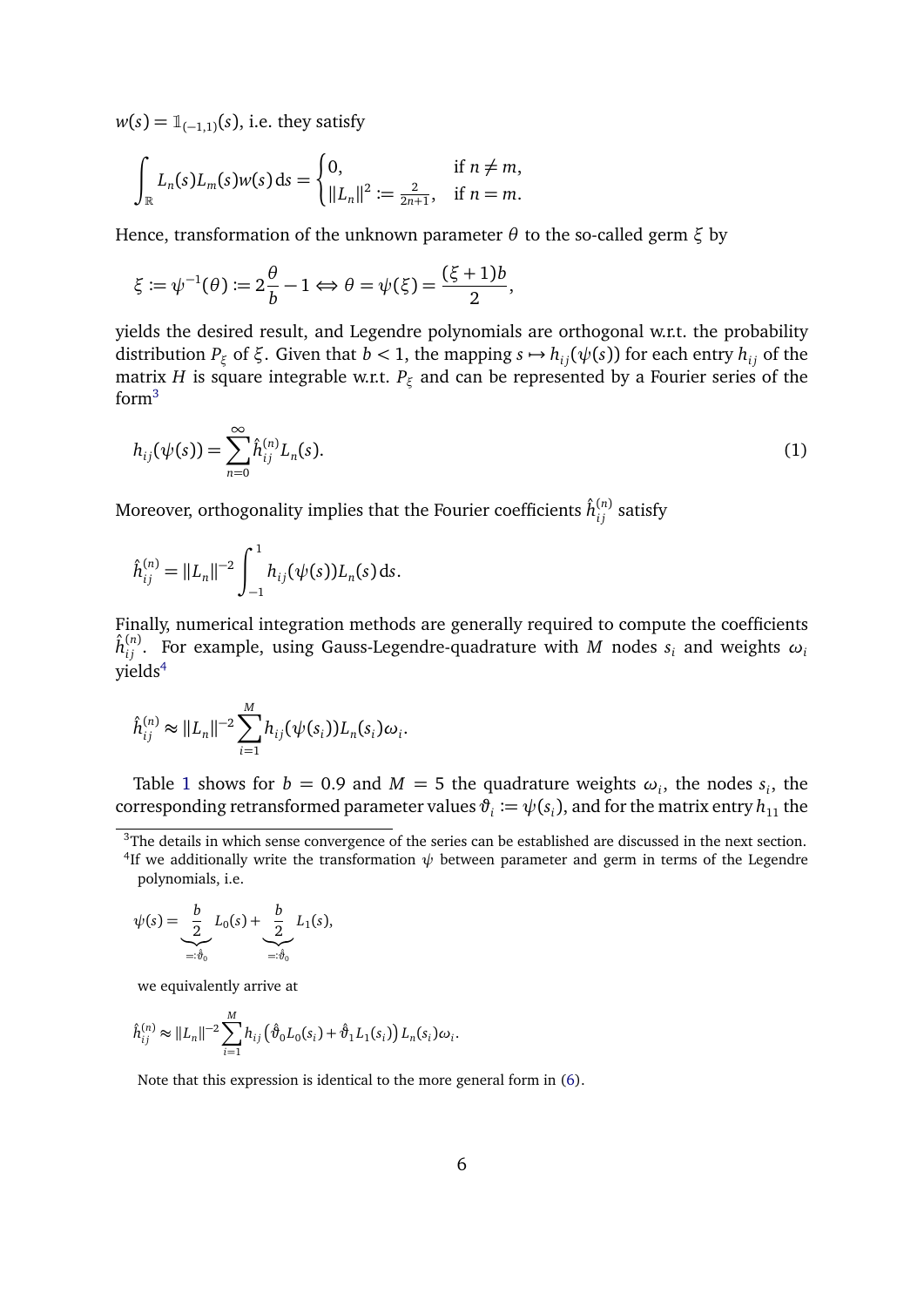**Table 1:** Example

<span id="page-6-0"></span>

|            | $\omega_i$ | S:        | Ũ,     | $h_{11}(\vartheta_i)$ |
|------------|------------|-----------|--------|-----------------------|
|            | 0.2369     | $-0.9062$ | 0.0422 | $-1.0441$             |
|            | 0.4786     | $-0.5385$ | 0.2077 | $-1.2621$             |
| w          | 0.5689     |           | 0.4500 | $-1.8182$             |
| $\sqrt{ }$ | 0.4786     | 0.5385    | 0.6923 | $-3.2500$             |
|            | 0.2369     | 0.9062    | 0.8578 | $-7.0314$             |

evaluation  $h_{11}(\vartheta_i) = \frac{-1}{1-\vartheta_i}$ . Together with  $L_0(s_i) = 1, L_1(s_i) = s_i, ||L_0||^2 = 2$ , and  $||L_1||^2 = \frac{2}{3}$  $\frac{2}{3}$ one can therefore compute, e.g.,<sup>[5](#page-6-1)</sup>

$$
\hat{h}_{11}^{(0)} \approx \frac{1}{2} \sum_{i=1}^{5} h_{11}(\vartheta_i) \omega_i = -2.55 \quad \text{and} \quad \hat{h}_{11}^{(1)} \approx \frac{3}{2} \sum_{i=1}^{5} h_{11}(\vartheta_i) s_i \omega_i = -2.70.
$$

In this case, the computation of the Fourier coefficients  $\hat{h}_{11}^{(n)}$  requires  $M = 5$  (numerical) evaluations of the mapping  $\vartheta \mapsto h_{11}(\vartheta)$ . After computation of the first  $N + 1$  Fourier coefficients, one can use the truncated series expansion of [\(1\)](#page-5-2), i.e.

$$
h_{11}(\vartheta) \approx \sum_{n=0}^{N} \hat{h}_{11}^{(n)} L_n(\psi^{-1}(\vartheta)),
$$

in order to (approximately) evaluate  $h_{11}(\vartheta)$  for arbitrary parameter values without fur-ther need of direct numerical evaluations.<sup>[6](#page-6-2)</sup> Figure [1](#page-7-1) shows a comparison between exact evaluation of  $h_{11}(\vartheta)$  and the truncated PCE with truncation level  $N = 5$ .

Finally, note already here that an important restriction of the methods is the requirement that the mapping  $s \mapsto h_{ij}(\psi(s))$  is square integrable w.r.t.  $P_{\xi}$ , or equivalently w.r.t. the weighting function *w* corresponding to the family of orthogonal polynomials. In the present example, this condition is fulfilled for  $b < 1$ . Yet, if  $b = 1$ , the integrals from which the coefficients are defined are not finite, e.g.,

$$
\hat{h}_{11}^{(0)} = \frac{1}{2} \int_{-1}^{1} \frac{-1}{1 - \frac{s+1}{2}} \, \mathrm{d}s = -\infty.
$$

<span id="page-6-1"></span><sup>5</sup>For comparison, exact integration yields

$$
\hat{h}_{11}^{(0)} = \frac{1}{2} \int_{-1}^{1} \frac{-1}{1 - \frac{(s+1)b}{2}} ds = \frac{\ln(1-b)}{b} = -2.56, \ \hat{h}_{11}^{(1)} = \frac{3}{2} \int_{-1}^{1} \frac{-s}{1 - \frac{(s+1)b}{2}} ds = \frac{6-3b}{b^2} \ln(1-b) + \frac{6}{b} = 2.71.
$$

<span id="page-6-2"></span><sup>6</sup>Of course, an appropriate choice of the number *M* of quadrature nodes and, therefore, of the number of numerical evaluations is necessary in order to derive the Fourier coefficients depends on the truncation level *N*. More details on this topic are provided in the next section.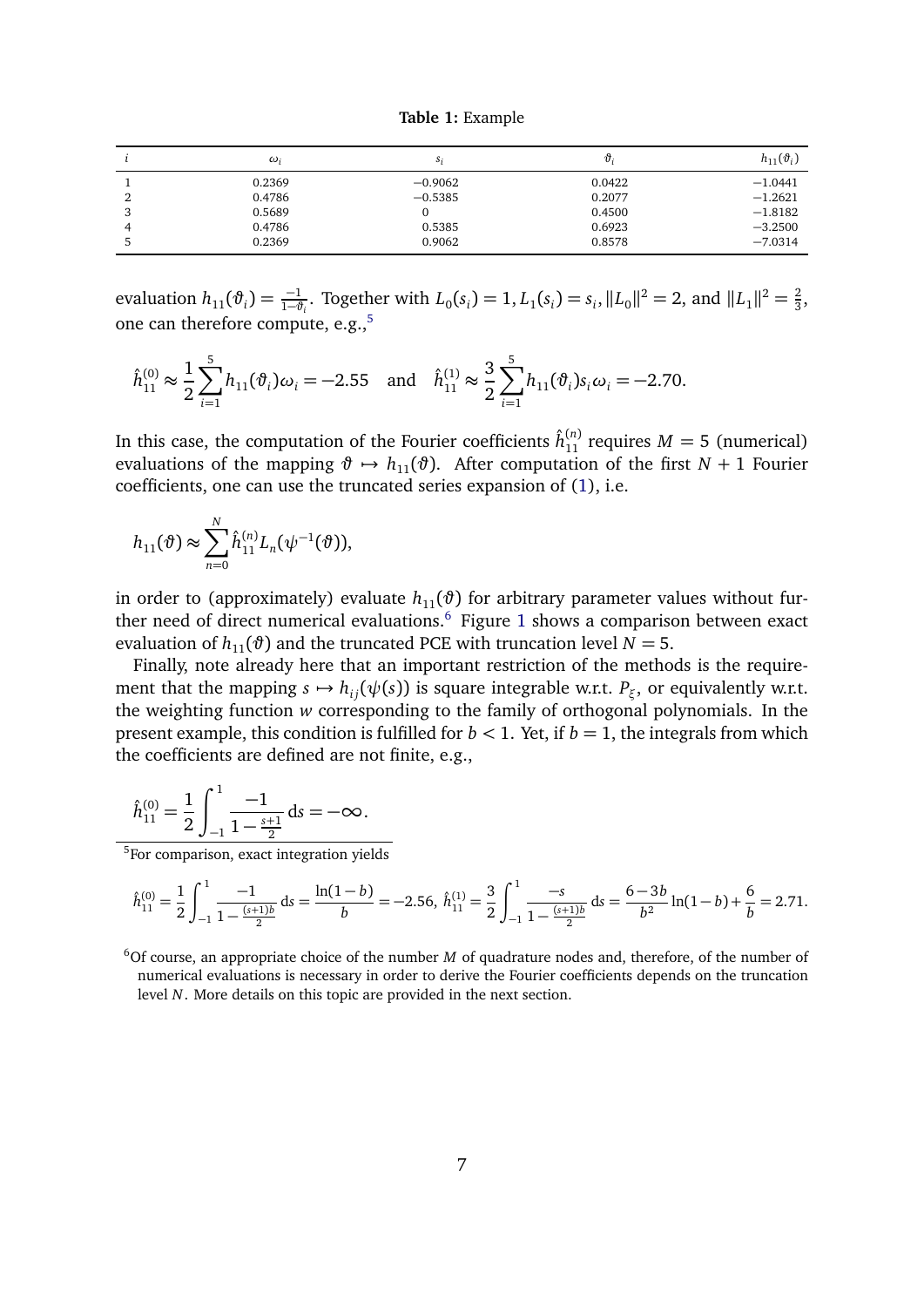<span id="page-7-1"></span>

**Figure 1:** Example: Exact Evaluation and PCE (numerical integration)

## <span id="page-7-0"></span>**3 GENERALIZED POLYNOMIAL CHAOS EXPANSIONS**

We begin by reviewing the basic idea and theory behind the concept of PCE. While PCE proved useful for a variety of applications, we focus on their implementation to efficiently evaluate computationally expensive model outcomes when one or more of the model's inputs, e.g. model parameters, are uncertain.

**Notation and Preliminaries** We consider a computational economic model where *ϑ<sup>i</sup>* ∈ *Θ*<sub>*i*</sub>, *Θ*<sub>*i*</sub> ⊂ ℝ, *i* = 1, . . . , *k*, denotes an arbitrary selection of *k* ∈ N parameters of the model. Moreover, we are interested in some model outcome(s) denoted by a vector  $y \in \mathbb{R}^m, m \in \mathbb{N}$ . The relation between the input parameters  $\vartheta_i$  and the model outcome(s) *y* is determined deterministically, i.e. repeated computation of  $y$  with the same inputs  $\vartheta_i$  to the model produces the same result.<sup>[7](#page-7-2)</sup> This mapping between the  $\vartheta_i$  and  $y$  is described by

$$
y = h(\vartheta_1, \ldots, \vartheta_k)
$$

where  $h: \Theta \to \mathbb{R}^m, \Theta = \times_{i=1}^k \Theta_i \subset \mathbb{R}$ . Without loss of generality we consider the case  $m = 1$  in the following, and note that for  $m \geq 2$  all derivations can be applied separately to each component  $y_i$  of  $y$ ,  $i = 1, \ldots, m$ , in the same way.

Now further consider the case where the values  $\vartheta$ <sub>*i*</sub> of the model parameters are subject to some uncertainty to the researcher. In order to account for this uncertainty, we switch from the deterministic representation of the parameters to the perspective of describing them by appropriately distributed random variables. Therefore, let  $(\Omega, \mathcal{A}, P)$  denote a sufficiently rich probability space so that any uncertain model input parameter can be described by some real valued random variable  $\theta_i \colon \Omega \to \mathbb{R}, i = 1, \ldots, k$ , where the real line is equipped with the Borel sigma-algebra  $\mathscr{B}(\mathbb{R})$ . Moreover, let  $\xi_1,\ldots,\xi_k$  denote a family of stochastically independent random variables chosen by the researcher as a basis of the desired polynomial expansions, the so-called germs. In applications, as will be described

<span id="page-7-2"></span> ${}^{7}E.g.,$  if *y* denotes some second moments of the model, these are derived either from available analytic formulae from the (approximated) model solution or are computed from simulations with the same sample of shocks.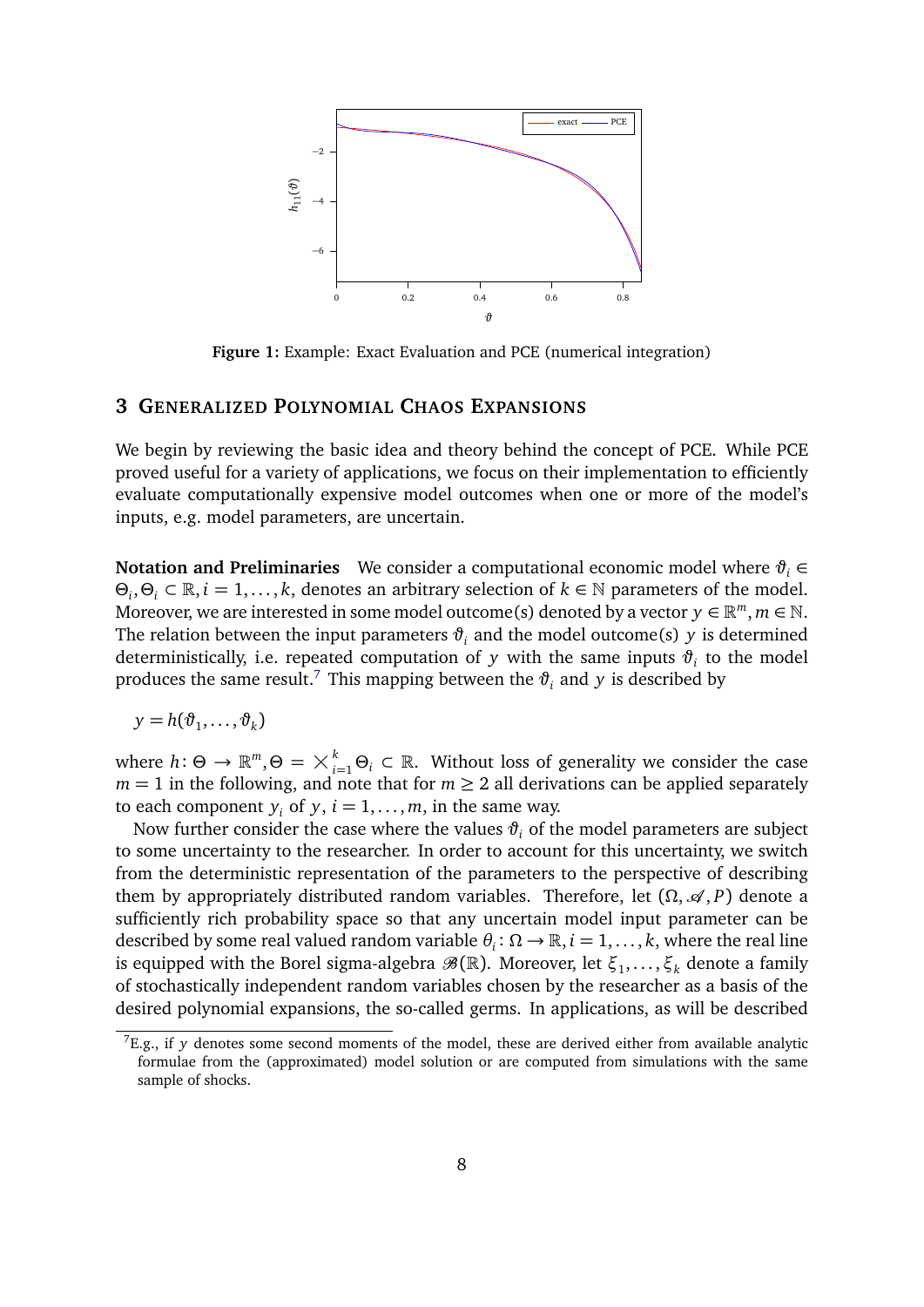later, the germs are most commonly either set equal to the uncertain model parameters *θ<sup>i</sup>* or to some natural and convenient transformation of them. We assume:

1. The germs  $\xi_1, \ldots, \xi_k$  cover the same stochastic information as the uncertain model parameters, i.e.

$$
\sigma(\xi_1,\ldots,\xi_k)=\sigma(\theta_1,\ldots,\theta_k),
$$

where  $\sigma(\cdot)$  denotes the sigma-algebra generated by the random variables.

2. All moments of each  $\xi_i$  exist, i.e.  $\mathbb{E}[\xi_i|^n] < \infty$  for all  $i = 1, ..., k$  and  $n \in \mathbb{N}_0$ .

 $M$ oreover, we write  $\boldsymbol{\theta} \coloneqq (\theta_1, \dots, \theta_k) \colon \Omega \to \mathbb{R}^k$  and  $\xi \coloneqq (\xi_1, \dots, \xi_k) \colon \Omega \to \mathbb{R}^k$  for the  $k$ dimensional random vector of the uncertain model parameters and for the random vector of the germs, respectively, where  $\mathbb{R}^k$  is also equipped with its Borel sigma-algebra  $\mathscr{B}(\mathbb{R}^k).$ For each  $i = 1, \ldots, k$ , let  $P_{\xi_i} := P \circ \xi_i^{-1}$  $\mathcal{F}_i^{-1}$  denote the probability measure of  $\xi_i$  on (ℝ,  $\mathscr{B}(\mathbb{R})$ ) and analogously let  $P_{\xi} := P \circ \xi^{-1} = \bigotimes_{i=1}^{k} P_{\xi_i}$  denote the product probability measure of *ξ* on ( $\mathbb{R}^k$ ,  $\mathscr{B}(\mathbb{R}^k)$ ). The Hilbert space (of equivalence classes) of square integrable real valued functions on  $(\mathbb{R},\mathscr{B}(\mathbb{R}), P_{\xi_i})$  is denoted by

$$
L_i^2 := L^2(\mathbb{R}, \mathcal{B}(\mathbb{R}), dP_{\xi_i}) := \left\{ f : \mathbb{R} \to \mathbb{R} \mid f \text{ is measurable and } \int_{\mathbb{R}} f^2 dP_{\xi_i} < \infty \right\},
$$

where the inner product is defined by

$$
\langle f, g \rangle_{L_i^2} := \int_{\mathbb{R}} f g \, dP_{\xi_i} = \mathbb{E}[f(\xi_i)g(\xi_i)] \text{ for } f, g \in L^2(\mathbb{R}, \mathcal{B}(\mathbb{R}), P_{\xi_i}).
$$

We use the notation  $\|\cdot\|_{L^2_i}$  for the induced norm on  $L^2_i$  $\int_{i}^{2}$ . We introduce the analogous notation, i.e.  $L^2 \coloneqq L^2(\mathbb{R}^k, \mathscr{B}(\mathbb{R}^k),\mathrm{d} P_\xi),$  for the space of square integrable real valued functions on  $(\R^k,\mathscr{B}(\R^k),P_\xi)$  and write  $\langle\cdot,\cdot\rangle_{L^2}$  and  $\|\cdot\|_{L^2}$  for the inner product and for the induced norm on *L* 2 . If the distributions of the random variables *ξ<sup>i</sup>* possess probability density functions  $w_i: \mathbb{R} \to \mathbb{R}_+$ , the inner products become

$$
\langle f, g \rangle_{L_i^2} = \int_{\mathbb{R}} f(s) g(s) w_i(s) \, ds,
$$

and

$$
\langle f,g \rangle_{L^2} = \int_{\mathbb{R}} \dots \int_{\mathbb{R}} f(s_1,\dots,s_k)g(s_1,\dots,s_k)w_1(s_1)\cdot \dots \cdot w_k(s_k) \, ds_1 \dots ds_k,
$$

so that  $L_i^2 = L^2(\mathbb{R}, \mathcal{B}(\mathbb{R}), w_i(s) \, ds)$  and  $L^2 = L^2(\mathbb{R}^k, \mathcal{B}(\mathbb{R}^k), w(s) \, ds)$  where *w* is the joint probability function  $w(s) := \prod_{i=1}^{k} w_i(s_i)$ . Note that Assumption 2 is equivalent to the fact that for each  $i = 1, ..., k$  all univariate polynomials are included in  $L_i^2$  $\frac{2}{i}$  or, again equivalently, that all *k*-variate polynomials are included in *L* 2 .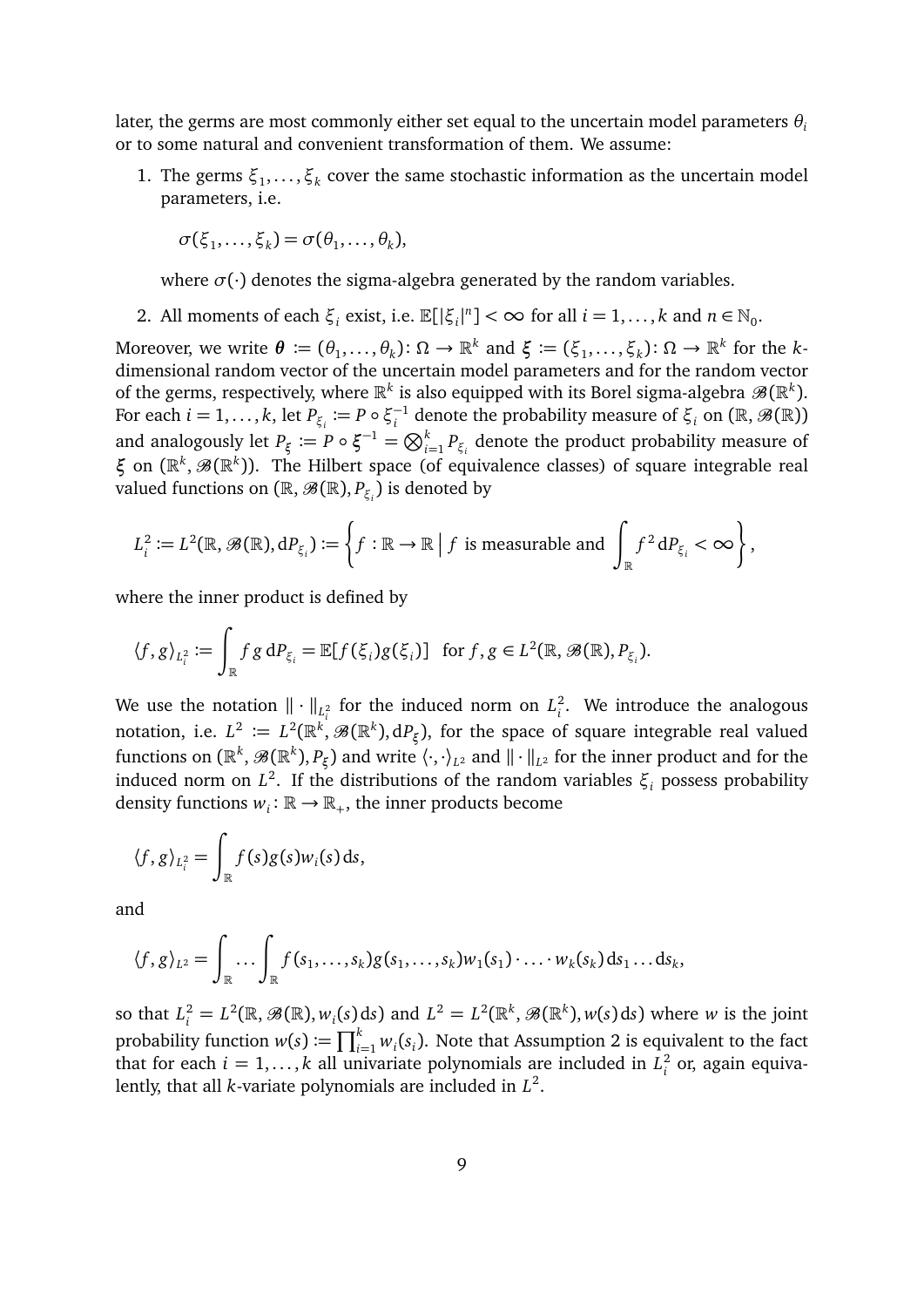Since, by Assumption 1, each  $\theta_i$  is  $\sigma(\xi)$ -measurable, there exist measurable  $\psi_i: \mathbb{R}^k \to \mathbb{R}$ which satisfy

*θ*<sub>*i*</sub> =  $ψ$ *<sub><i>i*</sub>  $\circ$  ξ<sub>*i*</sub></sub>

 $\forall$  we write  $\psi:=(\psi_1,\ldots,\psi_k)\colon \mathbb{R}^k\to\mathbb{R}^k$  so that  $\bm{\theta}=\psi\circ\bm{\xi}.$  Moreover, note that  $\sigma(\bm{\xi})=\sigma(\bm{\theta})$ also implies the existence of a measurable, inverse mapping  $\psi^{-1}$  with  $\psi \circ \psi^{-1} = \psi^{-1} \circ \psi = \psi^{-1}$ id. A further assumption we make is that

3. the second moment of each model input parameter exists, i.e.  $\mathbb{E}[\theta_i^2]$  $\left[\frac{2}{i}\right]$  <  $\infty$  for  $i =$ 1,..., *k*. Equivalently, each  $\psi_i$  is square integrable on  $(\mathbb{R}^k, \mathscr{B}(\mathbb{R}^k), P_{\xi})$ , i.e.  $\psi_i \in L^2$ for all  $i = 1, \ldots, k$ .<sup>[8](#page-10-0)</sup>

Moreover, as the model input parameters  $\theta_i$  are now treated as random, the model outcome of interest is random. We therefore adapt its notation to  $Y: \Omega \to \mathbb{R}$ . Yet, given any elementary event  $\omega \in \Omega$  and corresponding realization  $\theta_i(\omega)$ , the mapping between the model parameters and the model outcome is still determined deterministically by  $Y(\omega) = h(\theta_1(\omega), \dots, \theta_k(\omega))$ , i.e.

$$
Y = h \circ \theta = h \circ \psi \circ \xi, \text{ for some } h \colon \mathbb{R}^k \to \mathbb{R}.
$$

The final assumption is that *Y* is a well-defined random variable with finite second moments, i.e.

4. *h* is measurable and  $h \circ \psi$  is square integrable on  $(\mathbb{R}^k, \mathscr{B}(\mathbb{R}^k), P_\xi)$ , i.e.  $h \circ \psi \in L^2$ .

#### **3.1 Single Uncertain Parameter and Germ (k=1)**

We begin our description with the simplest case with only one single uncertain input parameter *θ* and one single germ *ξ*, i.e. *k* = 1. In general, any arbitrary choice of the germ that satisfies Assumption 2 implies that all polynomials are included in  $L^2$ , and therefore allows the construction of an orthogonal system of polynomials  $\{q_n\}_{n\in\mathbb{N}_0}\subset L^2$ , i.e. a family of polynomials where *q<sup>n</sup>* is of (exact) degree *n* and

$$
\langle q_n, q_m \rangle_{L^2} = ||q_n||_{L^2}^2 \delta_{m,n} \text{ for all } m, n \in \mathbb{N}_0,
$$

where  $\delta_{m,n}$  denotes the Knonecker delta. This can generally be achieved by applying, e.g., the Gram-Schmidt process to the sequence of monomials.

In practice, the distribution of the uncertain input parameter is given and one is free to set the germ. It is then convenient to define the germ in such way that i) an easy representation  $θ = ψ(ξ)$  of the parameter in terms of the germ arises and ii) the family of orthogonal polynomials in  $L^2$  corresponds to some well-known class of polynomials. Table [2](#page-10-1) summarizes the natural choice of the germ and the corresponding family of orthogonal polynomials when the input parameter is normal, uniform, Beta or (inverse) Gamma dis-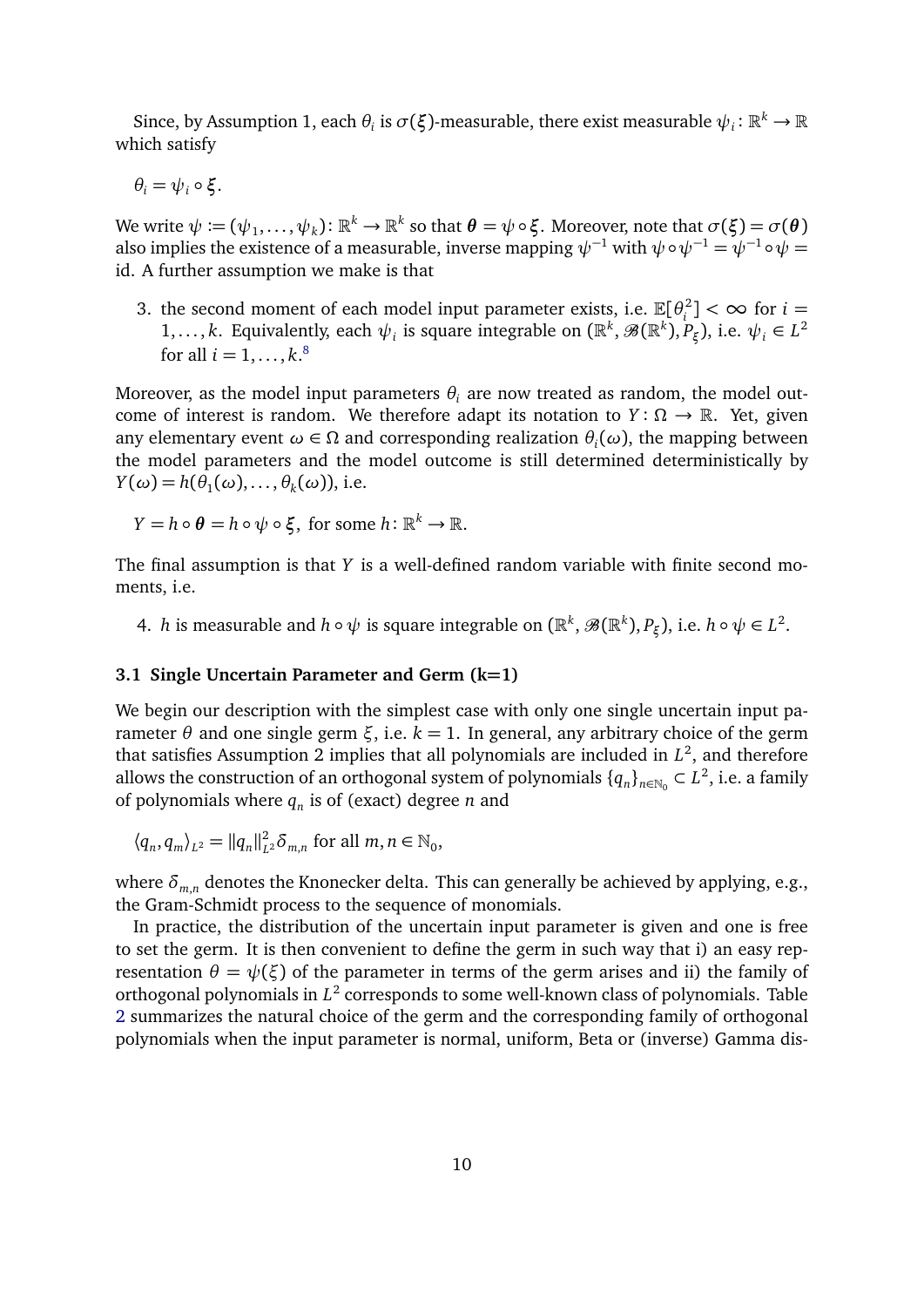|         | Distribution of $\theta$                                                               |                                                       | Germ                               | Orthogonal Polynomials               |  |  |
|---------|----------------------------------------------------------------------------------------|-------------------------------------------------------|------------------------------------|--------------------------------------|--|--|
| Family  | Parametric                                                                             | ξ                                                     | $\psi$                             | $q_n$                                |  |  |
| Normal  | $\theta \sim N(\mu, \sigma^2)$                                                         | $\xi := \frac{\theta - \mu}{\sqrt{2} \sigma}$         | $\psi(s) = \mu + \sqrt{2}\sigma s$ | (physicists) Hermite $H_n$           |  |  |
| Uniform | $\theta \sim U(0,1)$                                                                   | $\xi \coloneqq 2\theta - 1$ $\psi(s) = \frac{s+1}{2}$ |                                    | Legendre $L_n$                       |  |  |
| Beta    | $\theta \sim \text{Beta}(\alpha, \beta)$                                               | $\xi := 2\theta - 1$ $\psi(s) = \frac{s+1}{2}$        |                                    | Jacobi $J_n^{(\beta-1,\alpha-1)}$    |  |  |
| Gamma   | $\theta \sim$ Gamma $(\alpha, \beta)^a$                                                | $\xi := \beta \theta$                                 | $\psi(s) = \frac{s}{\beta}$        | General Laguerre $La_n^{(\alpha-1)}$ |  |  |
|         | Inverse Gamma $\theta \sim \text{Inv-Gamma}(\alpha, \beta)^a$ $\xi := \frac{\beta}{a}$ |                                                       | $\psi(s) = \frac{\beta}{s}$        | General Laguerre $La_n^{(\alpha-1)}$ |  |  |
|         |                                                                                        |                                                       |                                    |                                      |  |  |

<span id="page-10-1"></span>**Table 2:** Overview: Common Distributions and Corresponding Germs and Orthogonal Polynomials on *L* 2

<sup>a</sup> We use the scale-rate notation.

tributed. More details for these classes are given in Appendix [A.](#page-41-0) In all of the cases presented in Table [2](#page-10-1) the respective families of orthogonal polynomials  $\{q_n\}_{n\in\mathbb{N}_0}$  form a complete orthogonal system, i.e. lie densely in  $L^2 = L^2(\mathbb{R}, \mathscr{B}(\mathbb{R}), P_\xi) = L^2(\mathbb{R}, \mathscr{B}(\mathbb{R}), w(s) \, ds)$  where *w* is the corresponding probability density of *ξ*. [9](#page-10-2) More generally, it follows from [Riesz](#page-39-4) [\(1924\)](#page-39-4) that  $\{q_n\}_{n\in\mathbb{N}_0}$  is a complete orthogonal system in  $L^2$  if and only if there exists no other measure  $\mu$  on ( $\mathbb{R}, \mathscr{B}(\mathbb{R})$ ) which generates the same moments as  $P_{\xi}$ , i.e. if and only if there is no other measure  $\mu$  such that

$$
\int_{\mathbb{R}} s^n d\mu = \int s^n dP_{\xi} = \mathbb{E}[\xi^n] \text{ for all } n \in \mathbb{N}_0.
$$

If completeness of  $\{q_n\}_{n\in\mathbb{N}_0}$  in  $L^2$  can be established, then Assumptions 3 and 4 guarantee the existence of Fourier series expansions of *ψ* and *h* ◦ *ψ* in the orthogonal polynomials, i.e. there are coefficients  $\{\hat{\vartheta}_n\}_{n\in\mathbb{N}_0}$  and  $\{\hat{y}_n\}_{n\in\mathbb{N}_0}, \hat{\vartheta}_n, \hat{y}_n\in\mathbb{R}$ , so that

$$
\psi = \sum_{n=0}^{\infty} \hat{\vartheta}_n q_n \text{ in } L^2 = L^2(\mathbb{R}, \mathscr{B}(\mathbb{R}), P_{\xi}),
$$
  

$$
h \circ \psi = \sum_{n=0}^{\infty} \hat{y}_n q_n \text{ in } L^2 = L^2(\mathbb{R}, \mathscr{B}(\mathbb{R}), P_{\xi}).
$$

Note that identity and convergence is understood in *L* <sup>2</sup> which also implies pointwise

<span id="page-10-0"></span><sup>&</sup>lt;sup>8</sup>Note that the third assumption is already implied by the second if the germs are set equal to (some polynomial transformation of) the model input parameters.

<span id="page-10-2"></span><sup>&</sup>lt;sup>9</sup>See Szegő [\(1939\)](#page-39-5) for proofs of completeness.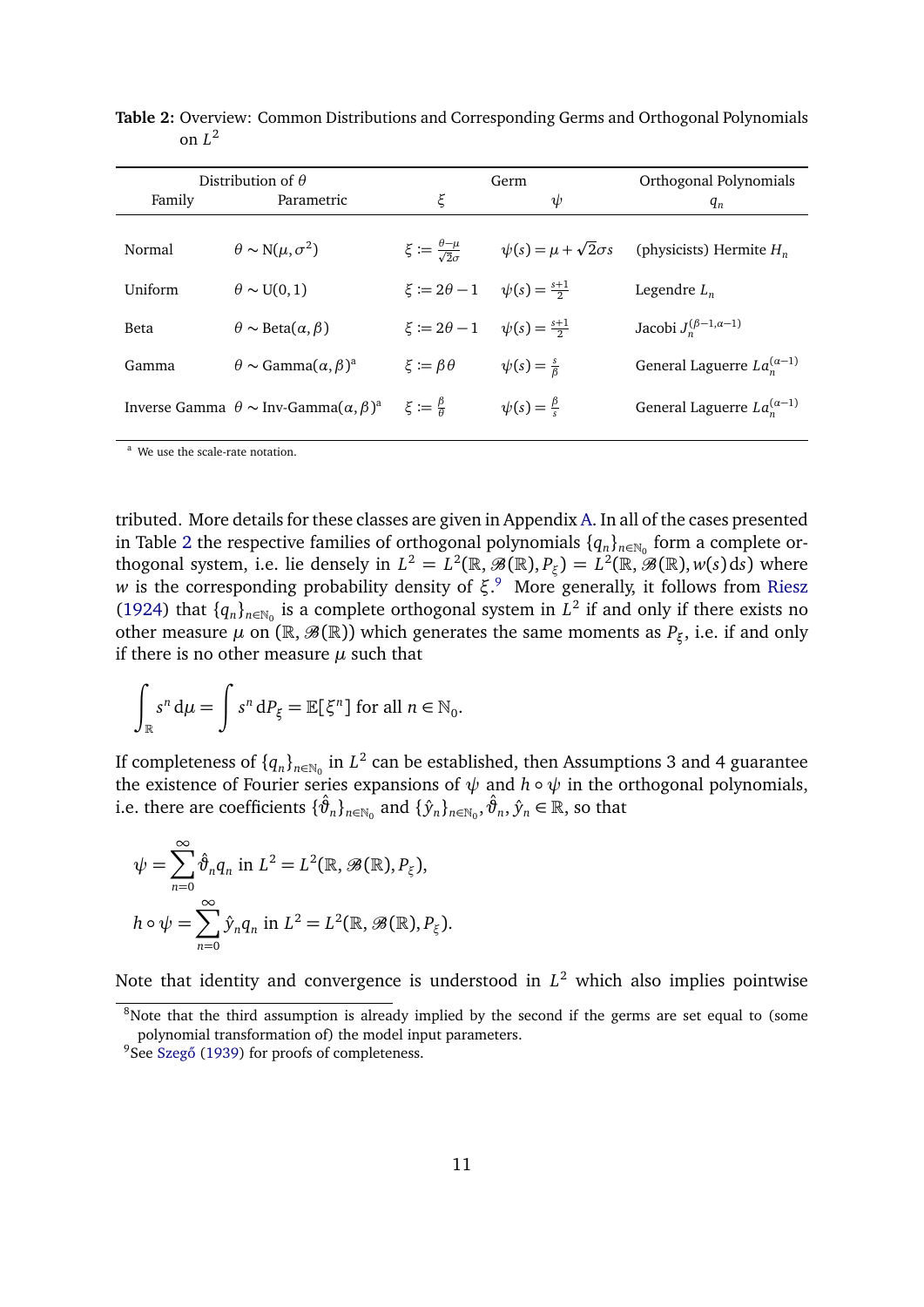convergence a.e. for a subsequence but not pointwise convergence.<sup>[10](#page-11-0)</sup> Moreover, since  $P_{\theta} = P_{\xi} \circ \psi^{-1}$ , also  $h = \sum_{n=0}^{\infty} \hat{y}_n (q_n \circ \psi^{-1})$  in  $L^2(\mathbb{R}, \mathscr{B}(\mathbb{R}), P_{\theta})$ .

Hence, the uncertain model input parameter  $θ = ψ ∘ ξ$  as well as our model outcome *Y* = *h* ∘  $\psi$  ∘  $\xi$  can both be expanded exactly by a polynomial series in the germ, i.e. by

<span id="page-11-1"></span>
$$
\theta = \psi(\xi) = \sum_{n=0}^{\infty} \hat{\vartheta}_n q_n(\xi) \text{ in } L^2(\Omega, \mathcal{A}, P), \tag{2}
$$

<span id="page-11-2"></span>
$$
Y = h(\theta) = h(\psi(\xi)) = \sum_{n=0}^{\infty} \hat{y}_n q_n(\xi) \text{ in } L^2(\Omega, \mathcal{A}, P). \tag{3}
$$

These series expansions are called the polynomial chaos expansions (PCE) of *θ* and *Y* with respect to the germ *ξ*. Moreover, orthogonality of  $\{q_n\}_{n\in\mathbb{N}_0}$  implies that the Fourier coefficients are determined by

<span id="page-11-3"></span>
$$
\hat{\vartheta}_n = ||q_n||_{L^2}^{-2} \langle \psi, q_n \rangle_{L^2} = ||q_n||_{L^2}^{-2} \int_{\mathbb{R}} \psi q_n \, dP_{\xi}, \tag{4}
$$

<span id="page-11-4"></span>
$$
\hat{y}_n = ||q_n||_{L^2}^{-2} \langle h \circ \psi, q_n \rangle_{L^2} = ||q_n||_{L^2}^{-2} \int_{\mathbb{R}} (h \circ \psi) q_n \, dP_{\xi}.
$$
\n(5)

Now in practice, equations [\(2\)](#page-11-1)-[\(3\)](#page-11-2) justify approximations of the uncertain model input parameter  $\theta$  as well as of the model outcome *Y* by their truncated PCE, i.e. by

$$
S_N(\theta) = S_N(\psi \circ \xi) := \sum_{n=0}^N \hat{\vartheta}_n q_n(\xi),
$$
  

$$
S_N(Y) = S_N(h \circ \psi \circ \xi) := \sum_{n=0}^N \hat{y}_n q_n(\xi).
$$

The approximations then converge to the true random variables,  $S_N(\theta) \to \theta$  and  $S_N(Y) \to$ *Y* in  $L^2$  as  $N \to \infty$ . Yet, equations [\(4\)](#page-11-3)-[\(5\)](#page-11-4) from which the coefficients are defined can in general not be evaluated analytically. This involves a second approximation for the coefficients  $\hat{\vartheta}_n$  and  $\hat{y}_n$ . The literature on PCE provides a variety of approaches for this task, from which we want to review the most popular ones.

#### <span id="page-11-5"></span>**3.1.1 Polynomial Chaos Expansion of the Model Parameters**

Since the germ can be chosen in any desired way that satisfies Assumptions 1 and 2, the following two opposing approaches can be pursued for its specification.

In the first approach, one directly fixes the transformation  $\psi$  between the uncertain model parameter and the germ. The germ's distribution then follows from the given distribution of the uncertain input parameter and the chosen definition of *ψ*. In principal any choice of  $\psi$  which satisfies Assumption 2 is possible. One could then construct the family of

<span id="page-11-0"></span> $10$ For conditions for pointwise convergence see e.g. [Jackson](#page-38-4) [\(1941\)](#page-38-4).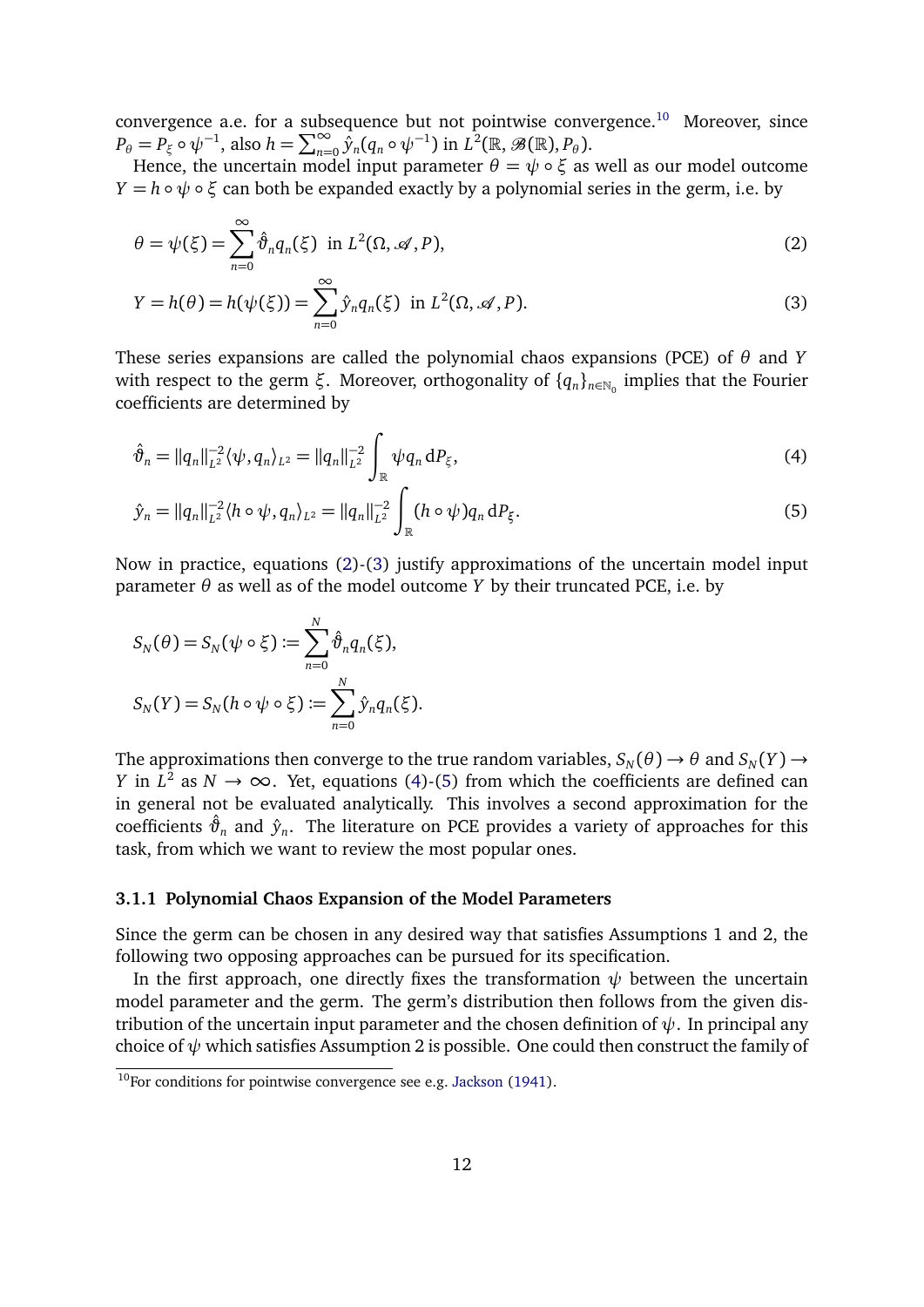orthogonal polynomials from the germ's distribution and the expansion coefficients could be derived by numerical integration of [\(4\)](#page-11-3) up to any desired order. However, it is typically far more convenient to choose  $\psi$  as a simple linear transformation between the uncertain model parameter and the germ which results in a family of well-known orthogonal polynomials in *L* 2 , see e.g. Table [2.](#page-10-1) In this case the expansion [\(2\)](#page-11-1) collapses to

$$
\theta = \psi(\xi) = \hat{\vartheta}_0 + \hat{\vartheta}_1 q_1(\xi)
$$

and the expansion coefficients  $\hat{\vartheta}_0$  and  $\hat{\vartheta}_1$  are already known exactly.

Conversely, the second approach fixes the distribution of the germ and constructs  $\psi$  in such way that it is compatible to the given distribution of the uncertain parameter. This can be achieved as follows. Let *F<sup>ξ</sup>* denote the desired (cumulative) distribution function of  $ξ$  and  $F_\theta$  the given distribution function of  $θ$ . Then setting the germ to<sup>[11](#page-12-1)</sup>

$$
\xi \coloneqq F_\xi^{-1} \circ F_\theta \circ \theta
$$

yields the desired distribution for *ξ*. Conversely,

$$
\psi = F_{\theta}^{-1} \circ F_{\xi}
$$

and the expansion coefficients can again be computed from [\(4\)](#page-11-3) by numerical integration.

#### <span id="page-12-2"></span>**3.1.2 Polynomial Chaos Expansion of the Model Outcome**

While the expansion of the model parameter can be directly controlled by the appropriate choice of the germ, the expansion of the model outcome of interest requires some evaluations of the model.

**Spectral Projection** The first approach derives the polynomial chaos coefficients  $\hat{y}_n$  by applying numerical integration methods to [\(5\)](#page-11-4). For example, if *ξ* possesses a probability density function *w*, then [\(5\)](#page-11-4) becomes

$$
\hat{y}_n = ||q_n||_{L^2}^{-2} \int_{\mathbb{R}} h(\psi(s)) q_n(s) w(s) \, ds.
$$

Hence, a Gauss-quadrature with *M* nodes that corresponds to the weight function *w* and to the orthogonal polynomials  $\{q_n\}_{n\in\mathbb{N}_0}$  yields

<span id="page-12-0"></span>
$$
\hat{y}_n \approx ||q_n||_{L^2}^{-2} \sum_{i=1}^M h(\psi(s_i)) q_n(s_i) \omega_i \approx ||q_n||_{L^2}^{-2} \sum_{i=1}^M h\left(\sum_{m=1}^N \hat{\vartheta}_m q_m(s_i)\right) q_n(s_i) \omega_i, \tag{6}
$$

where  $s_i$  and  $\omega_i$  denote the quadrature's nodes and weights, respectively. The Gaussquadrature rule with *M* nodes will require to evaluate the model outcome  $h(\psi(s_i)) \approx$ 

<span id="page-12-1"></span><sup>&</sup>lt;sup>11</sup>We denote by  $F^{-1}$  the quantile function.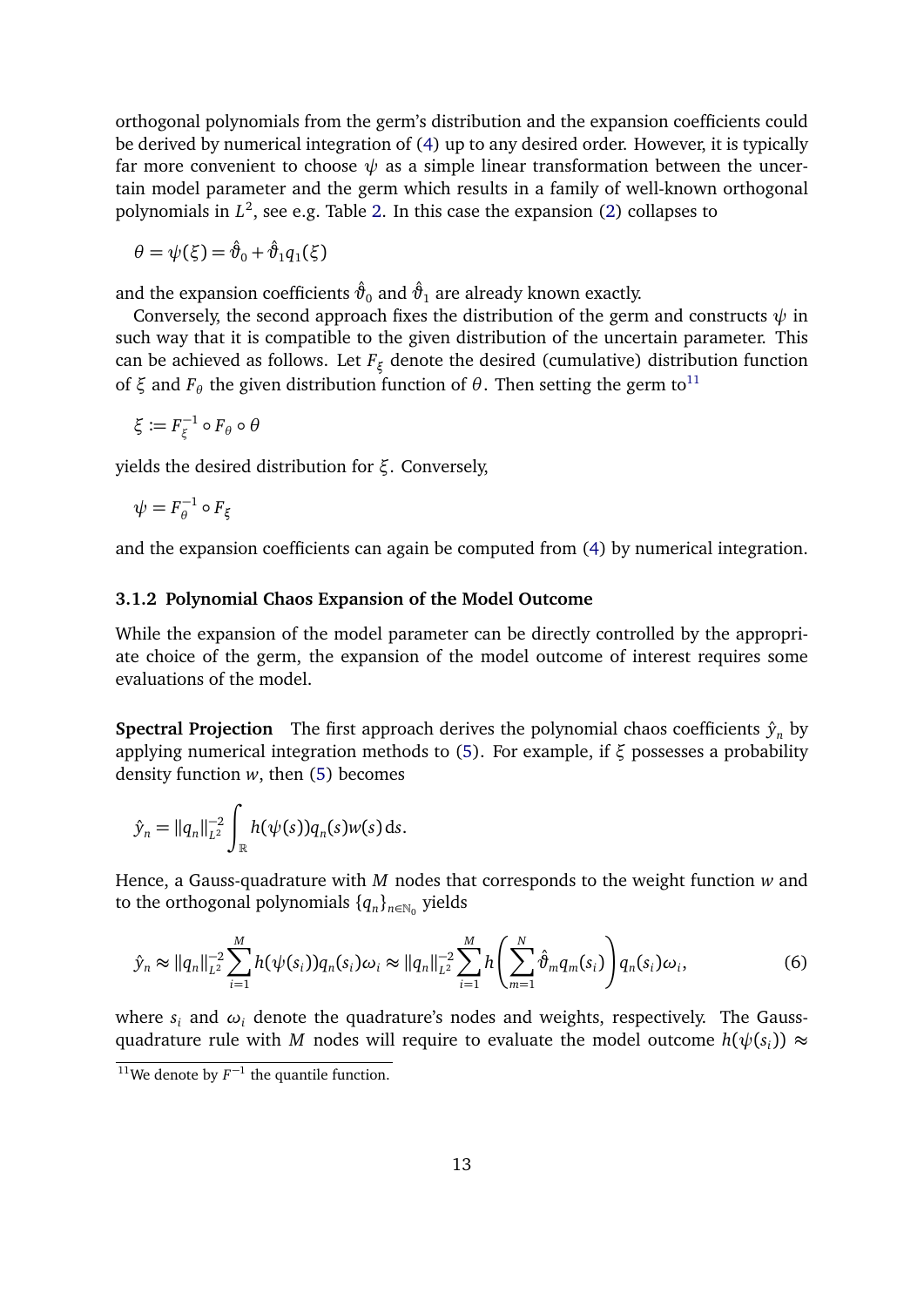$h\left(\sum_{m=1}^{N} \hat{\vartheta}_{m} q_{m}(s_{i})\right)$  at each of the *M* nodes. Since the quadrature rule with *M* nodes is exact for polynomials up to degree  $2M - 1$ , the number of nodes should be chosen appropriately. More specifically, if *h*∘ $\psi$  is assumed to be well approximated by its truncated partial sum  $S_N(h \circ \psi)$  of degree  $N$ , the integrand, i.e.  $h(\psi(s)) q_n(s)$ , is well approximated by polynomials of degree not larger than 2*N* for each  $n = 1, \ldots, N$ . Hence, it should then hold that  $M \geq N + 1$ .

**Least Squares** The second approach treats the ignored higher terms  $\epsilon := \sum_{n=N+1}^{\infty} \hat{y}_n q_n(\xi)$ of the truncated PCE as the residual in a linear regression

$$
Y = h(\psi(\xi)) = \sum_{n=0}^{N} \hat{y}_n q_n(\xi) + \epsilon.
$$

One can then either draw  $M \in \mathbb{N}$  i.i.d. sample points  $s_j$ ,  $j = 1, ..., M$ , from the distribution *P<sup>ξ</sup>* or select them according to regression design principles. After computing the corresponding model outcomes  $Y_j = h(\psi(s_j)) \approx h\left(\sum_{m=1}^N \hat{\vartheta}_m q_m(s_j)\right)$  the expansion coefficients are determined from

$$
(\hat{y}_0, ..., \hat{y}_n) = \underset{\hat{y}_0, ..., \hat{y}_N}{\text{argmin}} \sum_{j=1}^M \left(Y_j - \sum_{n=0}^N \hat{y}_n q_n(s_j)\right)^2.
$$

The number of sample (design) points is recommended to be set twice or three times as large as the number of unknown PCE coefficients in the literature, i.e. to  $M = 2(N + 1)$  or  $M = 3(N + 1)$ .

**Stochastic Galerkin** For both methods discussed in the preceding paragraphs, the computation of the expansion coefficients is detached from the underlying procedure from which the model outcome is computed. This is different for the third method. Instead of a more general discussion, we therefore only illustrate this method for the case where the PCE of a model's policy function is constructed. To simplify the notation, suppose that the equations defining the model's solution can be reduced to a sole Euler equation in a single variable. Let  $S \subset \mathbb{R}^s$  denote the model's state space and let  $g : S \to \mathbb{R}$  denote the variable's policy function. The Euler equation is typically translated into a functional (integral) equation for *g*, say

 $R(g, x) = 0$  for all  $x \in S$ .

If the functional equation can not be solved analytically, a common approach is to construct an approximation  $\hat{g}$  from linear combinations of some basis functions $^{12}$  $^{12}$  $^{12}$ , say  $\Phi_j, j=$ 

<span id="page-13-0"></span><sup>&</sup>lt;sup>12</sup>Most commonly these are selected either as (tensor products of) Chebyshev polynomials or as piecewise linear or cubic polynomials.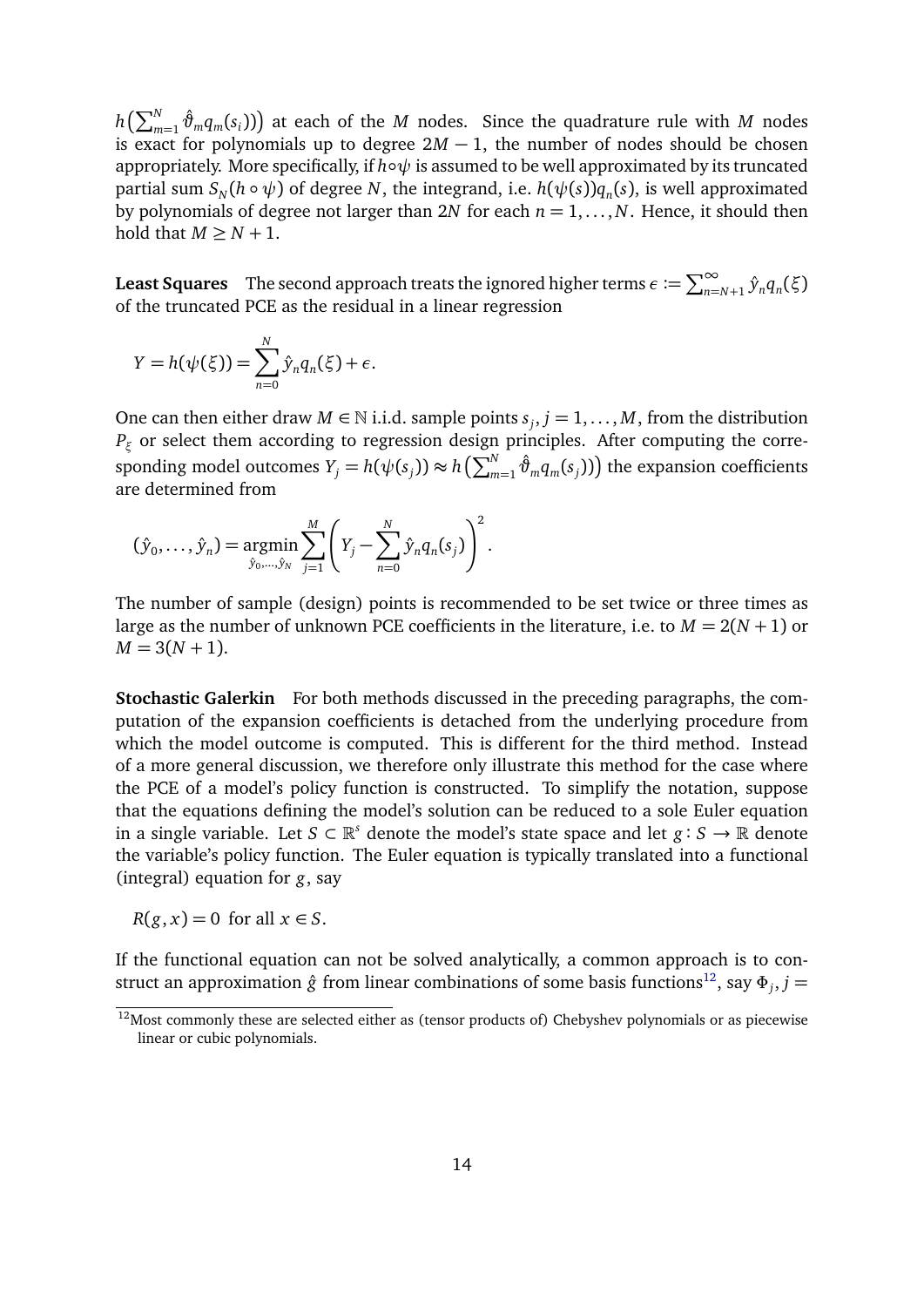1, . . . , *d*, i.e.

$$
\hat{g}(x) = \sum_{j=1}^d y_j \Phi_j(x).
$$

In order to determine the coefficients  $y_j$  in the approximation, which now serve as our model outcome of interest and should not be confused with the Fourier coefficients of the PCE, one can, for example, select *d* appropriate collocation points  $x_1, \ldots, x_d \in S$  and solve the non-linear system of equations given by

$$
R\left(\sum_{j=1}^d y_j \Phi_j, x_i\right) = 0 \text{ for all } i = 1, \dots, d
$$

for  $y_1, \ldots, y_d$ .

Now consider the case where one parameter is uncertain and hence described by the random variable *θ*. If the model's (reduced) Euler equation involves *θ*, then so does the functional equation for *g*, i.e. we now write

 $R(g, x; \theta) = 0$  for all  $x \in S$ .

Moreover, if one employs the above mentioned solution method, the coefficients  $y_j$  will typically also depend on *θ*, i.e. we have, in slight abuse of notation, *Y<sup>j</sup>* = *h<sup>j</sup>* (*θ*). In particular, the mappings  $h_j$  between the  $Y_j$  and  $θ$  arise implicitly from the non-linear system of equations

<span id="page-14-1"></span>
$$
R\left(\sum_{j=1}^{d} Y_j \Phi_j, x_i; \theta\right) = 0 \text{ for all } i = 1, \dots, d.
$$
 (7)

In order to avoid the necessity for repeated and potentially computational expensive solutions of this system of equations for different values of *θ*, one may want to find for each *Y<sup>j</sup>* a PCE in terms of some chosen germ *ξ* [13](#page-14-0)

$$
\theta = \psi(\xi) = \sum_{n=0}^{\infty} \hat{\vartheta}_n q_n(\xi),
$$
  

$$
Y_j = h_j(\theta) = h_j(\psi(\xi)) = \sum_{n=0}^{\infty} \hat{y}_{jn} q_n(\xi).
$$

The PCE of the model's (approximated) policy function with respect to the germ *ξ* is then

<span id="page-14-0"></span><sup>&</sup>lt;sup>13</sup>Note that in this case we have *d* model outcomes of interest, namely the coefficients  $Y_j = h_j(\theta)$  in  $\hat{g}$ .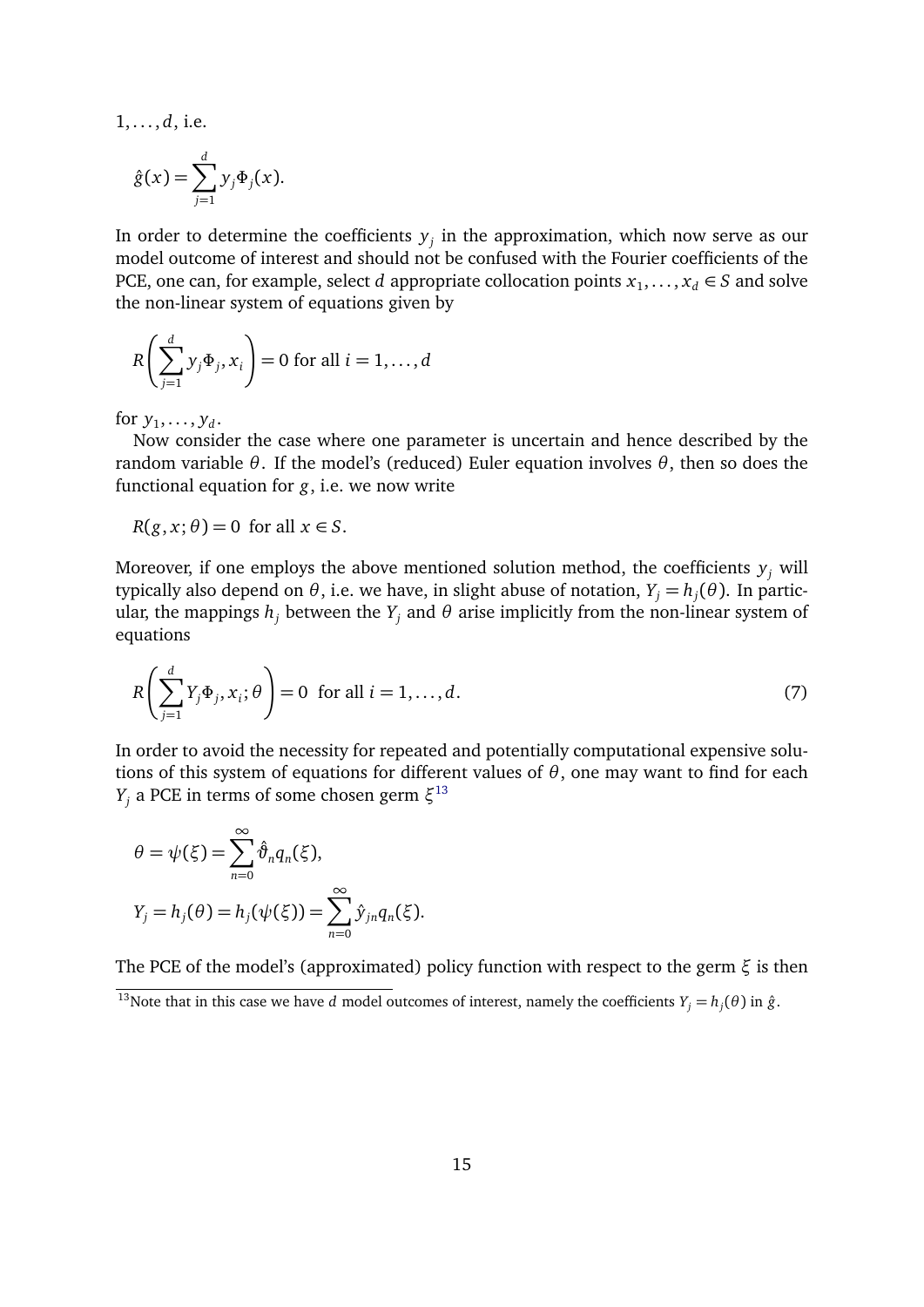given by

$$
\hat{g}(x;\xi) = \sum_{j=1}^{d} Y_j \Phi_j(x) = \sum_{j=1}^{d} \sum_{n=0}^{\infty} \hat{y}_{jn} q_n(\xi) \Phi_j(x).
$$

Moreover, the Fourier coefficients  $\hat{y}_{in}$  in the PCE can be derived by a Galerkin method if we substitute the *Y<sup>j</sup>* in their implicit definition in [\(7\)](#page-14-1) with their PCE and impute the corresponding conditions

$$
R\left(\sum_{j=1}^{d}\sum_{n=0}^{\infty}\hat{y}_{jn}q_{n}(\xi)\Phi_{j},x_{i};\psi(\xi)\right)=0 \text{ in } L^{2} \text{ for all } i=1,\ldots,d
$$
  

$$
\Leftrightarrow \left\langle R\left(\sum_{j=1}^{d}\sum_{n=0}^{\infty}\hat{y}_{jn}q_{n}(\xi)\Phi_{j},x_{i};\psi(\xi)\right),q_{m}(\xi)\right\rangle_{L^{2}}=0 \text{ for all } i=1,\ldots,d \text{ and all } m \in \mathbb{N}_{0}.
$$

Hence, we can solve for the  $d(N + 1)$  unknown coefficients  $\hat{y}_{in}$  in the truncated PCE  $Y_i \approx$  $\sum_{n=0}^{N} \hat{y}_{jn} q_{n}(\xi)$  from the system of equations

$$
0 \approx \left\langle R \left( \sum_{j=1}^{d} \sum_{n=0}^{N} \hat{y}_{jn} q_n(\xi) \Phi_j, x_i; \psi(\xi) \right), q_m(\theta) \right\rangle_{L^2} =
$$
  
= 
$$
\int_{\mathbb{R}} R \left( \sum_{j=1}^{d} \sum_{n=0}^{N} \hat{y}_{jn} q_n(\xi) \Phi_j, x_i; \psi(\xi) \right) q_m(\xi) dP_{\xi}(\xi)
$$

for  $i = 1, \ldots, d$  and  $m = 0, \ldots, N$ . The integral is computed numerically, either from Monte-Carlo draws or from an appropriate Gauss quadrature. Moreover, *ψ*(*ξ*) can be substituted by its truncated series expansion as previously described in subsection [3.1.1.](#page-11-5)

## **3.2 Multiple uncertain input parameters (** $k \ge 2$ **)**

We now turn to the case where more than one input parameter is uncertain and where more than one germ is used in the polynomial expansions. In brief, the stochastic independence of the germs allows us to apply the procedure from the one-dimensional case to each of the finitely many dimensions.

Since Assumption 2 guarantees that all polynomials are included in each *L* 2  $i<sub>i</sub>$ , one can again apply the Gram-Schmidt process to the sequence of monomials and construct for each  $i = 1, ..., k$  an orthogonal system of polynomials  $\{q_{in}\}_{n \in \mathbb{N}_0} \subset L_i^2$  where  $q_{in}$  is a polynomial of (exact) degree *n* and

 $\langle q_{in}, q_{im} \rangle_{L_i^2} = ||q_{in}||_L^2$  $L_i^2 \delta_{m,n}$  for all  $m, n \in \mathbb{N}_0$ .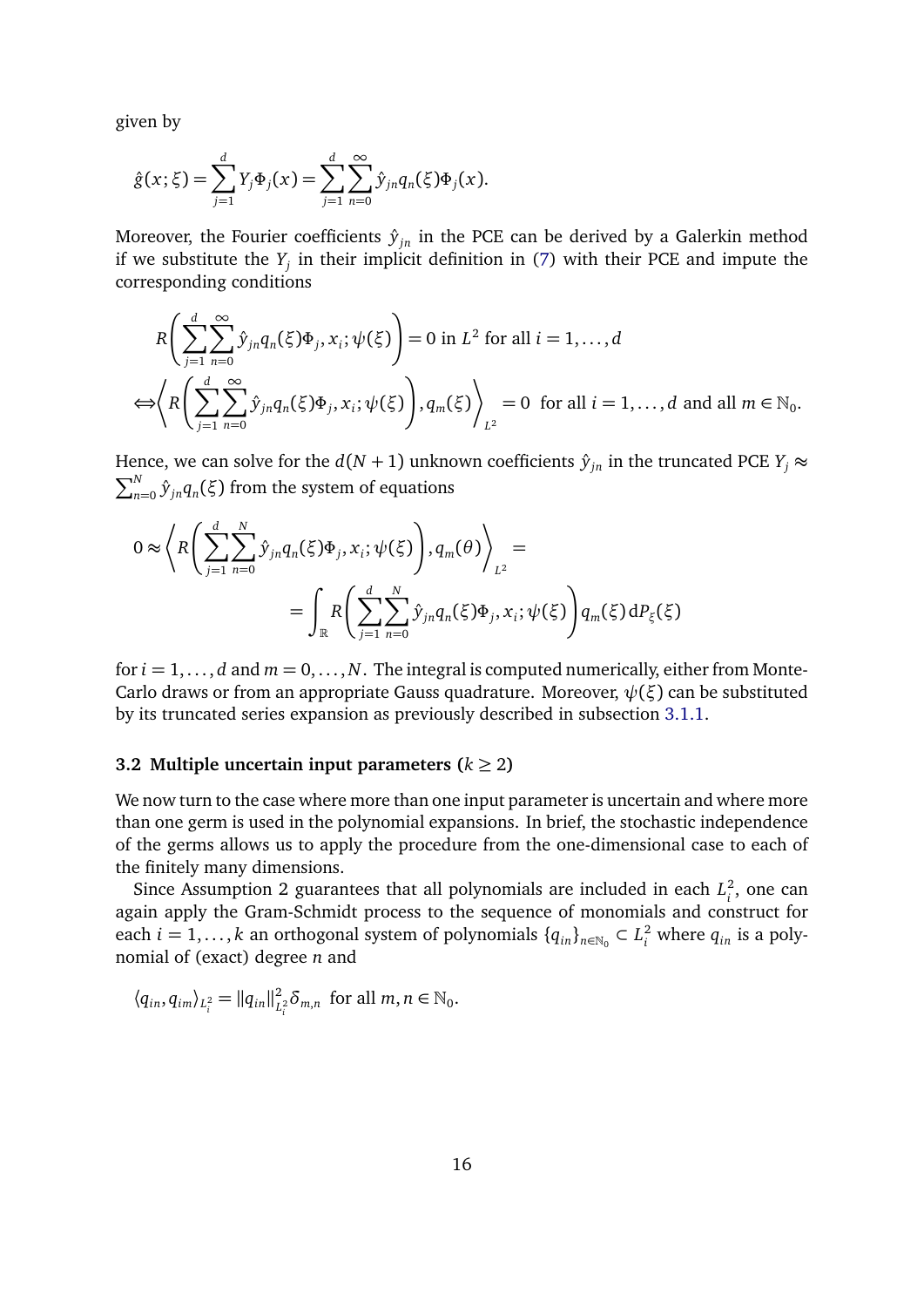For any multi-index  $\alpha = (\alpha_1, \ldots, \alpha_k) \in \mathbb{N}_0^k$  we define the multivariate polynomial

$$
q_{\alpha}(\xi) := \prod_{i=1}^k q_{i\alpha_i}(\xi_i).
$$

Since stochastic independence of the  $\xi_i$  implies that  $P_{\xi} = \otimes_{i}^k P_{\xi}$  $\sum_{i=1}^{k} P_{\xi_i}$ , the family of multivariate polynomials  $\{q_\alpha\}_{\alpha\in\mathbb{N}_0^k}$  then forms an orthogonal system in  $L^2$ . Moreover, if for each *i* = 1,..., *k* the orthogonal system  $\{q_{in}\}_{n \in \mathbb{N}_0}$  is complete in  $L_i^2$ <sup>2</sup><sub>*i*</sub>, then  $\{q_\alpha\}_{\alpha \in \mathbb{N}_0^k}$  is also complete in  $L^2$ . In particular, this is satisfied if each  $\theta_i$  is distributed according to one of the distributions specified in Table [2](#page-10-1) and if the germs  $\xi$ <sup>*i*</sup> are set accordingly. Then, since  $\psi_i \in L^2$  (Assumption 3) and  $h \circ \psi \in L^2$  (Assumption 4), there exist coefficients  $\{\hat{\vartheta}_{i\alpha}\}_{\alpha\in\mathbb{N}_{0}^{k}}\subset\mathbb{R},i=1,\ldots,k,$  and  $\{\hat{y}_{\alpha}\}_{\alpha\in\mathbb{N}_{0}^{k}}\subset\mathbb{R}$  such that

$$
\psi_i = \sum_{\alpha \in \mathbb{N}_0^k} \hat{\vartheta}_{i\alpha} q_n \text{ in } L^2 = L^2(\mathbb{R}^k, \mathcal{B}(\mathbb{R}^k), P_\xi), \tag{8}
$$

<span id="page-16-3"></span>
$$
h \circ \psi = \sum_{\alpha \in \mathbb{N}_0^k} \hat{y}_{\alpha} q_{\alpha} \text{ in } L^2 = L^2(\mathbb{R}^k, \mathscr{B}(\mathbb{R}^k), P_{\xi}).
$$
\n
$$
(9)
$$

The second expansion can again be written equivalently as

$$
h = \sum_{\alpha \in \mathbb{N}_0^k} \hat{y}_{\alpha}(q_{\alpha} \circ \psi^{-1}) \text{ in } L^2(\mathbb{R}^k, \mathscr{B}(\mathbb{R}^k), P_{\theta}).
$$

Therefore, the parameters  $\theta_i$  and the model outcome  $Y$  are again representable in  $L^2$  by a PCE in the germs *ξ* through

$$
\theta_i = \psi_i \circ \xi = \sum_{\alpha \in \mathbb{N}_0^k} \hat{\vartheta}_{i\alpha} q_{\alpha}(\xi) \text{ in } L^2(\Omega, \mathcal{A}, P), \tag{10}
$$

<span id="page-16-2"></span>
$$
Y = h \circ \theta = h \circ \psi \circ \xi = \sum_{\alpha \in \mathbb{N}_0^k} \hat{y}_{\alpha} q_{\alpha}(\xi) \text{ in } L^2(\Omega, \mathcal{A}, P). \tag{11}
$$

Moreover, the expansion coefficients are determined by

<span id="page-16-0"></span>
$$
\hat{\vartheta}_{i\alpha} = ||q_{\alpha}||_{L^{2}}^{-2} \langle \psi_{i}, q_{\alpha} \rangle_{L^{2}} = ||q_{\alpha}||_{L^{2}}^{-2} \int_{\mathbb{R}^{k}} \psi_{i} q_{\alpha} dP_{\xi}, \qquad (12)
$$

<span id="page-16-1"></span>
$$
\hat{y}_{\alpha} = ||q_{\alpha}||_{L^{2}}^{-2} \langle h \circ \psi, q_{\alpha} \rangle_{L^{2}} = ||q_{\alpha}||_{L^{2}}^{-2} \int_{\mathbb{R}^{k}} (h \circ \psi) q_{\alpha} dP_{\xi}, \tag{13}
$$

where  $P_{\xi} = \otimes_{i=1}^k P_i$  $\prod_{i=1}^{k} P_{\xi_i}$  implies that  $||q_{\alpha}||_{L^2} = \prod_{i=1}^{k} ||q_{i\alpha_i}||_{L^2_i}$ .

Equations [\(12\)](#page-16-0)-[\(13\)](#page-16-1) guarantee that if the parameters *θ<sup>i</sup>* and the model outcome *Y* are approximated by their truncated PCE, the approximations converge to the true random variables in  $L^2$  as the degree of the partial sums is increased. The truncation is typically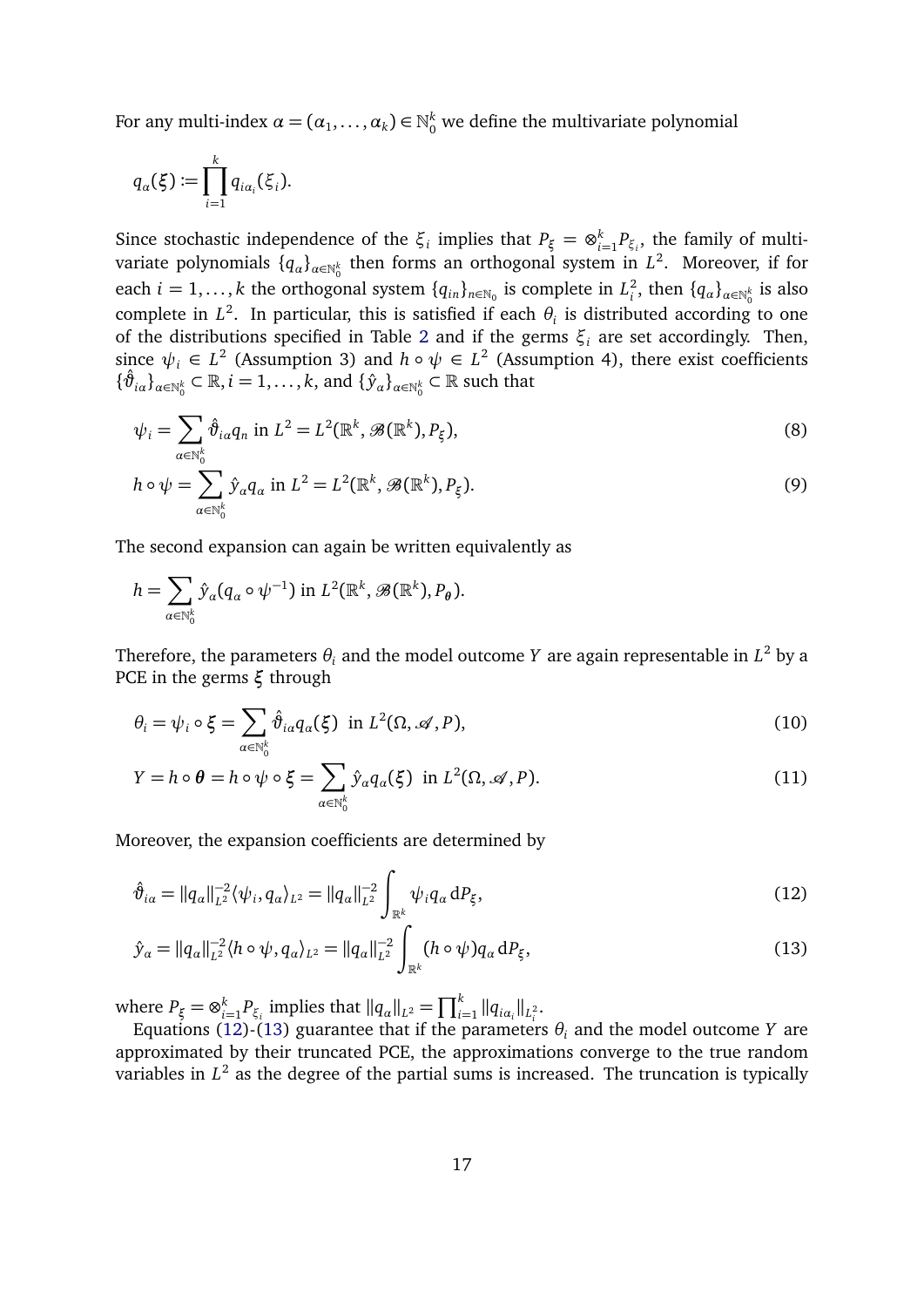introduced either by limiting the total degree of the multivariate polynomials

$$
S_N^{\text{tot}}(\theta_i) = S_N^{\text{tot}}(\psi_i \circ \xi) := \sum_{\alpha \in \mathbb{N}_0^k, |\alpha| \le N} \hat{\vartheta}_{i\alpha} q_{\alpha}(\xi),
$$
  

$$
S_N^{\text{tot}}(Y) = S_N^{\text{tot}}(h \circ \psi \circ \xi) := \sum_{\alpha \in \mathbb{N}_0^k, |\alpha| \le N} \hat{y}_{\alpha} q_{\alpha}(\xi),
$$

where  $|\alpha| := \sum_{i=1}^k \alpha_i$ , or by limiting the maximal degree in each component

$$
S_N^{\max}(\theta_i) = S_N^{\max}(\psi_i \circ \xi) := \sum_{\alpha \in \mathbb{N}_0^k, ||\alpha||_{\infty} \leq N} \hat{\vartheta}_{i\alpha} q_{\alpha}(\xi),
$$
  

$$
S_N^{\max}(Y) = S_N^{\max}(h \circ \psi \circ \xi) := \sum_{\alpha \in \mathbb{N}_0^k, ||\alpha||_{\infty} \leq N} \hat{y}_{\alpha} q_{\alpha}(\xi),
$$

where  $\|\alpha\|_{\infty} \coloneqq \max_{i=1,\dots,k} \alpha_i$ .

In order to compute the expansion coefficients from their defining equations [\(12\)](#page-16-0)-[\(13\)](#page-16-1), it is straightforward to adapt the methods from section [3.1.2](#page-12-2) to the multidimensional case. However, this typically introduces the curse of dimensionality.

First, this issue becomes particularly problematic if the integrals are computed by Gaussquadrature rules. If the mapping  $h \circ \psi$  can be well approximated by its truncated series expansion  $S_N$ , then the integrands  $(h \circ \psi)q_\alpha$  in [\(13\)](#page-16-1) can be well approximated by multivariate polynomials which rise up to degree 2*N* in each component, indifferent from the fact whether  $| \alpha | \leq N$  or  $|| \alpha ||_{\infty} \leq N$  is assumed. Since one-dimensional Gauss-quadrature rules with *M* nodes provide exact integration rules for polynomials up to degree 2*M* − 1, it is required to compute [\(13\)](#page-16-1) by quadrature rules with  $M = N + 1$  nodes in each of the  $k$  dimensions. Hence, the model outcome must be evaluated for a total of  $(N+1)^k$  parameter combinations and the procedure becomes quickly inefficient as *k* rises. However, sparse grid methods, as e.g. Smolyak-Gauss quadrature which is illustrated in Appendix [B](#page-46-0) and analyzed in the numerical example in section [5,](#page-20-0) can help to reduce the computational effort that is required for similar integration quality.

Second, the burden of higher-dimensional parameter vectors also appears in similar form if the PCE coefficients are determined by least squares. However, while the number of coefficients which must be computed equals  $(N+1)^k$  in  $S_N^{\max}$  $_N^{\max}$ , the number of coefficients grows less extremely in  $S_N^{\text{tot}}$  where it is given by  $\binom{N+k}{k}$  $k \choose k$ . Following the recommendation that the number of sample points should be twice or three times as large as the number of unknown coefficients, the model must be evaluated for  $2\binom{N+k}{k}$  $\binom{1+k}{k}$  or 3 $\binom{N+k}{k}$  $\binom{+k}{k}$  parameter combinations in the latter case.

#### <span id="page-17-0"></span>**4 APPLICATIONS OF GENERALIZED POLYNOMIAL CHAOS EXPANSIONS**

After its construction, the PCE of the model outcome can be used for computational inexpensive evaluations of the model. On the one hand, statistical properties of the model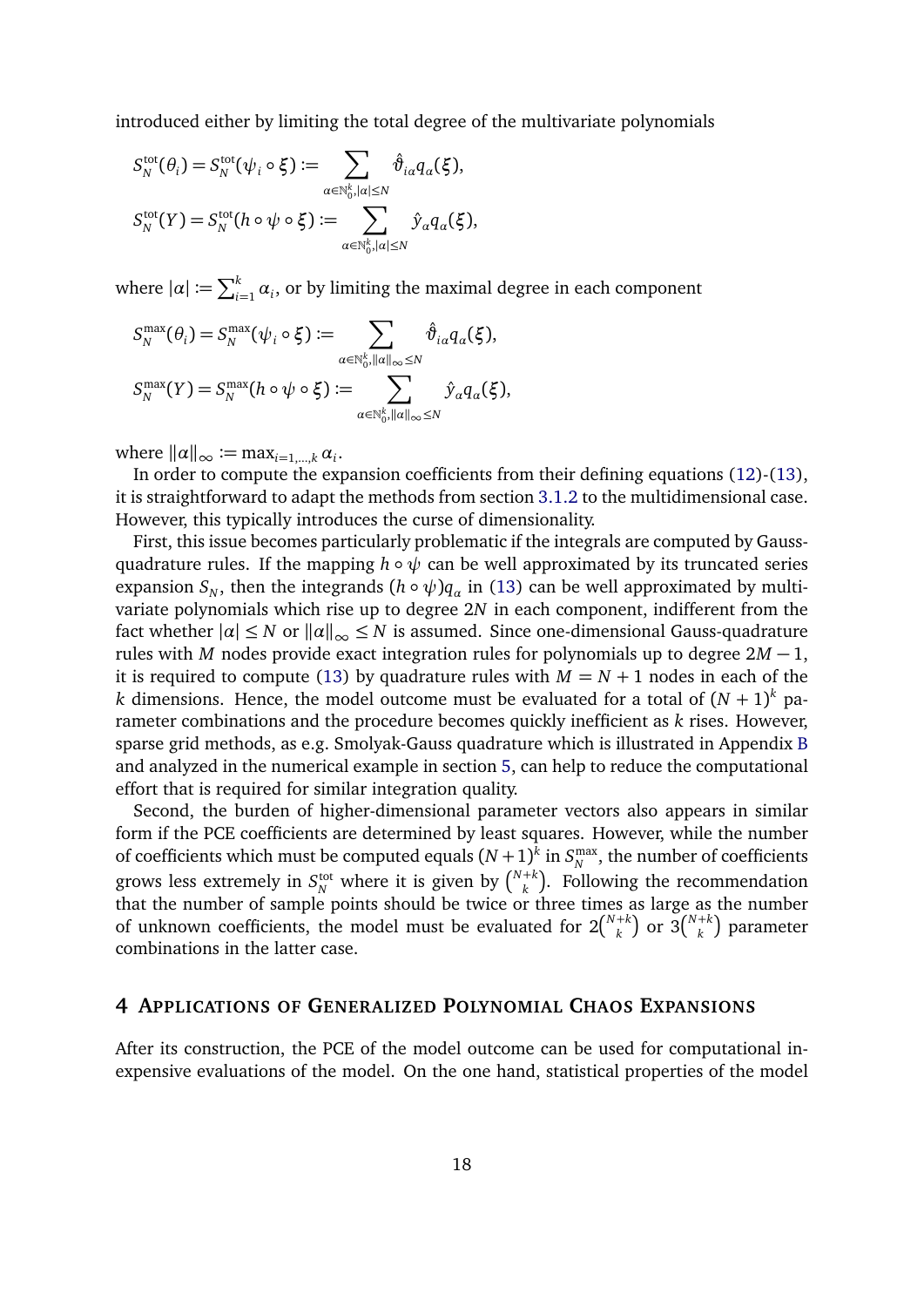outcome, as induced by the predefined distribution of the uncertain input parameters, can be derived directly from the PCE. On the other hand, the expansion can also be used as a pointwise approximation of the model outcome for different parameter values.

**Evaluation of Statistical Properties** Convergence in  $L^2(\Omega,\mathscr{A},P)$  of the series expansion in [\(11\)](#page-16-2) implies that the distribution of the model outcome *Y* can be equivalently characterized by its polynomial expansion. In particular, the mean and variance of *Y* follow directly from the fact that convergence in  $L^2$  also implies convergence of the mean and variance so that orthogonality of the polynomials (and  $q_{\textbf{0}} = 1$  for  $\textbf{0} \coloneqq (0, \dots, 0) \in \mathbb{N}_0^k$  $_0^{\kappa}$ ) yields

$$
\mathbb{E}[Y] = \sum_{\alpha \in \mathbb{N}_0^k} \hat{y}_{\alpha} \mathbb{E}[q_{\alpha}(\xi)] = \sum_{\alpha \in \mathbb{N}_0^k} \hat{y}_{\alpha} \mathbb{E}[q_{\alpha}(\xi)q_0(\xi)] = \sum_{\alpha \in \mathbb{N}_0^k} \hat{y}_{\alpha} \langle q_{\alpha}, q_0 \rangle_{L^2} = \hat{y}_0,
$$

and

$$
\operatorname{Var}[Y] = \mathbb{E}\left[\left(\sum_{\alpha \in \mathbb{N}_0^k} \hat{y}_{\alpha} q_{\alpha}(\xi) - \hat{y}_0\right)^2\right] = \mathbb{E}\left[\left(\sum_{\alpha \in \mathbb{N}_0^k \setminus \{0\}} \hat{y}_{\alpha} q_{\alpha}(\xi)\right)^2\right] = \sum_{\alpha, \beta \in \mathbb{N}_0^k \setminus \{0\}} \hat{y}_{\alpha} \hat{y}_{\beta} \langle q_{\alpha}, q_{\beta} \rangle_{L^2} = \sum_{\alpha \in \mathbb{N}_0^k \setminus \{0\}} \hat{y}_{\alpha}^2 ||q_{\alpha}||_{L^2}^2.
$$

Moreover, other statistical properties can be computed by Monte-Carlo methods. Large samples of *Y* can be efficiently constructed by drawing from the germ's distribution and inserting the sample into the expansion of *Y* . Compared to traditional methods, repeated and costly model evaluations can thus be avoided.

**Using the Expansion as Pointwise Approximation for the Model Outcome** A truncated version of the Fourier series expansion [\(9\)](#page-16-3) can also be used as a pointwise approximation for the mapping *h* between model input parameters and model outcome

<span id="page-18-1"></span>
$$
h(\vartheta) \approx S_N(h \circ \psi)(\psi^{-1}(\vartheta)) = \sum_{\alpha \in \mathbb{N}_0^k, |\alpha| \le N} \hat{y}_\alpha q_\alpha(\psi^{-1}(\vartheta)). \tag{14}
$$

Note however that convergence of the series in  $L^2$  as  $N \to \infty$  does not imply pointwise convergence on the support of  $P_{\xi}$  but only pointwise convergence a.e. for a subsequence.

The partial sum  $S_N(h \circ \psi)$  is the orthogonal projection of  $h \circ \psi$  onto the subspace of  $L^2(\mathbb{R}^k,\mathscr{B}(\mathbb{R}^k),P_\xi)$  spanned by multivariate polynomials of total degree less or equal to  $N.$ If the transformation  $\psi$  between germs and parameters is chosen linear,  $S_N(h \circ \psi) \circ \psi^{-1}$ is also the orthogonal projection of *h* onto this subspace in  $L^2(\mathbb{R}^k,\mathscr{B}(\mathbb{R}^k),P_\theta).^{14}$  $L^2(\mathbb{R}^k,\mathscr{B}(\mathbb{R}^k),P_\theta).^{14}$  $L^2(\mathbb{R}^k,\mathscr{B}(\mathbb{R}^k),P_\theta).^{14}$  In the sense of the induced metric, it is therefore the best approximation of *h* by multivariate

<span id="page-18-0"></span><sup>&</sup>lt;sup>14</sup>Otherwise it is the orthogonal projection of *h* onto the subspace in  $L^2(\mathbb{R}^k, \mathcal{B}(\mathbb{R}^k), P_\theta)$  spanned by multivariate polynomials in  $\psi^{-1}$  of total degree less or equal to *N*.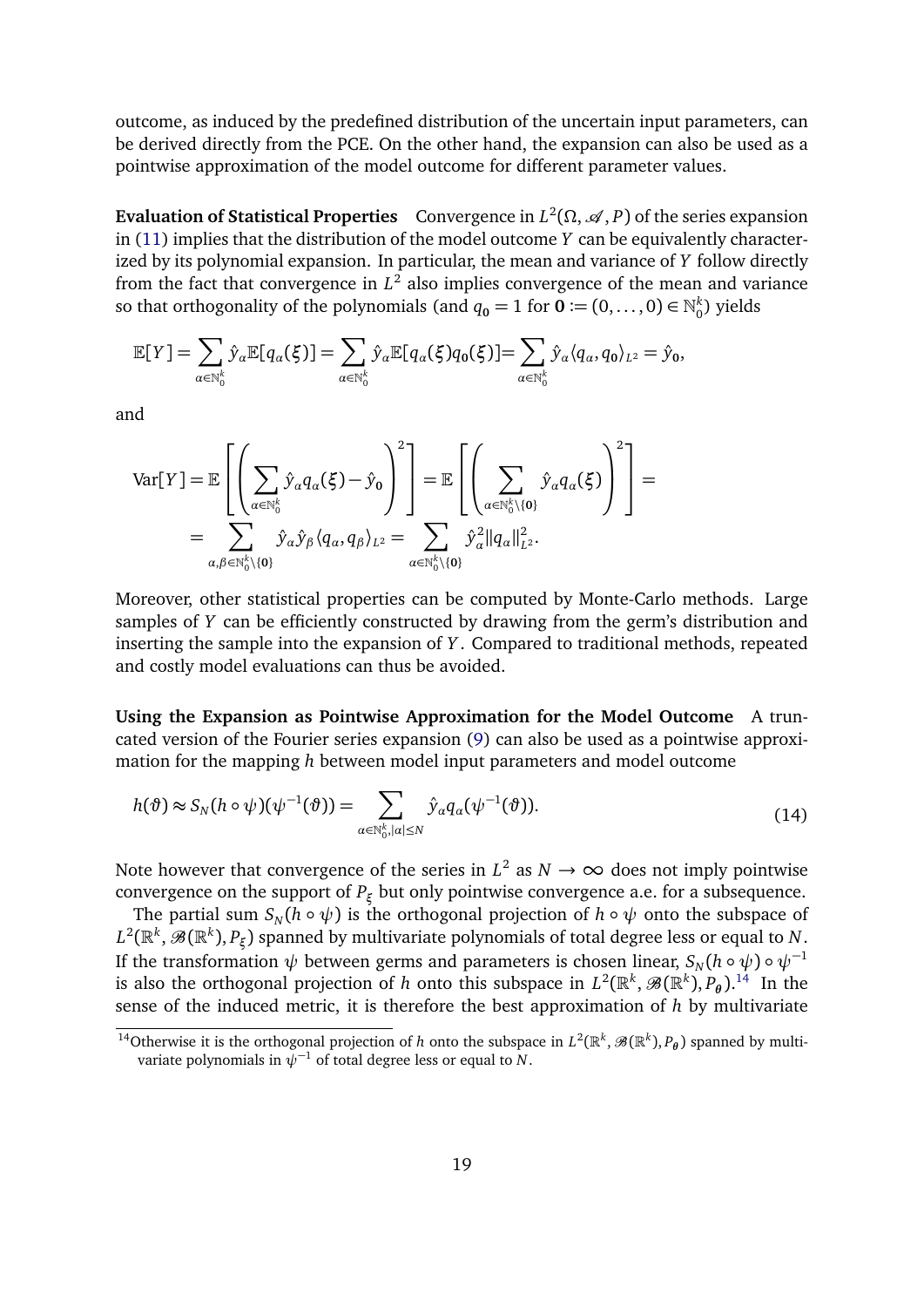polynomials of total degree up to *N*, i.e. it minimizes the mean-squared error over the support of  $P_{\theta}$ .

**Special Case: Surrogate of Model Solution** Consider a discretely-timed model where in any period  $t \in \mathbb{N}$  the vector  $x_t \in S \subset \mathbb{R}^{n_x}$  denotes the predetermined variables from the state space *S* and  $y_t \in \mathbb{R}^{n_y}$  is a vector of the non-predetermined variables of the model. Suppose that  $\theta$  is a random vector of unknown parameters of the model, and for any possible realization  $\vartheta \in \Theta$  the model solution is computed in terms of a policy function  $g(.; \vartheta) \colon S \to \mathbb{R}^{n_x + n_y}$  so that

$$
\begin{pmatrix} x_{t+1} \\ y_t \end{pmatrix} = g(x_t; \vartheta).
$$

If, for any arbitrary  $x \in S$  and for a suitable transformation  $\psi$  between parameters and germs, the mapping  $\vartheta \mapsto g(x;\vartheta)$  satisfies the sufficient condition in assumption 4, then there exists a series expansion by orthogonal polynomials {*q<sup>α</sup>* } of the form

$$
g(x,\vartheta) = \sum_{\alpha \in \mathbb{N}_0^k} \hat{g}_{\alpha}(x) q_{\alpha}(\psi^{-1}(\vartheta)) \text{ in } L^2(\mathbb{R}^k, \mathscr{B}(\mathbb{R}^k), P_{\theta}),
$$
  

$$
\hat{g}_{\alpha}(x) = ||q_{\alpha}||_{L^2}^{-2} \int_{\mathbb{R}^k} g(x, \psi(s)) q_{\alpha}(s) dP_{\xi}(s).
$$

Perhaps the most prevalent approach in the literature to determine the model's policy function is to compute *g* from a linearized version of the model. In this case

$$
g(x; \vartheta) = A(\vartheta)x,
$$

and *numeric* implementation of the methods proposed by [Blanchard and Kahn](#page-38-5) [\(1980\)](#page-38-5), [Klein](#page-38-6) [\(2000\)](#page-38-6) or [Sims](#page-39-6) [\(2002\)](#page-39-6) allows to solve for the matrix  $A(\theta) \in \mathbb{R}^{n_x \times (n_x + n_y)}$  given any arbitrary but fixed  $\vartheta \in \Theta$ . Since the coefficients in the policy's PCE are here determined by

$$
\hat{g}_{\alpha}(x) = \left( ||q_{\alpha}||_{L^2}^{-2} \int_{\mathbb{R}^k} q_{\alpha}(s) A(\psi(s)) dP_{\xi}(s) \right) x =: \hat{A}_{\alpha} x,
$$

the series expansion of the linear policy function can be written as

$$
g(x,\vartheta)=\sum_{\alpha\in\mathbb{N}_0^k}\hat{g}_\alpha(x)q_\alpha(\psi^{-1}(\vartheta))=\left(\sum_{\alpha\in\mathbb{N}_0^k}\hat{A}_\alpha q_\alpha(\psi^{-1}(\vartheta))\right)x.
$$

Moreover, the  $\hat{A}_\alpha$  coincide with the expansion coefficients from the PCE of the model outcome  $A(\vartheta)$ . Hence, the PCE of a linear policy is again linear and is represented by the polynomial expansion of the matrix-valued function  $\vartheta \mapsto A(\vartheta)$ .

A second popular approach to compute the model's policy function are projection meth-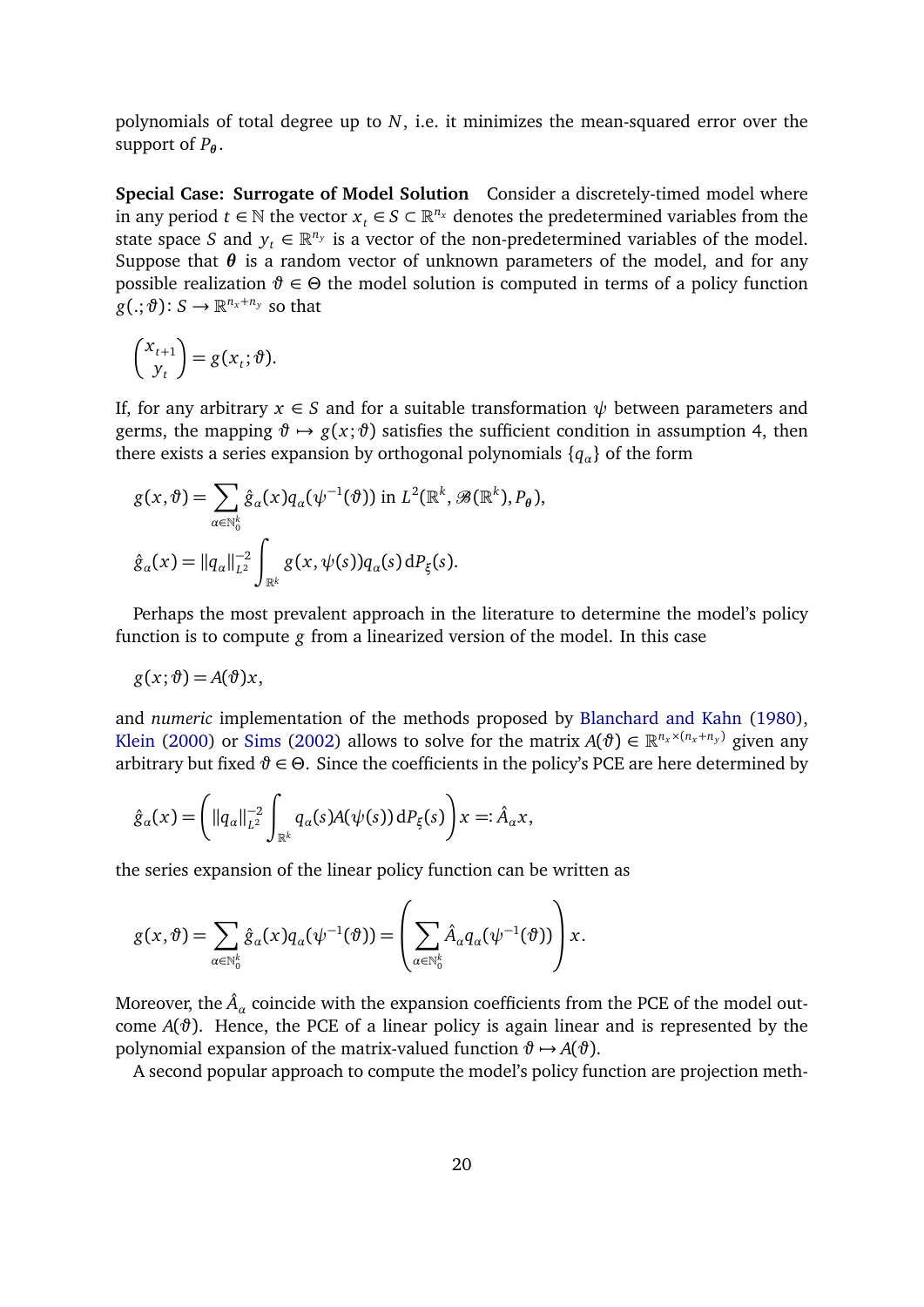ods.[15](#page-20-1) In this approach *g* is constructed as a linear combination of some suitable basis functions *Φ<sup>i</sup>* by

$$
g(x; \vartheta) = \sum_{i=1}^d c_i(\vartheta) \Phi_i(x).
$$

The coefficients in the PCE of  $g$  with respect to  $\vartheta$  then satisfy

$$
\hat{g}_{\alpha}(x) = \sum_{i=1}^{d} \left( ||q_{\alpha}||_{L^{2}}^{-2} \int_{\mathbb{R}^{k}} q_{\alpha}(s) (c_{i}(\psi(s))) dP_{\xi}(s) \right) \Phi_{i}(x) =: \sum_{i=1}^{d} \hat{c}_{i\alpha} \Phi(x),
$$

and the expansion of *g* can therefore be written as

$$
g(x,\vartheta)=\sum_{\alpha\in\mathbb{N}_0^k}\hat{g}_\alpha(x)q_\alpha(\psi^{-1}(\vartheta))=\sum_{i=1}^d\left(\sum_{\alpha\in\mathbb{N}_0^k}\hat{c}_{i\alpha}q_\alpha(\psi^{-1}(\vartheta))\right)\Phi(x),
$$

Now observe that the  $\hat{c}_{i\alpha}$  coincide with the coefficients in the polynomial expansion of the model outcome  $c_i(\vartheta)$ , i.e. with the coefficients in the PCE of the coefficients of the projection solution. Consequently, the PCE of *g* is again a linear combination of the basis functions  $\Phi_i$  and the coefficients are represented by the polynomial expansion of  $\vartheta \mapsto c_i(\vartheta)$ .

**Surrogate for Gradients** The truncated PCE in [\(14\)](#page-18-1) may also be used to approximate the derivatives of the mapping *h* between parameter values and model outcomes. More specifically, the PCE provides the approximation

$$
\frac{\partial h}{\partial \vartheta_i}(\vartheta) \approx \sum_{\alpha \in \mathbb{N}_0^k, |\alpha| \leq N} \hat{y}_\alpha \sum_{j=1}^k \frac{\partial q_\alpha}{\partial s_k}(\psi^{-1}(\vartheta)) \frac{\partial \psi_j^{-1}}{\partial \vartheta_i}(\vartheta).
$$

This approximation can be useful if such derivatives must be evaluated at a potential large number of points. One example may be the method proposed by [Iskrev](#page-38-7) [\(2010\)](#page-38-7) for conducting local identification analysis which requires differentiation of the linearized policy function with respect to the parameters.

## <span id="page-20-0"></span>**5 NUMERICAL ANALYSIS**

In this section we present the numerical implementation of a PCE for a benchmark RBC model. First, we analyze the convergence behaviour of the series expansion for different model outcomes of interest. More specifically, the model outcomes considered include the linear solution, the second moments and the impulse response functions of the model's

<span id="page-20-1"></span><sup>&</sup>lt;sup>15</sup>See, for instance [Judd](#page-38-10) [\(1996\)](#page-38-8), Chapter 11, [Heer and Maussner](#page-38-9) [\(2009\)](#page-38-9), Chapter 6, Judd [\(1992\)](#page-38-10) or [Mc-](#page-39-7)[Grattan](#page-39-7) [\(1999\)](#page-39-7).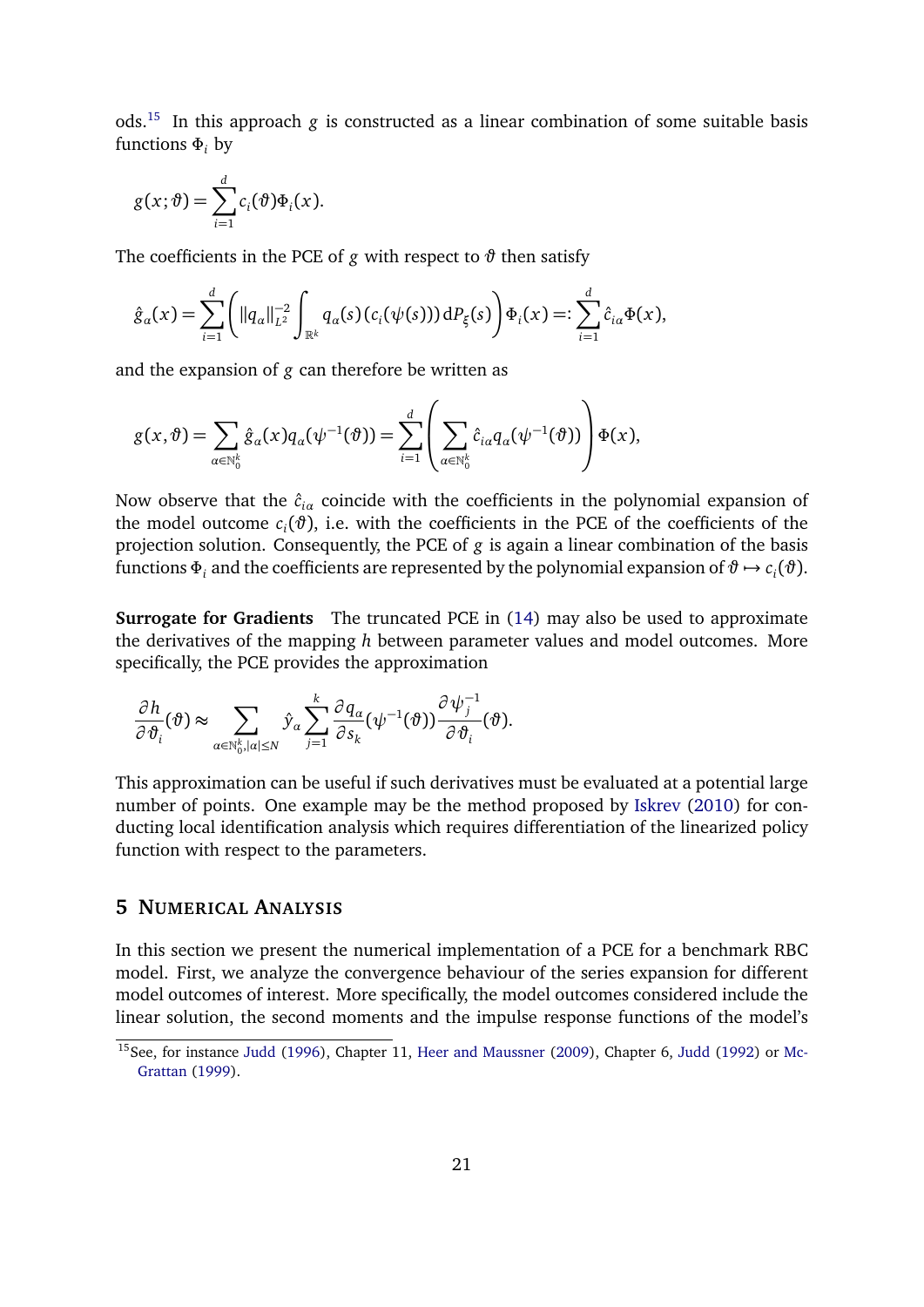variables to a one time shock—both computed from the model's linear policy—as well as a global projection solution. Moreover, we compare different methods to compute the PCE coefficients in terms of accuracy and efficiency. Finally, we perform Monte-Carlo experiments where we evaluate the performance of the PCE for empirical applications as matching moments and likelihood-based approaches.

#### **5.1 The model**

We consider a benchmark RBC model where the social planner solves the following maximization problem

$$
\max_{Y_t, C_t, N_t, I_t, K_{t+1}} U_0 := \mathbb{E}_0 \left[ \sum_{t=0}^{\infty} \beta^t \frac{C_t^{1-\eta} (1 - N_t)^{\gamma(1-\eta)}}{1 - \eta} \right],
$$
  
s.t.  $Y_t = C_t + I_t,$   
 $Y_t = e^{z_t} K_t^{\zeta} N_t^{1-\zeta},$   
 $K_{t+1} = (1 - \delta) K_t + I_t,$   
given  $K_0, z_0,$ 

where  $Y_t$ ,  $C_t$ ,  $N_t$ ,  $I_t$  and  $K_t$  denote output, consumption, working hours, investment and the capital stock, respectively. Moreover, the log of total factor productivity,  $\boldsymbol{z}_t$ , evolves according to the AR(1) process

$$
z_{t+1} = \rho z_t + \epsilon_{t+1}, \ \epsilon_t \sim \text{iidN}(0, \sigma^2).
$$

The predetermined state variables  $x_t$  and the non-predetermined control variables  $y_t$  are

$$
x_t := \begin{pmatrix} K_t \\ z_t \end{pmatrix} \text{ and } y_t := \begin{pmatrix} Y_t \\ C_t \\ N_t \\ I_t \end{pmatrix}.
$$

#### **5.2 Convergence Behaviour**

First, in order to study the basic convergence behaviour of the PCE for various model outcomes in the benchmark RBC model, we consider an example where we set the uncertain parameters to  $\theta\coloneqq \begin{pmatrix} \zeta & \eta & \rho \end{pmatrix}$ . Moreover, we assume the following probability distributions for the (stochastically independent) unknown parameters

$$
\zeta \sim 0.15 + 0.3 \cdot \text{Beta}(5,7), \eta \sim 1 + 7 \cdot \text{Beta}(3,7), \rho \sim 0.85 + 0.14 \cdot U(0,1).
$$

The probability density functions with support  $\Theta := [0.15; 0.45] \times [1; 8] \times [0.85; 0.99]$  are illustrated in Figure [2.](#page-22-0) The transformations  $\psi_i$  between unknown parameters and germs are fixed as in Table [2](#page-10-1) and the remaining parameters are calibrated as summarized in Table [3.](#page-22-1)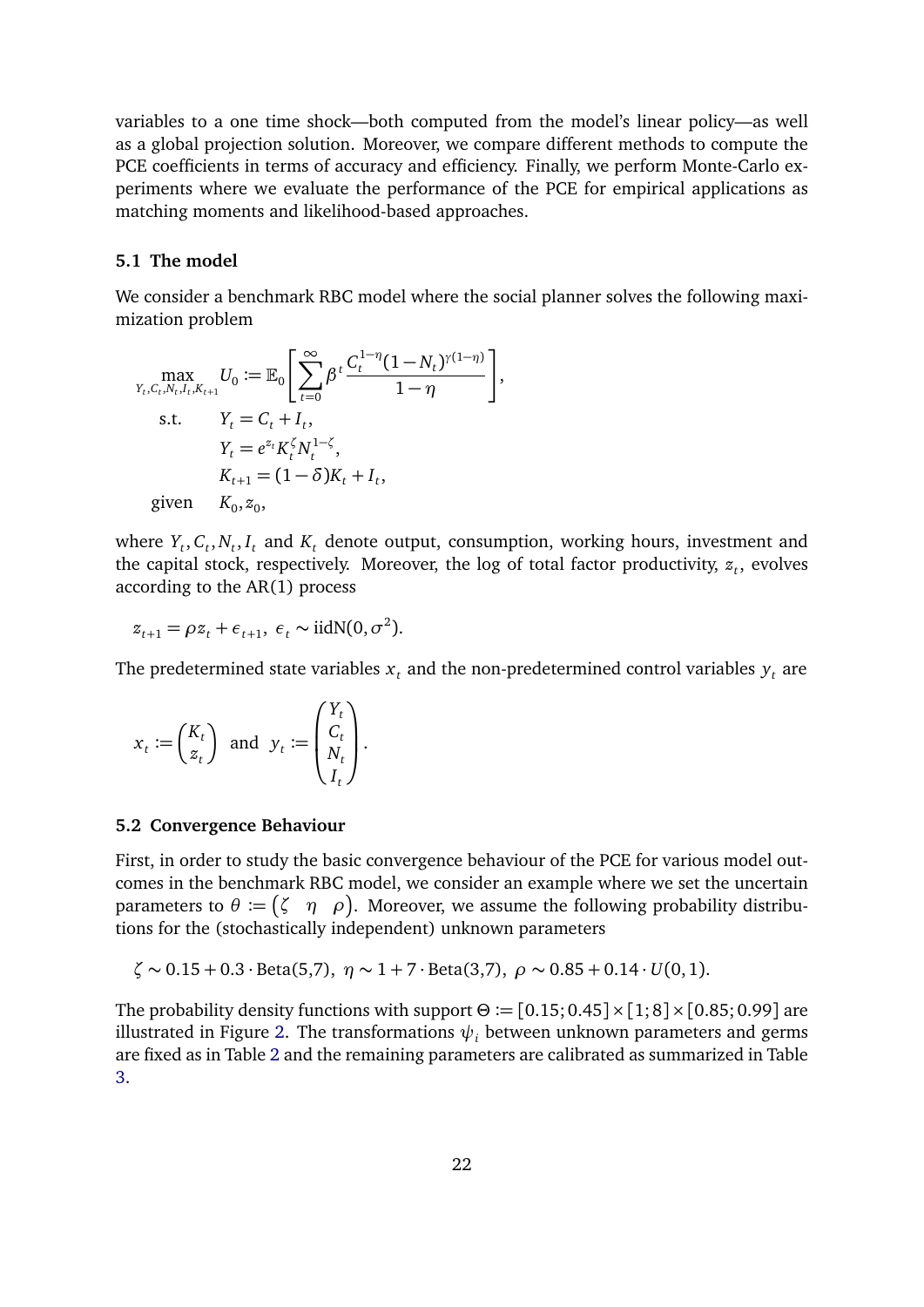<span id="page-22-0"></span>

**Figure 2:** Distributions of uncertain parameters

**Table 3:** Calibration I

<span id="page-22-1"></span>

| Parameter | Description                                  | Value |
|-----------|----------------------------------------------|-------|
|           | discount factor                              | 0.994 |
|           | rate of capital depreciation                 | 0.014 |
| N         | steady state labor supply                    | 0.3   |
|           | standard deviation of innovations to log TFP | 0.01  |

**Linear Policy Function** The first model outcome which we consider is the model's linear solution which is of the form

$$
\begin{pmatrix} x_{t+1} \\ y_t \end{pmatrix} = A(\vartheta) x_t.
$$

Given any parameter values  $\vartheta \in \Theta$  the matrix  $A(\vartheta) = \big(a_{ij}(\vartheta)\big)_{i=1,...,6}$ *j*=1,2  $\in \mathbb{R}^{6 \times 2}$  can be easily computed numerically from available methods. As described in section [4,](#page-17-0) the expansion of the linear policy function is again linear and is represented by the polynomial expansion of *A*( $\vartheta$ ). Hence, our task is to construct for each mapping  $a_{ij}$ :  $\vartheta \mapsto a_{ij}(\vartheta)$  the truncated  $PCE<sup>16</sup>$  $PCE<sup>16</sup>$  $PCE<sup>16</sup>$ 

<span id="page-22-3"></span>
$$
a_{ij}^{(N)}(\vartheta) := S_N^{\text{tot}}(a_{ij} \circ \psi)(\psi^{-1}(\vartheta)) = \sum_{\alpha \in \mathbb{N}_0^3, |\alpha| \le N} \hat{a}_{ij\alpha} q_{\alpha}(\psi^{-1}(\vartheta)). \tag{15}
$$

Moreover, we first want to abstract from errors in the computation of the expansion coefficients  $\hat{a}_{ij\alpha}$  and to focus on the convergence behaviour of  $a_{ij}^{(N)} \to a_{ij}$  in  $L^2$  as  $N \to \infty$ . Therefore, we compute the coefficients from full-grid Gauss-quadrature rules with a sufficiently large number of nodes which should guarantee that integration errors in [\(11\)](#page-16-2) (where now  $h = a_{ij}$ ) remain insignificant. More concretely, we apply  $N + 5$  nodes in each of the three one-dimensional quadrature rules. We compute the coefficients from the

<span id="page-22-2"></span><sup>&</sup>lt;sup>16</sup>We only discuss the mappings  $\vartheta \mapsto a_{ij}(\vartheta)$  for  $i = 1, 3, ..., 6$  and  $j = 1, 2$  since the expansion of the exogenous AR(1)-process ( $i = 2$ ) w.r.t.  $\rho$  is trivial.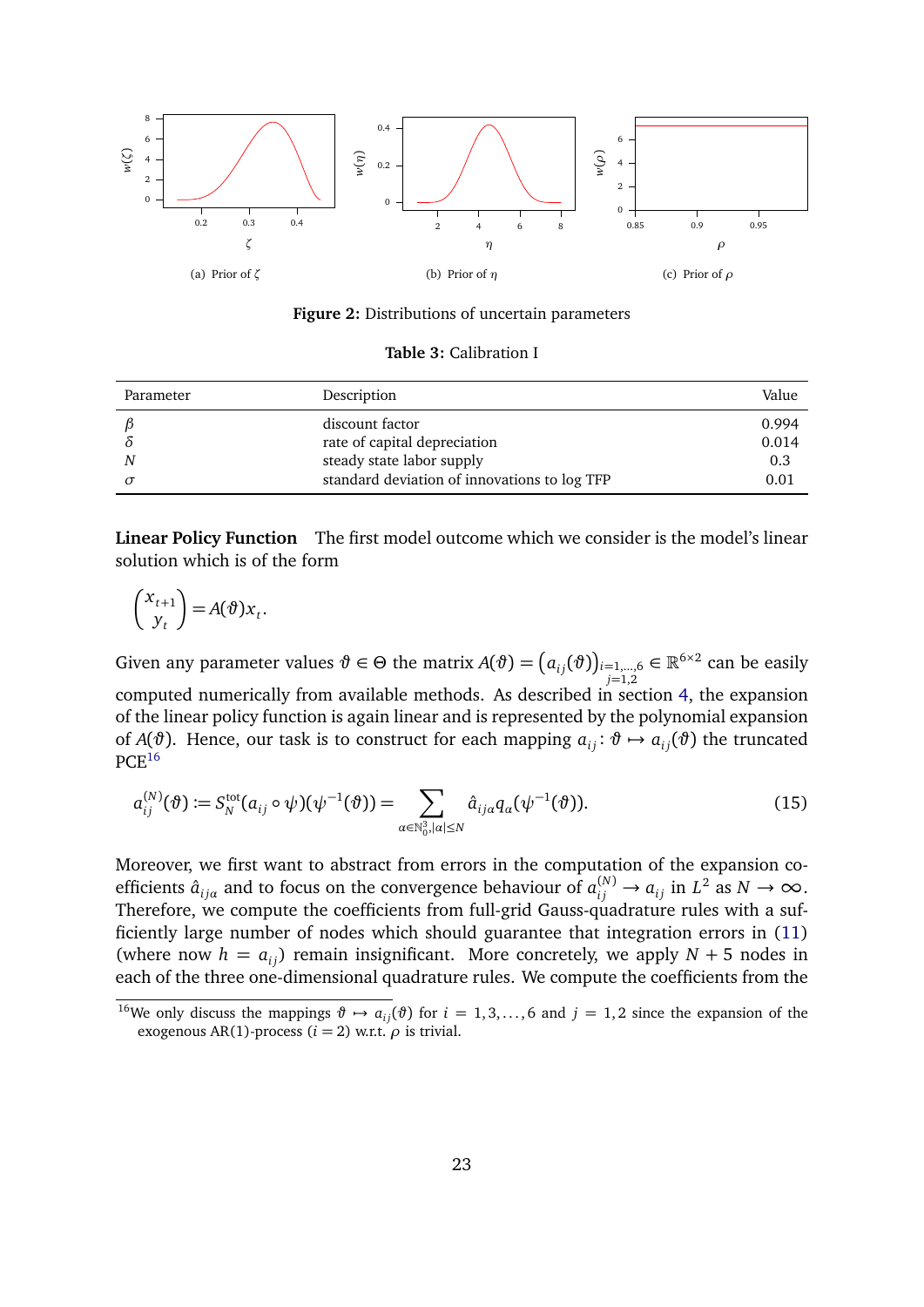quadrature rules and determine the *L* 2 error from

<span id="page-23-0"></span>
$$
||a_{ij}^{(N)} - a_{ij}||_{L^2} = \left(\int_{\mathbb{R}^3} \left(a_{ij}^{(N)}(\vartheta) - a_{ij}(\vartheta)\right)^2 dP_{\theta}\right)^{1/2} \approx \left(\frac{1}{M} \sum_{i=1}^M \left(a_{ij}^{(N)}(\vartheta^{(i)}) - a_{ij}(\vartheta^{(i)})\right)^2\right)^{1/2}
$$
(16)

where we draw  $M = 10^5$  iid sample points  $\vartheta^{(i)}$  from the distribution of  $\theta$ . The results are presented in Figure [3\(a\)](#page-24-0) in  $\log_{10}$ -base for *N* = 1 to *N* = 19 and suggest linear convergence of the series expansions for each  $a_{ij}.$  The  $L^2$  error for all components of the matrix already falls to the order of magnitude of  $-3$  for  $N = 7$  and is as low as  $-6$  for  $N = 19$ . Moreover, Figure [3\(b\)](#page-24-1) also shows the time needed for all computations. In case of the PCE, the total time reported includes i) the computation of expansion coefficients  $\hat{a}_{ij\alpha}$  from the full-grid quadrature rules which require  $(N+5)^3$  model evaluations and ii) the subsequent (trivial) evaluation of the truncated PCE  $a_{ij}^{(N)}(\vartheta^{(i)})$  at the 100,000 sample points. For comparison, we also show the computational time which is required to determine the model solution  $a_{ij}(\vartheta^{(i)})$  repeatedly at all 100,000 sample points. Most importantly, since even for  $N=19$ the number of model evaluations for the construction of the PCE is significantly smaller at 13824 than the number of evaluation points, the time required by the PCE remains less than one-third of the time needed for repeatedly solving the model.

**Second Moments** The second model outcome we consider are the model's second moments. More specifically, we consider the variables' standard deviations and the correlations obtained from the model's linear policy. Instead of relying on simulations, we employ available formulae for moments of first-order autoregressive processes to the linear solution. We proceed the same way as in the preceding paragraph and compute for each moment, say *x*, a series expansion  $x^{(N)} \coloneqq \sum_{\alpha \in \mathbb{N}_0^3, |\alpha| \leq N} \hat{x}_\alpha q_\alpha(\psi^{-1}(\vartheta))$ . Importantly, note that we directly construct the PCE of the second moments, i.e. of the mapping  $\vartheta \mapsto x(\vartheta)$ . An alternative approach to employ PCE for the second moments would be to first construct the PCE of the linear policy and to subsequently use this PCE of the linear policy to compute the second moments.

Figure [3\(c\)](#page-24-2) again shows linear convergence of the PCEs for each second moment. The  $L^2$  error in the approximation of the model's moments has fallen to the order of magnitude of  $-3$  by *N* = 7 and further declines to  $-6$  by *N* = 19. Moreover, the computation time of the PCE versus the time for repeated computations the model's moments is illustrated in Figure [3\(d\).](#page-24-3) For the same reasons as before, the time needed by the PCE remains throughout significantly lower than the time required for repeated calculations.

**Impulse Response Function** The next model outcome we discuss are the variables' impulse response functions in response to a one time shock to TFP by one conditional standard deviation. For the sake of exposition, we only consider the variables' outcomes for the next four periods after the shock hits the economy and add the remark that the series expansions become more trivial for later periods where the variables converge back to their stationary values. Hence, we construct PCEs for all variables' outcomes, say  $X_{t+s}$ ,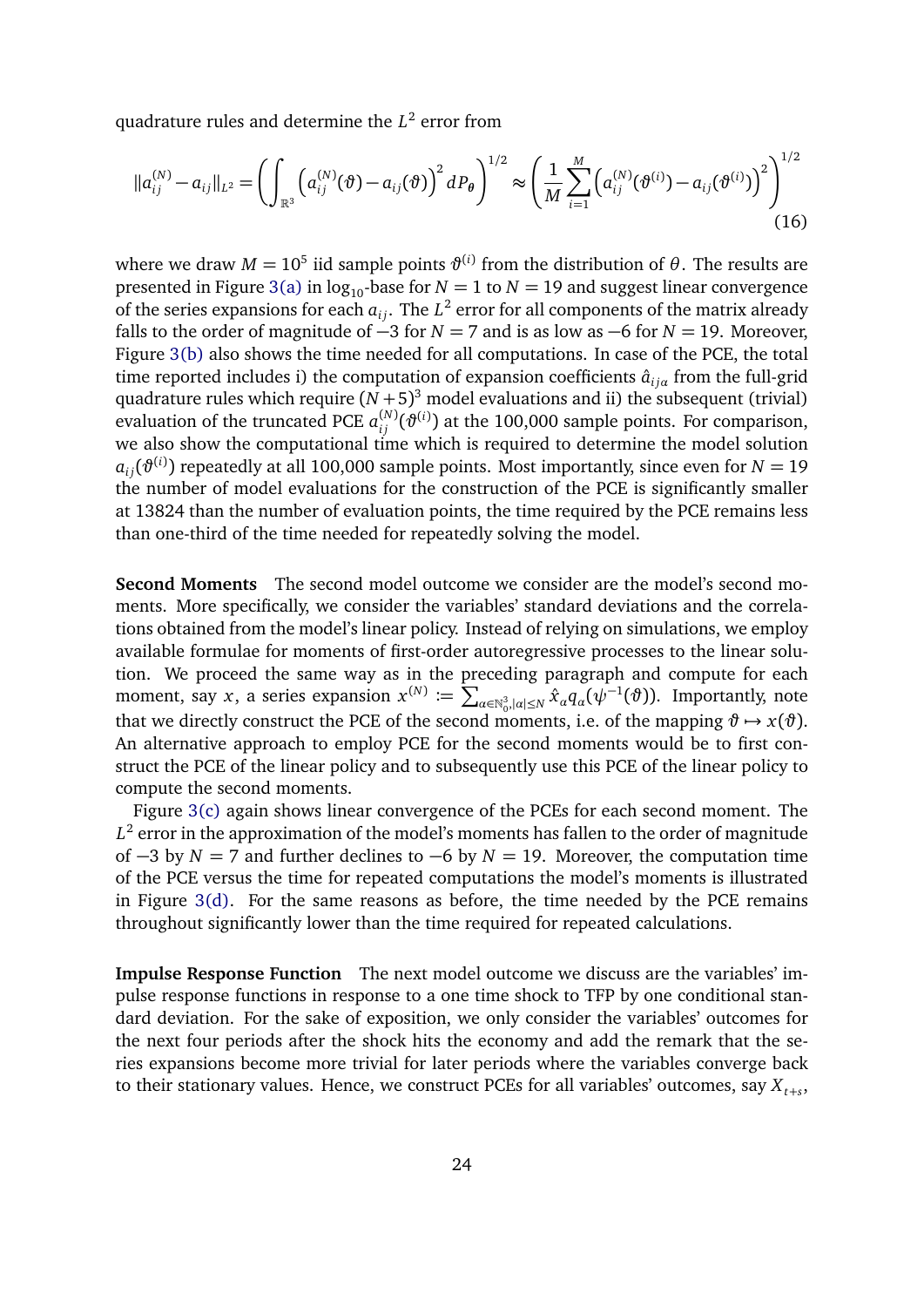<span id="page-24-4"></span><span id="page-24-3"></span><span id="page-24-2"></span><span id="page-24-1"></span><span id="page-24-0"></span>

<span id="page-24-6"></span><span id="page-24-5"></span>**Figure 3:**  $L^2$  convergence of PCE and computation time on an Intel® Core™i7-7700 CPU @ 3.60GHz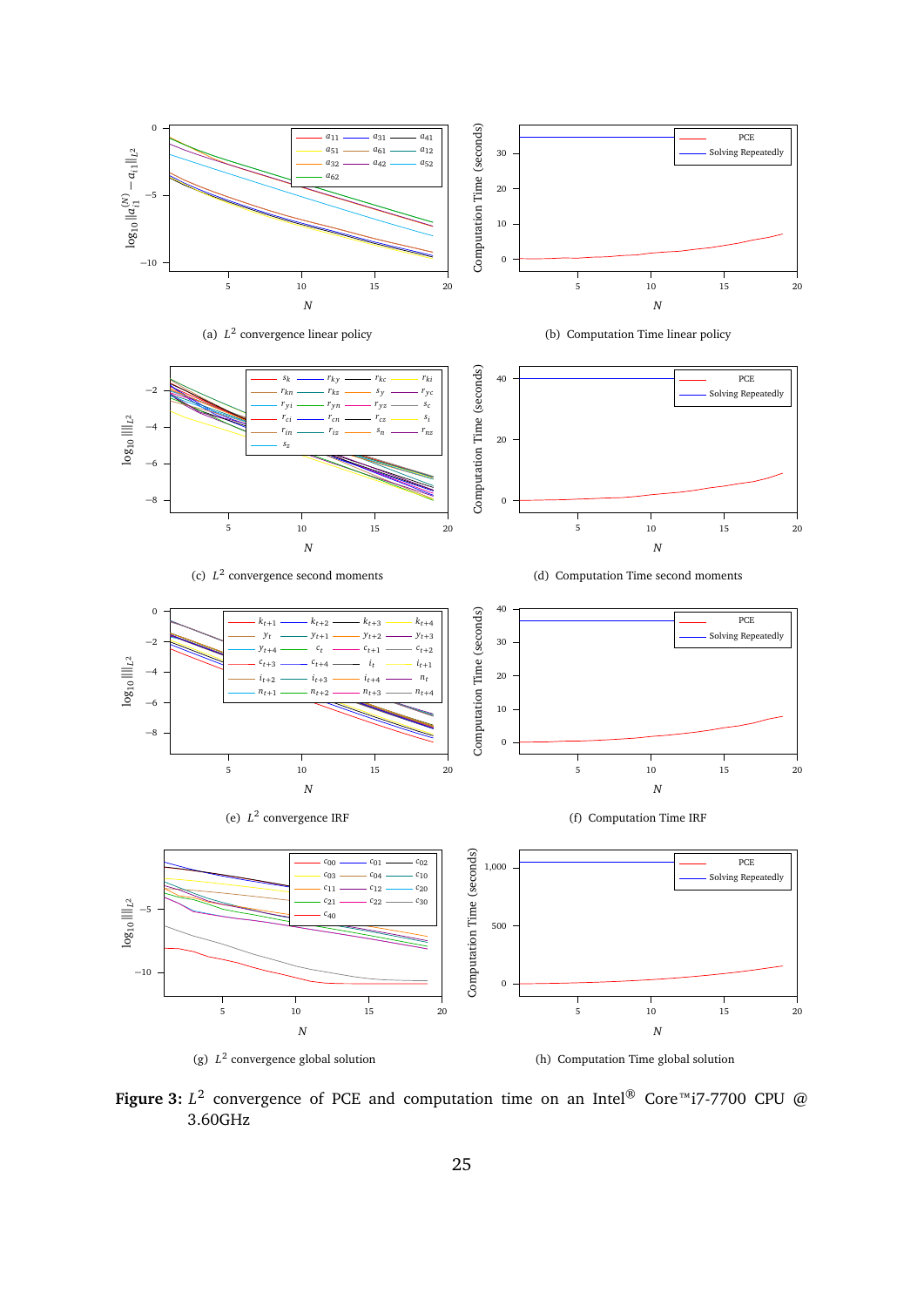for periods  $s = 0, \ldots, 4$ . Note again that the PCE is constructed directly for each mapping  $\vartheta \mapsto X_{t+s}(\vartheta).$ 

We show the  $L^2$  errors over the unknown parameters' support in Figure [3\(e\).](#page-24-4) Convergence is again linear as  $N \to \infty$  and the  $L^2$  errors for all variables' outcomes fall to the order of magnitude of −5 by *N* = 19. Furthermore, the computation time of the PCE remains throughout far below the time required for repeated computations of the model's IRFs.

**Projection Solution** The last model outcome for which we want to illustrate the convergence behavior is the model's projection solution computed from Chebyshev polynomials as basis functions. More specifically, we define  $k_t := \ln(K_t/K^*(\theta))$  where  $K^*(\theta)$  is the capital stock's stationary solution and approximate the policy function for working hours by

$$
n_t = g(k_t, z_t; \vartheta) = \sum_{i+j \leq 4} c_{i,j}(\vartheta) T_i \left( 2\frac{k_t - \underline{k}}{\overline{k} - \underline{k}} - 1 \right) T_j \left( 2\frac{z_t - \underline{z}}{\overline{z} - \underline{z}} - 1 \right),
$$

where we further introduce the transformation  $n_t := \ln(N_t/(1-N_t))$ . The  $T_i$  are Chebyshev polynomials of degree *i* and  $[\underline{k}; \overline{k}] \times [\underline{z}; \overline{z}] = [\ln(0.8); -\ln(0.8)] \times [-3\frac{\sigma}{\sqrt{1-\rho^2}}; 3\frac{\sigma}{\sqrt{1-\rho^2}}]$  is the domain of the approximation *g*. The remaining variables are computed analytically from  $k_t, n_t$  and  $z_t$  and the coefficients  $c_{i,j}(\vartheta)$  are determined such way that the model's Euler equation holds exactly at 13 appropriately selected collocation points.<sup>[17](#page-25-0)</sup>

We discussed in section [4](#page-17-0) that the expansion of the projection solution is again a linear combination of the same basis functions, i.e. of  $T_{i_1} T_{i_2}$  with  $i_1 + i_2 \leq 4$ , and the coefficients are given by the series expansions of the mappings  $\hat{\vartheta} \mapsto c_{i,j}(\vartheta).$  Hence, we construct truncated PCEs,  $c_{i,i}^{(N)}$  $f^{(N)}_{i,j} := \sum_{\alpha \in \mathbb{N}_0^3, |\alpha| \leq N} \hat{c}_{i j \alpha} q_{\alpha} (\psi^{-1}(\vartheta))$  from full-grid quadrature rules with  $N+5$ nodes in each dimension. The  $L^2$  error,  $\|c_{i,j}^{(N)} - c_{ij}\|_{L^2}$ , in log10-basis is again decreasing linearly as  $N \to \infty$  as displayed in Figure [3\(g\)](#page-24-5) and the time for construction and evaluation of the PCEs in Figure [3\(h\)](#page-24-6) remains throughout significantly smaller than the time for repeated computations of the global solution.

#### **5.3 Computation of PCE Coefficients**

In the previous subsection our focus was on the convergence behavior of the PCE when the degree of truncation *N* was increased. We therefore abstracted from possible errors in the computation of the PCE coefficients and employed a full-grid quadrature rule with sufficiently many nodes. While full-grid quadrature rules have the favorable property that the number of nodes can be easily chosen in such way that they provide exact integration rules for polynomials up to the desired degree, the number of nodes grows exponentially in the dimension of the parameter vector. Hence, they may provide the most convenient way for computation of the PCE coefficients when the number of unknown parameters is

<span id="page-25-0"></span> $17$ The collocation points are combinations of the zeros of the Chebyshev polynomials in the approximation.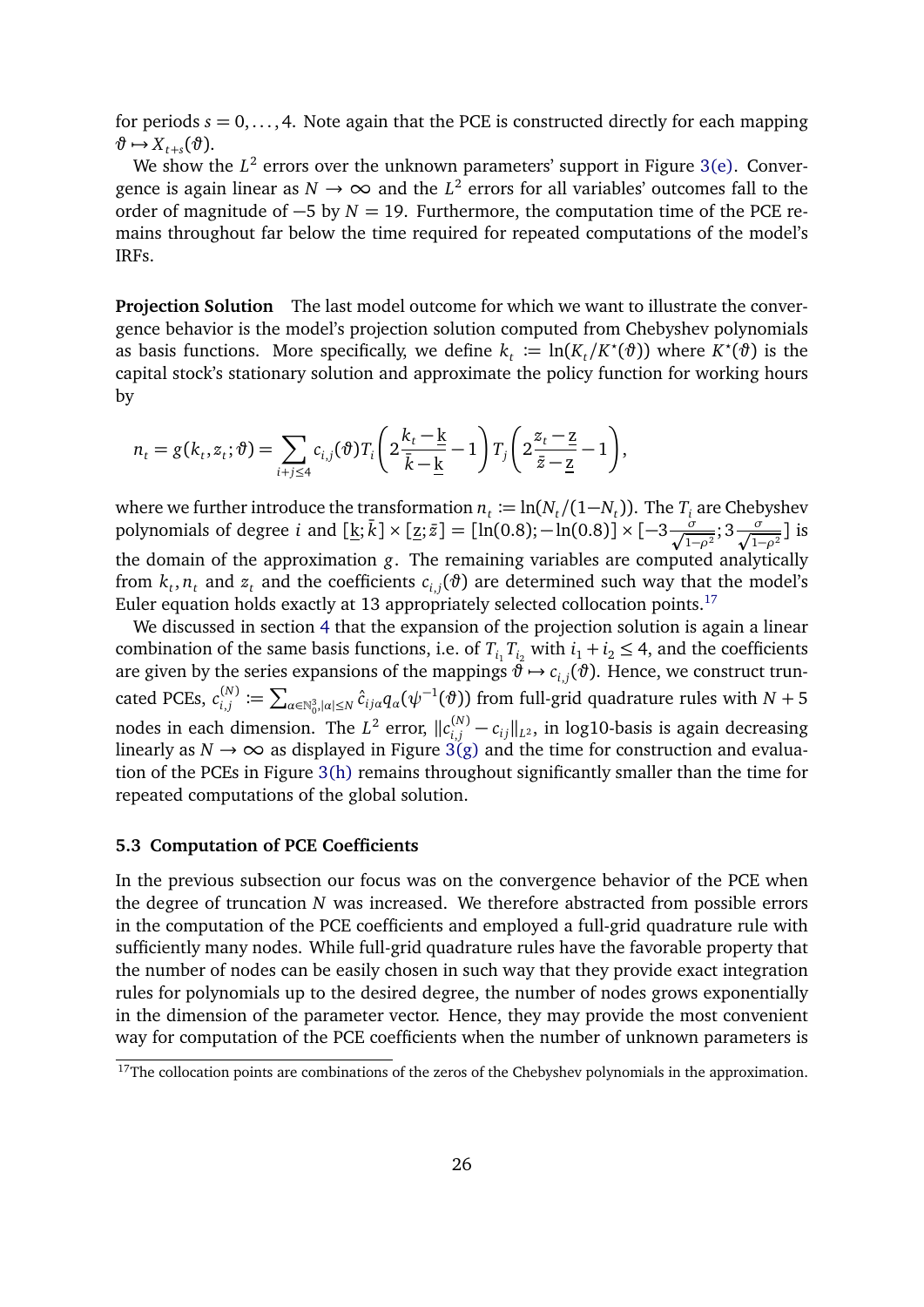<span id="page-26-1"></span>

**Figure 4:** Distributions of uncertain parameters

not too large, but they become quickly ineffective in higher dimensional problems. If the PCE coefficients are determined from alternative methods, the approximation error of the feasible PCE does not only include the error from truncation of the series expansion but additionally from a potentially less accurate approximation of the PCE coefficients that becomes necessary.

In this section we now switch perspective and analyze the convergence behavior of the PCE when its coefficients are computed from different methods. Next to the benchmark full-grid quadrature rule, the PCE coefficients are additionally approximated by a sparsegrid Smolyak quadrature rule and by least squares. Sparse-grid methods as well as least squares give fundamentals for a rising number of more efficient alternatives. [Kaintura](#page-38-2) [et al.](#page-38-2) [\(2018\)](#page-38-2) and [Harenberg et al.](#page-38-3) [\(2019\)](#page-38-3) give a short discussion.

We apply our analysis to the PCE of the model's linear solution but now consider a higher dimensional problem. The vector of unknown parameters expands to  $\theta := \begin{pmatrix} \zeta & \eta & \rho & \beta \end{pmatrix}$ *δ γ* . [18](#page-26-0) The assumed distributions for *ζ*,*η* and *ρ* remain as before in Figure [2](#page-22-0) and the distributions of the additional unknown parameters are chosen as

$$
\beta \sim 0.9 + 0.09 \cdot \text{Beta}(7, 4), \ \delta \sim 0.01 + 0.01 \cdot \text{Beta}(3, 3), \ \gamma \sim 1.5 + 1 \cdot \text{Beta}(5, 4).
$$

The probability densities for  $\beta$ ,  $\delta$  and  $\gamma$  are visualized in Figure [4.](#page-26-1)

We compute the truncated PCE [\(15\)](#page-22-3) for each mapping  $a_{ij}$ :  $\vartheta \mapsto a_{ij}(\vartheta)$  in the linear policy  $A(\vartheta) = \left(a_{ij}(\vartheta)\right)_{i=1,...,6} \in \mathbb{R}^{6 \times 2}$ . The PCE coefficients are now determined either by i) a full*j*=1,2 grid Gauss quadrature rule with *N* + 1 nodes for each parameter (FGQ), ii) a sparse-grid Smolyak-Gauss quadrature rule with linear growth where the level is set such way that the one-dimensional quadrature rules include the nodes up to degree  $N + 1$  (SGQ), iii) least squares where the number of sample point is set either twice (LSMC1) or iv) three times as large as the number of unknown PCE coefficients (LSMC2). After construction of the truncated PCE by each of the four methods, we compute the PCE's *L* 2 error as in [\(16\)](#page-23-0) from a draw of  $M = 10^5$  iid sample points from the parameter's distribution.

Figure [5](#page-27-0) shows the convergence of the truncated (approximated) PCEs with approximated coefficients for increasing *N*. As expected, the PCE constructed from a full-grid

<span id="page-26-0"></span><sup>&</sup>lt;sup>18</sup>These are all of the model's parameters except the standard deviation  $\sigma$  which does not affect the model's linear policy.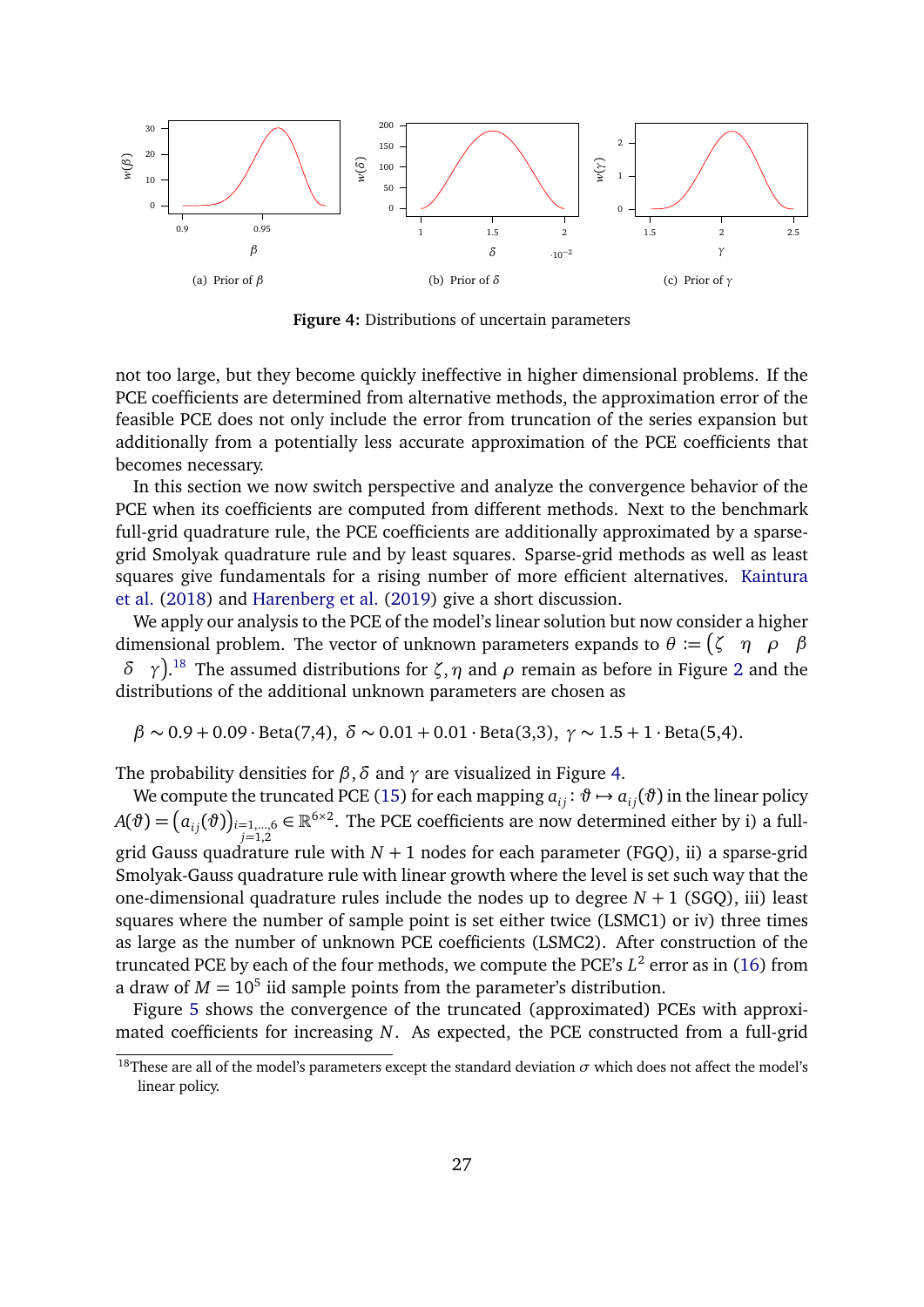<span id="page-27-0"></span>

<span id="page-27-1"></span>**Figure 5:** *L* <sup>2</sup> Convergence of PCE with approximated coefficients and computation time on an Intel® Core™i7-7700 CPU @ 3.60GHz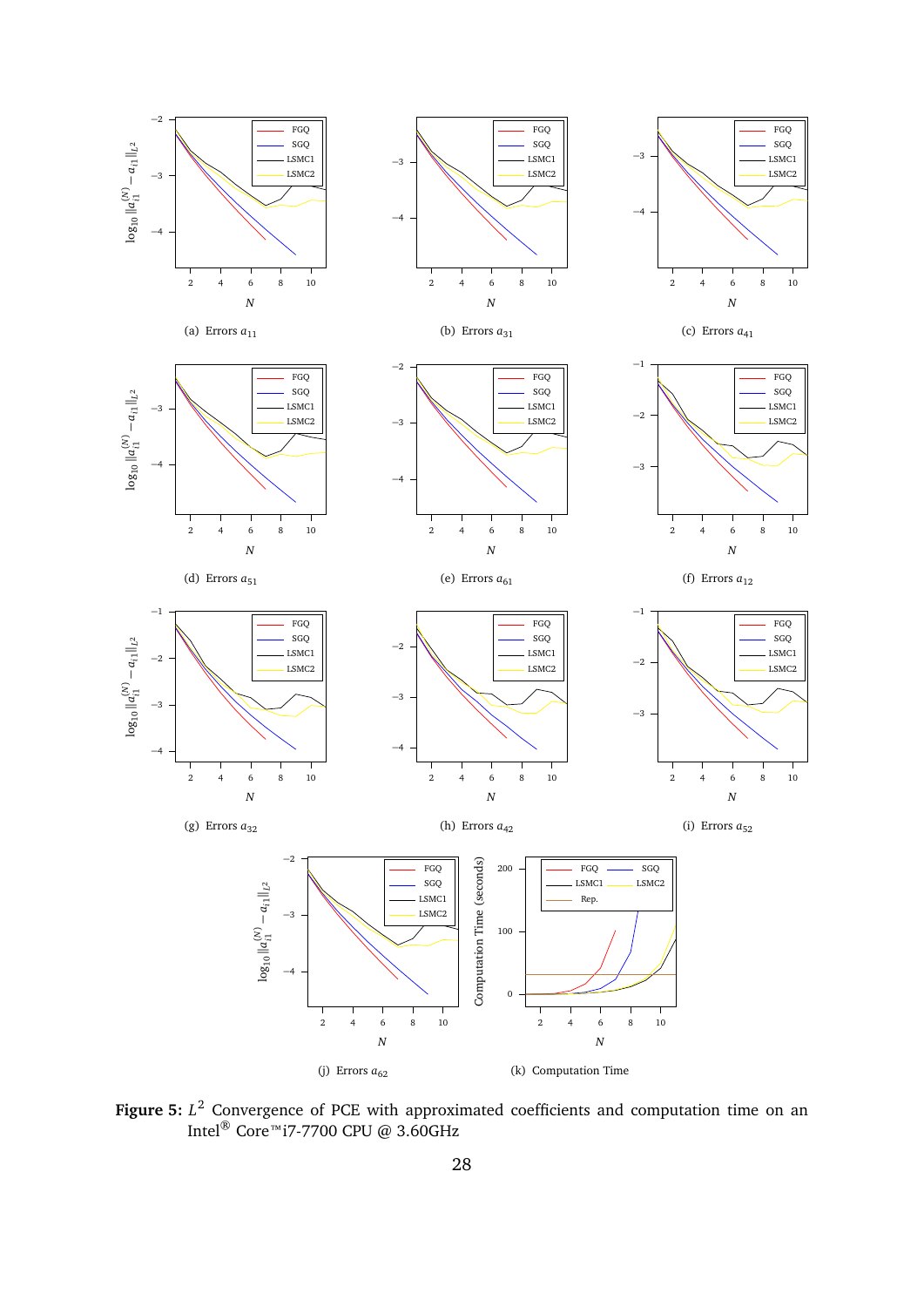<span id="page-28-0"></span>

**Figure 6:** *L* <sup>2</sup> Convergence of PCE with approximated coefficients and computation Time on an Intel® Core™i7-7700 CPU @ 3.60GHz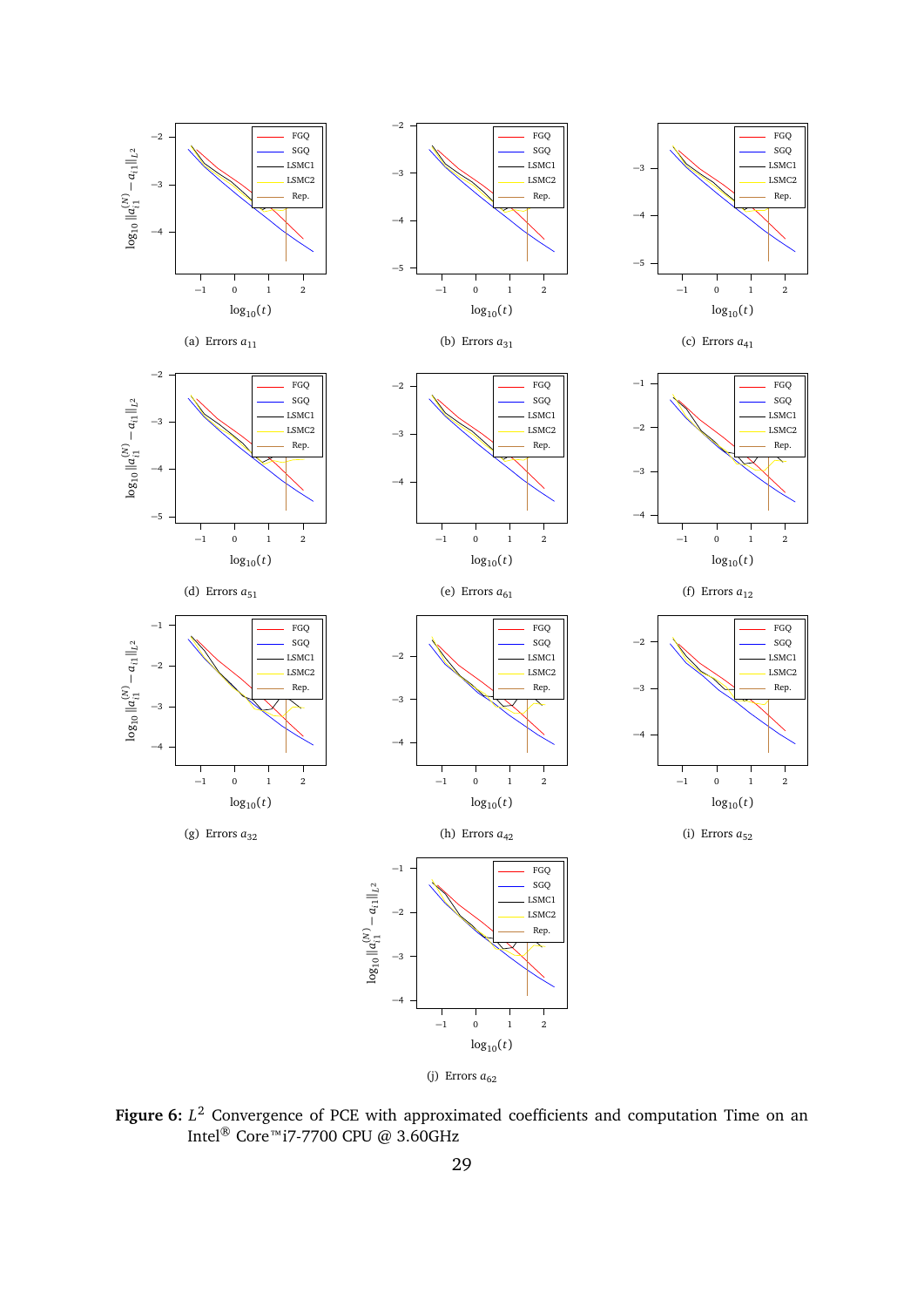quadrature rule, which should provide the most accurate determination of the coefficients, also shows the fastest convergence. It is followed by the PCE constructed from the sparsegrid Smolyak quadrature rule while the PCEs where the coefficients are computed by least squares perform worst. In fact, since inaccuracies in the coefficients of higher degree polynomials may have large impact on the  $L^2$  error of the PCE,  $^{19}$  $^{19}$  $^{19}$  the PCEs computed from least squares even show increasing errors for larger *N*. Yet, the necessary computations for the full-grid quadrature method also require by far the most time. Figure [5\(k\)](#page-27-1) shows that by  $N = 5$  the construction and evaluation of the PCE already consumes more time than 100,000 repeated computations of the model solution. In comparison, the sparse-grid quadrature rule is already significantly less computationally costly while the least-squares methods are least expensive to compute and remain less time-consuming than repeated computations of the model solution up to  $N = 10$ .

Finally, Figure [6](#page-28-0) provides a more convenient illustration of the different methods' efficiency and plots the PCEs'  $L^2$  error versus the required computation time, both in  $\log_{10}$ basis. According to this metric the full-grid quadrature method already performs worst and requires the most computation time to reach the same quality of approximation as the other methods. The most efficient method is the sparse-grid Smolyak quadrature rule. In the present case with six unknown parameters, it reaches an approximation with  $L^2$  error of order of magnitude of −4 before the required time for the PCE's construction exceeds the time for 100,000 repeated computations of the model solution.

### **5.4 Monte Carlo experiments for empirical methods**

**Design** Our Monte Carlo study follows [Ruge-Murcia](#page-39-3) [\(2007\)](#page-39-3) and analyzes the performance of PCE when applied to different estimation methods. We set the vector of uncertain parameters to  $\theta := (\beta, \rho, \sigma)$  and choose the following probability distributions with support *Θ* := [0.97; 0.999] × [0.75; 0.995] × [0.004; 0.012] for the unknown parameters:

*β* ∼ 0.97 + 0.029 · Beta(2,2), *ρ* ∼ 0.75 + 0.245 · Beta(2,2), *σ* ∼ 0.004+0.008·*U*(0, 1).

Figure [7](#page-30-0) illustrates the uncertain parameters' probability densities and the remaining parameters are calibrated as summarized in Table [4.](#page-30-1)

**Matching Moments** To estimate the parameters by matching moments, we choose the following 5 targets: i) the variance of output and of working hours, ii) the autocovariance (lag 1) of output and of working hours, and iii) the covariance between output and working hours. We draw a sample  $\vartheta^{(i)}$ ,  $i = 1, ..., M$ , of size  $M = 1,000$  from the distribution of the unknown parameters. In a first step, we compute the linear approximation of the policy function and the second moments for each  $\vartheta^{(i)}$  in the sample. Subsequently, we feed the computed second moments as targets to an optimizer and (point) estimate the unknown parameters by the method of matching moments. When minimizing the objective function, we distinguish the following three cases in order to evaluate the model's second

<span id="page-29-0"></span><sup>&</sup>lt;sup>19</sup>Note that the norm of the orthogonal polynomials,  $\|q_\alpha\|_{L^2}$ , is increasing in  $|\alpha|$ .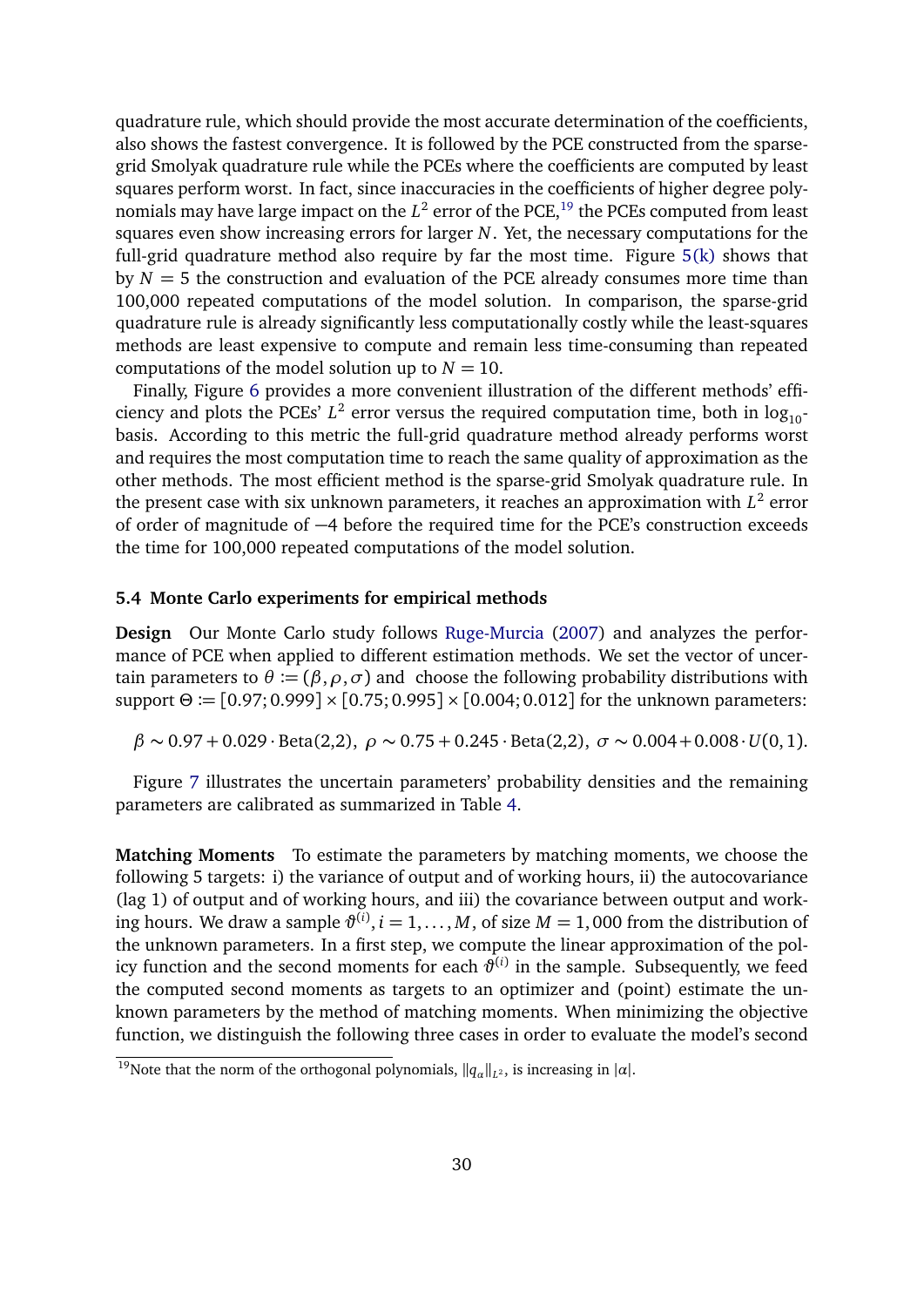<span id="page-30-0"></span>

**Figure 7:** Distributions of uncertain parameters

<span id="page-30-1"></span>

| Fixed Parameter             | Description                  | Value                                            |
|-----------------------------|------------------------------|--------------------------------------------------|
| Capital share               |                              | 0.37                                             |
| δ                           | Rate of capital depreciation | 0.014                                            |
| N                           | Steady-State labor supply    | 0.3                                              |
| η                           | Risk aversion                | 2                                                |
| <b>Uncertain Parameters</b> | Description                  | Distribution                                     |
|                             | Discount factor              | $\beta \sim 0.97 + 0.029 \cdot \text{Beta}(2,2)$ |
| ρ                           | Persistence                  | $\rho \sim 0.75 + 0.245 \cdot \text{Beta}(2,2)$  |
| σ                           | Standard deviation           | $\sigma \sim 0.004 + 0.008 \cdot U(0, 1)$        |

**Table 4:** Calibration of the model

moments for different parameter values: i) repeatedly solving the model and computing the second moments (benchmark), ii) constructing the PCE of the linear approximation of the policy function which we then evaluate and use to compute the variables' second moments or iii) constructing the PCE of the model's second moments which we then evaluate. We compute the second moments either from analytic formulae for the linear solution (GMM) or from a simulation with  $T = 10,000$  periods (SMM). We adapt the truncation degree and quadrature level manually to achieve a sufficient accuracy to demonstrate the capabilities.<sup>[20](#page-30-2)</sup> After obtaining the parameters' estimate  $\hat{\vartheta}^{(i)}$ , we define the PCE error by the deviation between the realized point estimate  $\hat{\vartheta}_{\text{PCE}}^{(i)}$  from a PCE based method and the estimate  $\hat{\vartheta}_{\text{\tiny BM}}^{(i)}$  obtained from the benchmark method, i.e.

$$
\epsilon_j^{(i)} = 100 \frac{\left| \hat{\vartheta}_{j, \text{PCE}}^{(i)} - \hat{\vartheta}_{j, \text{BM}}^{(i)} \right|}{\vartheta_{j, \text{max}} - \vartheta_{j, \text{min}}}, \ j \in \{\beta, \rho, \sigma\}, \ i = 1, ..., M,
$$

where *j* indicates the estimator of the particular parameter and  $\vartheta_{j,\text{max}}$  and  $\vartheta_{j,\text{min}}$  denote the upper and lower bound of  $\theta_j$ 's prior support.

Table [5](#page-31-0) presents the results for GMM. We provide the computation time, the mean, the median, the 5 percentile and the 95 percentile of the PCE error  $\epsilon_j$  from  $M = 1,000$  estimations. We find that the policy function's PCE provides a remarkably well approximation

<span id="page-30-2"></span><sup>20</sup>We discuss heuristics for the choice of the truncation level below.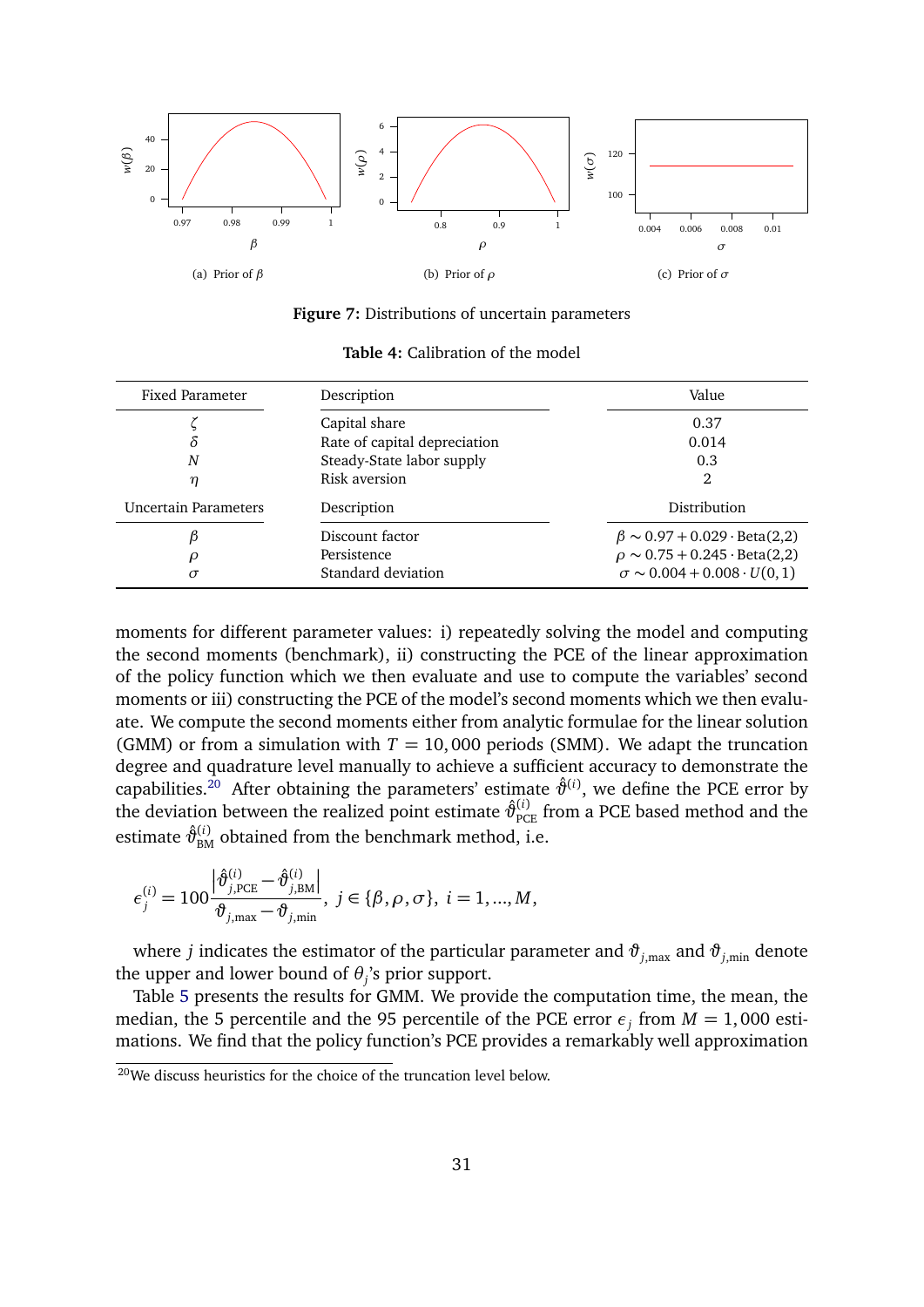<span id="page-31-0"></span>

| Benchmark (Repeated Solution) |                           |                            |                           |  |  |  |
|-------------------------------|---------------------------|----------------------------|---------------------------|--|--|--|
| Time:                         | Total average<br>00:01.25 |                            |                           |  |  |  |
|                               |                           | <b>PCE Policy Function</b> |                           |  |  |  |
| Time:                         | Total average             | PCE                        | <b>Estimation</b> average |  |  |  |
|                               | 00:00.5                   | 00:00.05                   | 00:00.45                  |  |  |  |
| j                             | $\beta$                   | $\rho$                     | $\sigma$                  |  |  |  |
| $\bar{\epsilon}_i$            | 0.04                      | 0.01                       | 0.02                      |  |  |  |
| $\epsilon_{j,05}$             | 0.00                      | 0.00                       | 0.00                      |  |  |  |
| $\epsilon_{j,5}$              | 0.03                      | 0.01                       | 0.01                      |  |  |  |
| $\epsilon_{j,95}$             | 0.11                      | 0.03                       | 0.06                      |  |  |  |
|                               | <b>PCE Second Moments</b> |                            |                           |  |  |  |
| Time:                         | Total average             | PCE                        | <b>Estimation</b> average |  |  |  |
|                               | 00:03.44                  | 00:03.11                   | 00:00.33                  |  |  |  |
| j                             | $\beta$                   | $\rho$                     | $\sigma$                  |  |  |  |
| $\bar{\epsilon}_j$            | 0.16                      | 0.02                       | 0.02                      |  |  |  |
| $\epsilon_{j,05}$             | 0.02                      | 0.00                       | 0.00                      |  |  |  |
| $\epsilon_{j,5}$              | 0.13                      | 0.02                       | 0.01                      |  |  |  |
| $\epsilon_{j,95}$             | 0.43                      | 0.06                       | 0.09                      |  |  |  |

#### **Table 5:** Monte Carlo Results - GMM

**Notes:** Observable moments: variance of output, variance of hours, covariance between output and hours, autocovariance of output (lag 1), autocovariance of hours (lag 1).  $\bar{\epsilon}_j$ : mean error,  $\epsilon_{j,05}$ : 5 percentile of error, *εj*,.5: median of error, *εj*,.95: 95 percentile of error. Errors of PCE based methods are expressed as deviations from the benchmark method of repeatedly solving the policy function in percent of the range of the parameter's distribution. Time: mm:ss.f on an Intel<sup>®</sup> Core™i7-7700 CPU @ 3.60GHz. The truncation degree and quadrature level of the expanded policy function is 9 and of the second moments 19.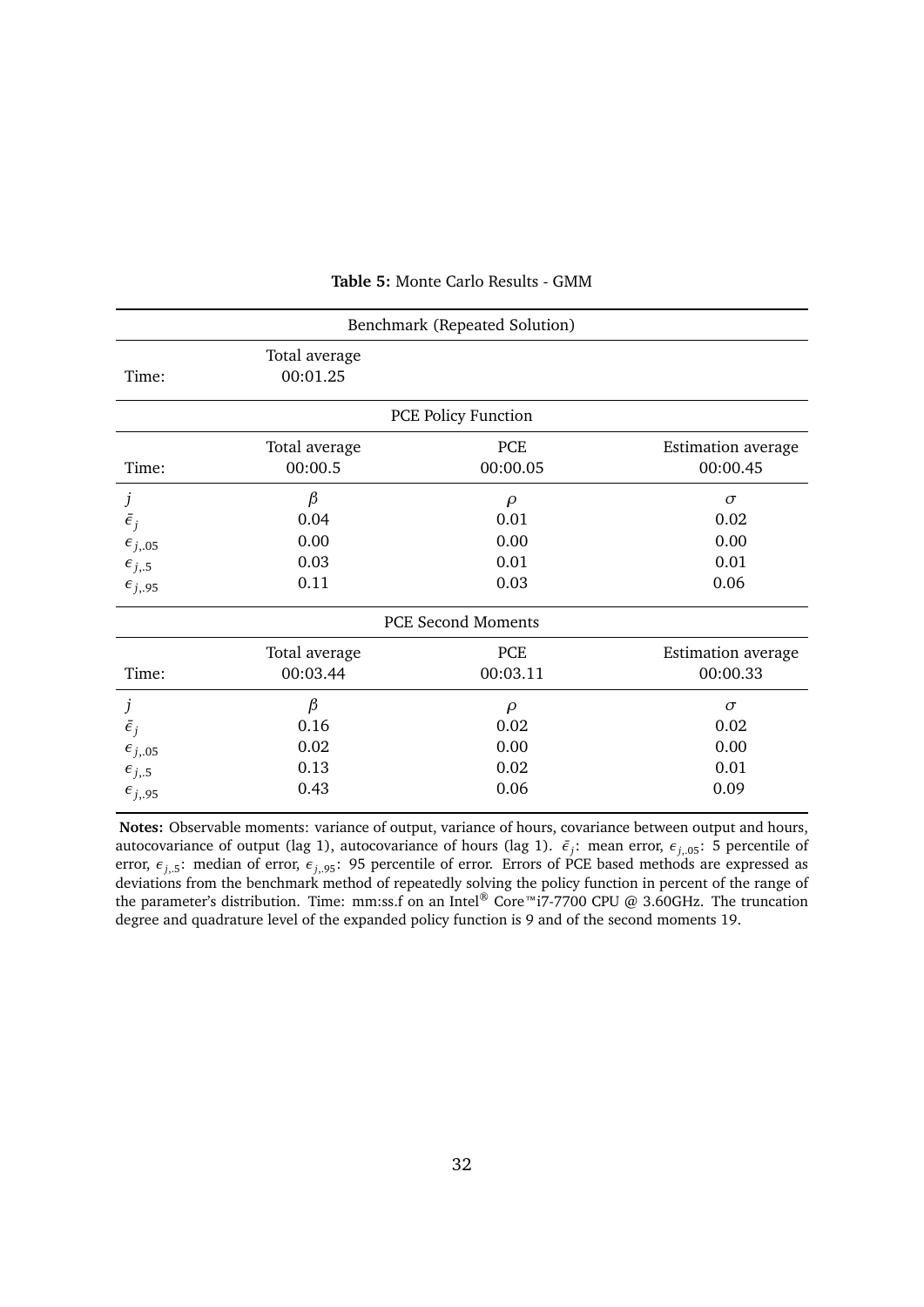<span id="page-32-0"></span>

| Benchmark (Repeated Solution) |                           |                            |                           |  |  |  |
|-------------------------------|---------------------------|----------------------------|---------------------------|--|--|--|
| Time:                         | Total average<br>01:12.82 |                            |                           |  |  |  |
|                               |                           | <b>PCE Policy Function</b> |                           |  |  |  |
| Time:                         | Total average             | PCE                        | Estimation average        |  |  |  |
|                               | 00:34.67                  | 00:00.03                   | 00:34.63                  |  |  |  |
| j                             | $\beta$                   | $\rho$                     | $\sigma$                  |  |  |  |
| $\bar{\epsilon}_i$            | 0.10                      | 0.02                       | 0.03                      |  |  |  |
| $\epsilon_{j,05}$             | 0.01                      | 0.00                       | 0.00                      |  |  |  |
| $\epsilon_{j,5}$              | 0.08                      | 0.01                       | 0.01                      |  |  |  |
| $\epsilon_{j,95}$             | 0.25                      | 0.04                       | 0.16                      |  |  |  |
|                               | <b>PCE Second Moments</b> |                            |                           |  |  |  |
| Time:                         | Total average             | PCE                        | <b>Estimation</b> average |  |  |  |
|                               | 00:58.03                  | 00:57.73                   | 00:00.31                  |  |  |  |
| j                             | $\beta$                   | $\rho$                     | $\sigma$                  |  |  |  |
| $\bar{\epsilon}_j$            | 1.01                      | 0.13                       | 0.10                      |  |  |  |
| $\epsilon_{j,05}$             | 0.10                      | 0.01                       | 0.01                      |  |  |  |
| $\epsilon_{j,5}$              | 0.78                      | 0.09                       | 0.06                      |  |  |  |
| $\epsilon_{j,95}$             | 2.62                      | 0.35                       | 0.30                      |  |  |  |

#### **Table 6:** Monte Carlo Results - SMM

**Notes:** Observable moments: variance of output, variance of hours, covariance between output and hours, autocovariance of output (lag 1), autocovariance of hours (lag 1).  $\bar{\epsilon}_j$ : mean error,  $\epsilon_{j,05}$ : 5 percentile of error, *εj*,.5: median of error, *εj*,.95: 95 percentile of error. Errors of PCE based methods are expressed as deviations from the benchmark method of repeatedly solving the policy function in percent of the range of the parameter's distribution. Time: mm:ss.f on an Intel® Core™i7-7700 CPU @ 3.60GHz. The truncation degree and quadratur level of the expanded policy function is 7 and of the second moments 13.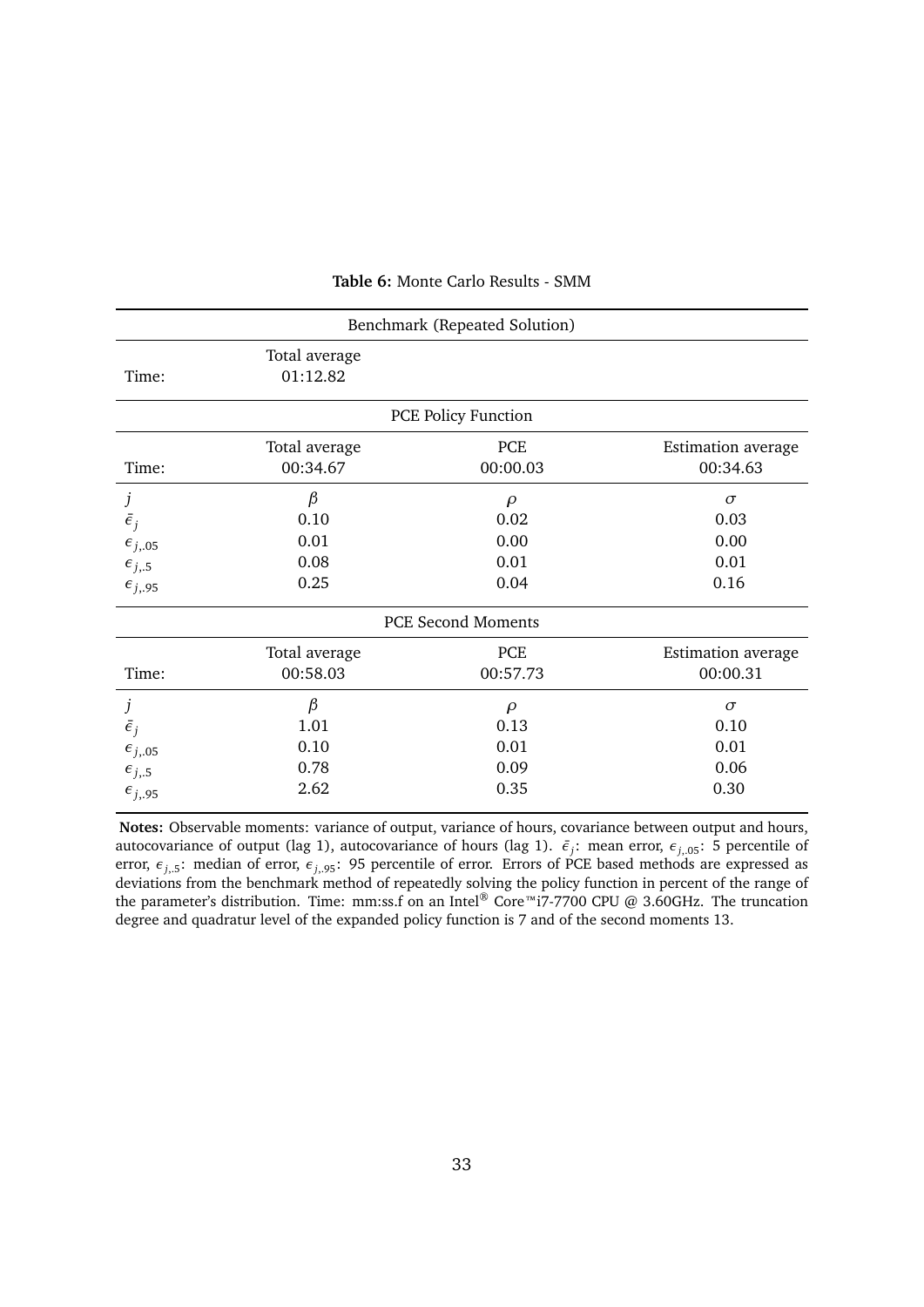which results in deviations from the benchmark mostly smaller than one permille in comparison to the range of the parameter's distribution. Estimation errors rise if the model's second moments are directly approximated by PCE. However, the average relative errors remain below two permille for all parameters and is almost always less than half a percent, again relative to the parameter's range. Using the PCE of the policy function reduces the computation time on average by 60 percent while the PCE of the second moments is more time consuming than the benchmark. Nevertheless, the pure estimation procedure of the second moments' PCE is on average more than 25 percent faster than the estimation procedure of policy function's PCE.

Since analytic formulae for the model's moments are only available for the linear solution, GMM can only be employed for a linear approximation where computation time is rarely a limiting factor. If the model demands non-linear solutions, one has to resort to simulations in order to derive the model's moments. However, the computation of nonlinear solutions and the simulation of model outcomes increase the computational effort significantly. Working with the PCE of the policy function reduces the former burden while working with the PCE of the second moments helps to reduce both burdens. The results for our Monte-Carlo experiment with SMM are summarized in Table [6.](#page-32-0)

We find again that the policy function's PCE provides a remarkably well approximation which results in errors mostly smaller than 2.5 permille in comparison to the range of the parameter's distribution. Similar to GMM, errors rise if the model's second moments are directly approximated by PCE. However, the average relative errors remain around or below one percent for all parameters and are almost always less than 2.5 percent. Using the PCE of the policy function reduces the computation time on average by 50 percent while the PCE of the second moments reduces them only by 20 percent. However, the pure estimation procedure of the second moments' PCE is on average more than 99 percent faster than the estimation procedure of policy function's PCE. This illustrates the efficiency of PCE once the expansion of the QoI is calculated.

**Likelihood-based Estimation** We proceed to analyze the performance of PCE in MLE and in BE. More precisely, we now draw a sample of size  $M = 500$  from the distribution of the unknown parameters. We approximate linearly the policy function and simulate a timeseries of output  $Y_t$  for  $T = 200$  periods for each  $\vartheta^{(i)}$  in the sample.<sup>[21](#page-33-0)</sup> We treat the simulated time-series as observations from which we either (point) estimate the parameters by MLE or conduct BE.

In the case of MLE we distinguish the following three methods to evaluate the observations' likelihood for different parameter values: i) repeatedly solving the model and computing the likelihood (benchmark), ii) constructing the PCE of the linear approximation of the policy function which we then evaluate and use to compute the likelihood or iii) constructing the PCE of the likelihood which we then evaluate. In order to avoid problems with weak identification and in order to focus on the quality of PCE in the estimation procedure, MLE is unusually applied to data in levels instead of the relative deviation from steady state.

<span id="page-33-0"></span><sup>&</sup>lt;sup>21</sup>More precisely, we generate a sample of size  $T = 300$  and burn the first 100 observations.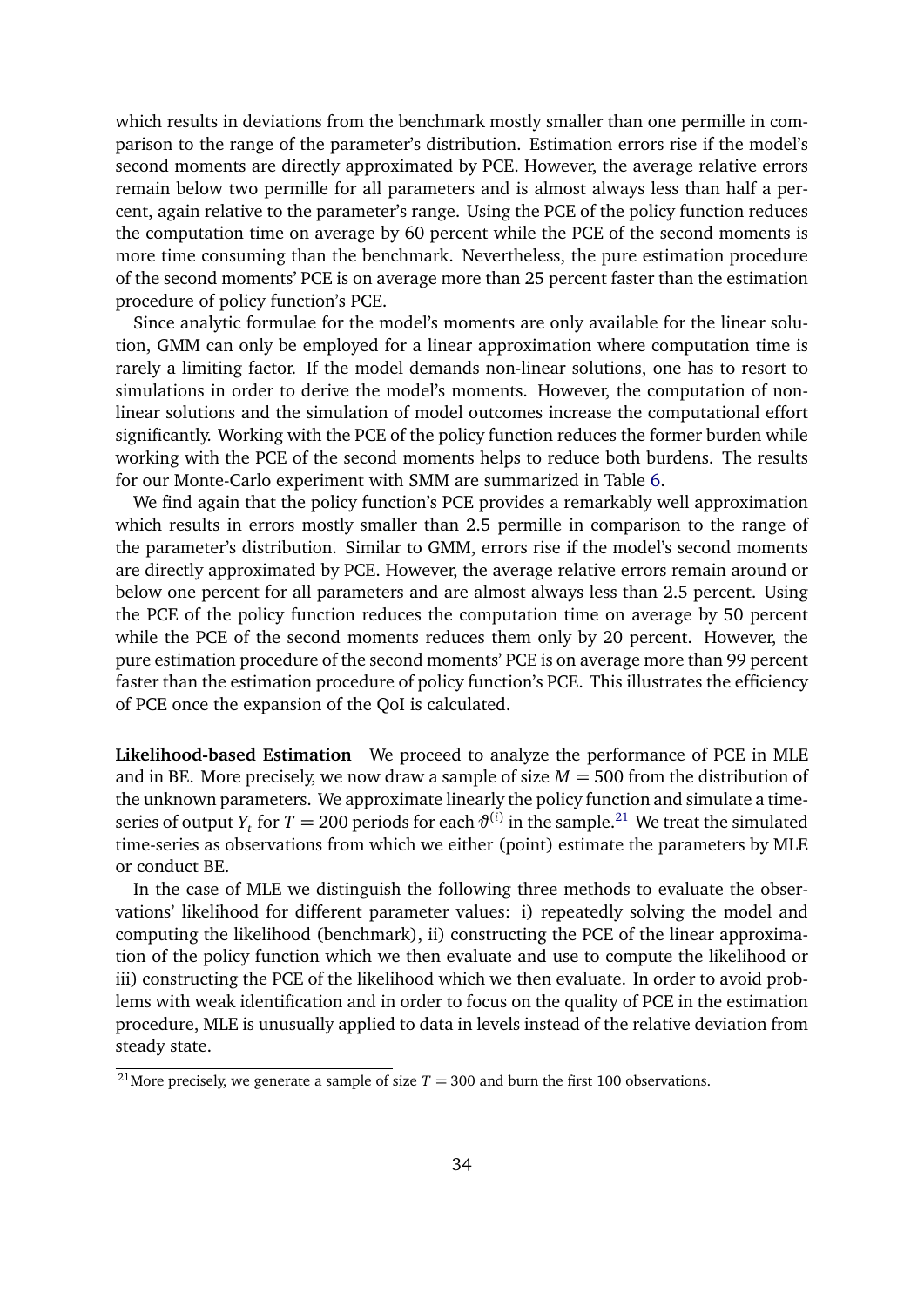For BE the priors remain the same as in Table [4.](#page-30-1) Moreover, we again consider three methods to evaluate the posterior where the first two are analogous to i) and ii) above while iii) now involves constructing the PCE of the posterior's kernel. For each of the three methods we derive the posterior's mean as well as several quantiles of the posterior distribution from a standard random walk Metropolis Hasting (RWMH) algorithm with 100,000 draws from the posterior kernel.<sup>[22](#page-34-0)</sup> We measure the accuracy of the PCE based methods for each statistic of the posterior, say *x*, by computing the deviation between the statistic  $\hat{x}^{(i)}_{j,\text{PCE}}$  obtained from the PCE based method and the statistic  $\hat{x}^{(i)}_{j,\text{BM}}$  from the benchmark method by

$$
\epsilon_{j,\text{PCE}}^{(i)}(x) = 100 \frac{\left| \hat{x}_{j,\text{PCE}}^{(i)} - \hat{x}_{j,\text{BM}}^{(i)} \right|}{\vartheta_{j,\text{max}} - \vartheta_{j,\text{min}}}.
$$

Again, we adapt the truncation degree and quadrature level manually to achieve a sufficient accuracy.

Table [7](#page-35-0) displays the results from MLE. First, deviations between the estimates from the method based on the policy function's PCE, the likelihood function's PCE, and from the benchmark version remain remarkably small. The average error concerning the policy function's PCE estimation is smaller than one permille in comparison to the benchmark and relative to the range of the parameter. Furthermore, as the 95 percentile is smaller than the average, the error is mostly smaller than the average. The same holds for the estimation with the likelihood function's PCE. The average error is less than a half percent and the median is less than one permille. Using the PCE of the policy function does not reduce the computation time significantly, because the evaluation of the likelihood-function is the time consuming part. For this reason, using the PCE of the likelihood-function is much more efficient. The total procedure is about 50 percent faster than the benchmark on average and the pure maximization procedure takes less than half a second on average.

Finally, Table [8](#page-36-0) summarizes the results from the PCE based methods—approximation of the policy function or of the kernel of the posterior—in BE. First, the errors between the two approximations are virtually the same. The average errors of the means and the medians are less than or equal to one fourth of a percent. While deviations slightly increase for estimates of the posterior's lower and upper quantiles, they remain almost always less then 1.25 percent. Recognizing the fact that errors may be partly caused by the RWMH algorithm itself, the deviations between the methods are negligible. Using the PCE of the policy function does not reduce the computation time significantly, because the evaluation of the likelihood-function is likewise the time consuming part. For this reason, the PCE of the likelihood-function is much more efficient and nearly 99 percent faster than the benchmark.[23](#page-34-1)

**Discussion** Our study of PCE in estimation of a standard real business cycle (RBC) model shows that the PCE based methods can accurately reproduce the same results as the bench-

<span id="page-34-0"></span> $22$ For the results we burn the first 50,000 draws.

<span id="page-34-1"></span> $^{23}$ It must be mentioned that a higher number of parameters leads to a decrease in efficiency.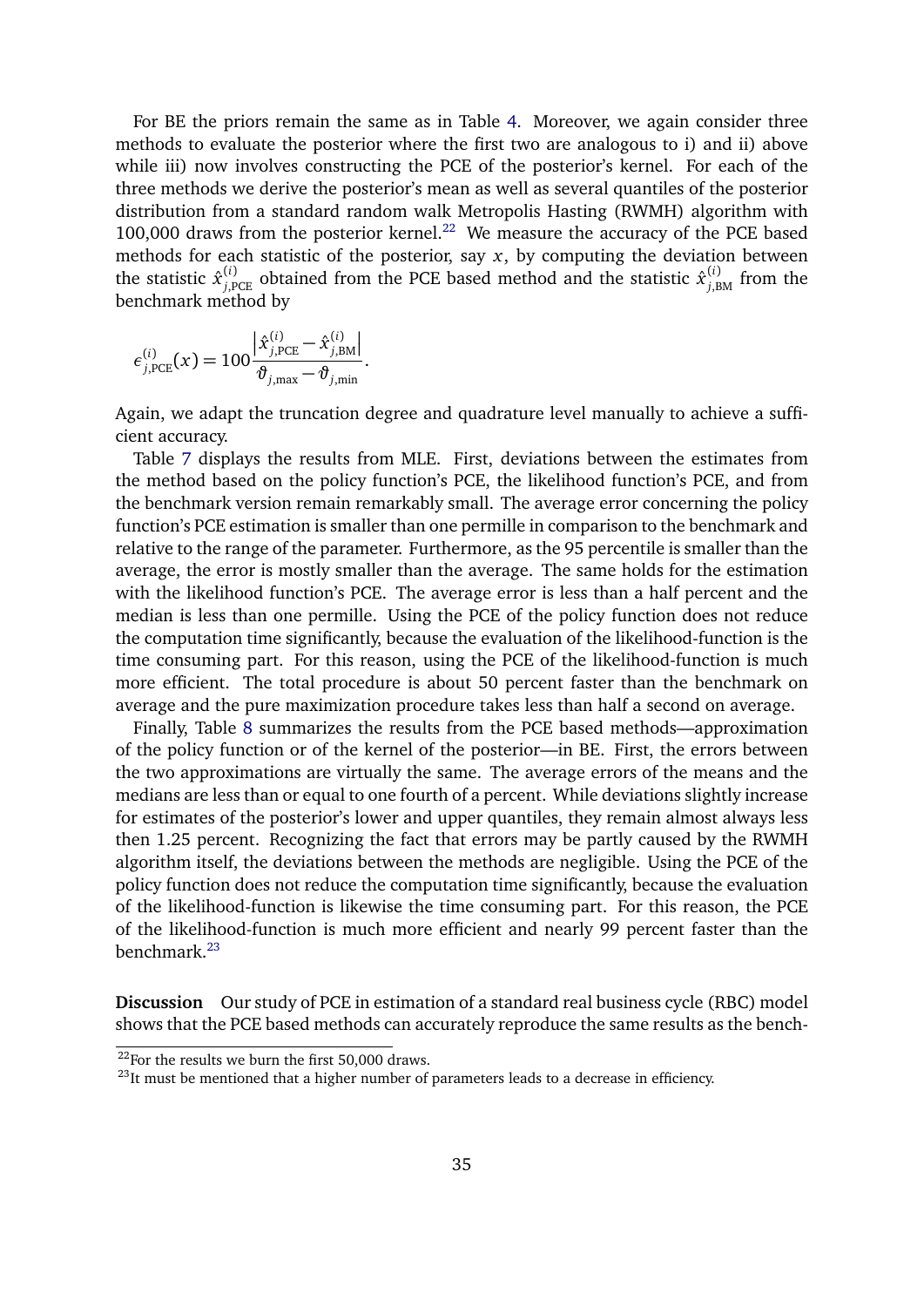<span id="page-35-0"></span>

| Benchmark (Repeated Solution) |                           |                            |                           |  |  |
|-------------------------------|---------------------------|----------------------------|---------------------------|--|--|
| Time:                         | Total average<br>00:20.60 |                            |                           |  |  |
|                               |                           | <b>PCE Policy Function</b> |                           |  |  |
| Time:                         | Total average             | <b>PCE</b>                 | Estimation average        |  |  |
|                               | 00:18.79                  | 00:00.20                   | 00:18.59                  |  |  |
| j                             | $\beta$                   | $\rho$                     | $\sigma$                  |  |  |
| $\bar{\epsilon}_i$            | 0.07                      | 0.08                       | 0.01                      |  |  |
| $\epsilon_{j,05}$             | 0.00                      | 0.00                       | 0.00                      |  |  |
| $\epsilon_{j,5}$              | 0.00                      | 0.00                       | 0.00                      |  |  |
| $\epsilon_{j,95}$             | 0.00                      | 0.01                       | 0.02                      |  |  |
|                               |                           | PCE Likelihood-function    |                           |  |  |
| Time:                         | Total average             | PCE                        | <b>Estimation</b> average |  |  |
|                               | 00:10.81                  | 00:10.36                   | 00:00.44                  |  |  |
| j                             | $\beta$                   | $\rho$                     | $\sigma$                  |  |  |
| $\bar{\epsilon}_i$            | 0.08                      | 0.40                       | 0.05                      |  |  |
| $\epsilon_{j,05}$             | 0.00                      | 0.00                       | 0.00                      |  |  |
| $\epsilon_{j,5}$              | 0.00                      | 0.08                       | 0.01                      |  |  |
| $\epsilon_{j,95}$             | 0.03                      | 0.75                       | 0.09                      |  |  |

#### **Table 7:** Monte Carlo Results - Maximum Likelihood Estimation

**Notes:** Observable: Output  $Y_t$ .  $\bar{\epsilon}_j$ : mean error,  $\epsilon_{j,05}$ : 5 percentile of error,  $\epsilon_{j,5}$ : median of error,  $\epsilon_{j,95}$ : 95 percentile of error. Errors of PCE based methods are expressed as deviations from the benchmark method of repeatedly solving the policy function in percent of the range of the parameter's distribution. Time: mm:ss.f on an Intel<sup>®</sup> Core™i7-7700 CPU @ 3.60GHz. The truncation degree and quadrature level of the expanded policy function is 9 and of the likelihood-function 13.

mark method of repeatedly solving the model. Gains in efficiency are larger than 50 percent for matching moments if the PCE of the policy function is used and for MLE if the PCE of the likelihood-function is used. Additionally, we show the gains in efficiency are almost 99 percent for BE with the chosen numbers of parameters, truncation degree, and quadrature level if the PCE of the posterior's kernel is used.

In our specification of the prior distributions we shape and shift the distributions in order to achieve compactness of the support. This procedure is unconventional in Bayesian estimation of DSGE Models but helps for PCE. First and foremost, compactness of the support helps to create a setting where the mapping from parameters to the model outcome is square-integrable. Second, it is indispensable for the construction of the PCE coefficients that the model outcome is well-defined and can be computed in a numerically stable way at all nodes of the quadrature rules.<sup>[24](#page-35-1)</sup>

<span id="page-35-1"></span> $\frac{1}{24}$ For example, larger values of the capital share quickly result in numerical problems for the computation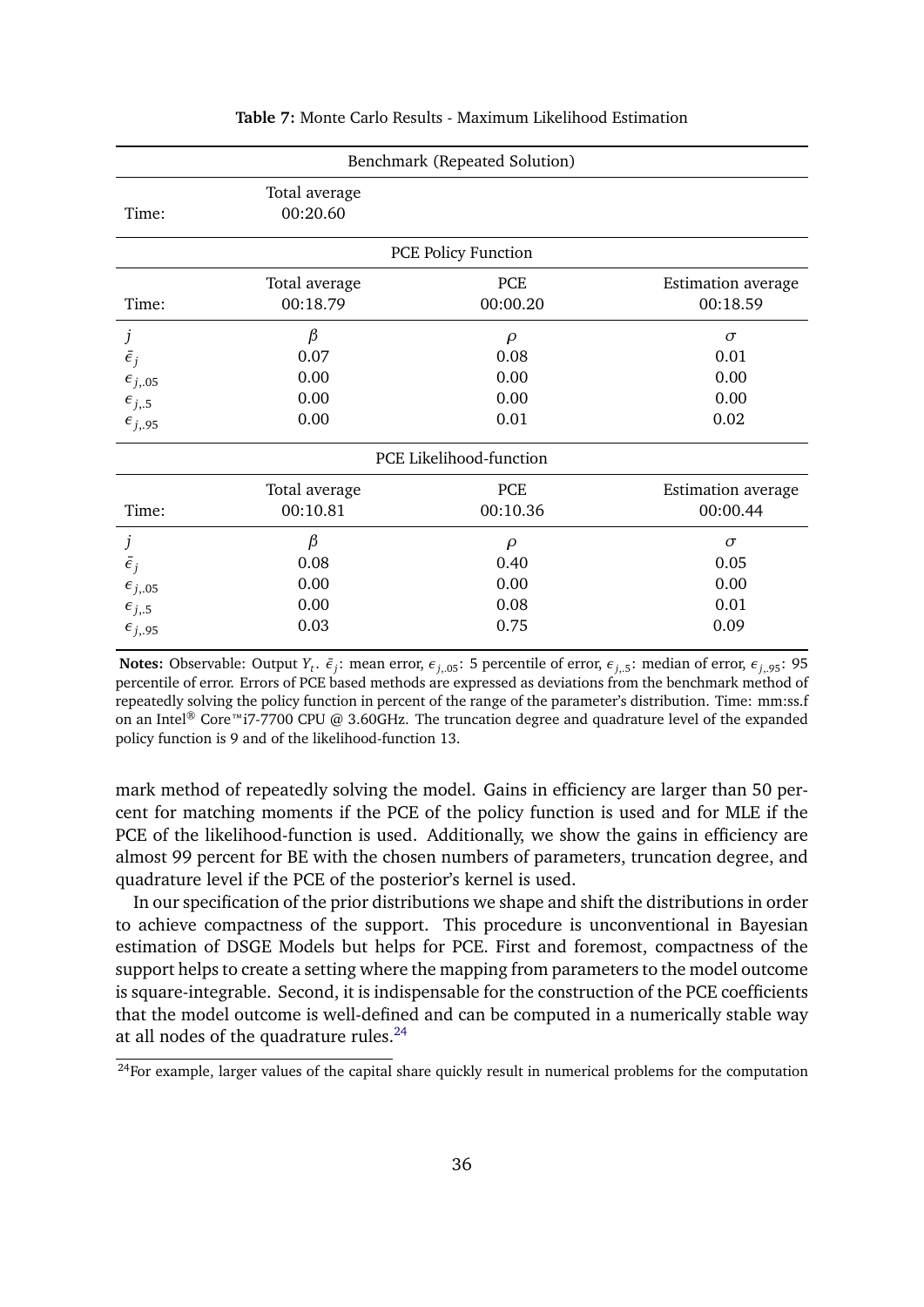<span id="page-36-0"></span>

|                                    |                                                                                                                        |                                  |                                  | Benchmark (Repeated Solution)    |                                                   |                              |                                      |                                  |                              |
|------------------------------------|------------------------------------------------------------------------------------------------------------------------|----------------------------------|----------------------------------|----------------------------------|---------------------------------------------------|------------------------------|--------------------------------------|----------------------------------|------------------------------|
|                                    | Total average<br>08:36.11<br>Time:                                                                                     |                                  |                                  |                                  |                                                   |                              |                                      |                                  |                              |
|                                    |                                                                                                                        |                                  |                                  |                                  | <b>PCE Policy Function</b>                        |                              |                                      |                                  |                              |
|                                    | Time:                                                                                                                  |                                  | Total average<br>07:56.38        |                                  |                                                   | PCE<br>00:00.05              |                                      | Estimation average<br>07:56.33   |                              |
| j                                  | $x$ :                                                                                                                  | Mean:                            | 5%                               | 10%                              | 25%                                               | Quantile:<br>50%             | 75%                                  | 90%                              | 95%                          |
| $\beta$                            | $\bar{\epsilon}_i(x)$<br>$\epsilon_i(x)_{.05}$<br>$\epsilon_i(x)_{.5}$                                                 | 0.05<br>0.00<br>0.04             | 0.12<br>0.01<br>0.09             | 0.08<br>0.01<br>0.05             | 0.05<br>0.00<br>0.03                              | 0.04<br>0.00<br>0.03         | 0.05<br>0.00<br>0.04                 | 0.07<br>0.00<br>0.05             | 0.10<br>0.01<br>0.06         |
|                                    | $\epsilon_i(x)_{.95}$                                                                                                  | 0.15                             | 0.33                             | 0.23                             | 0.15                                              | 0.15                         | 0.14                                 | 0.22                             | 0.33                         |
| $\rho$                             | $\bar{\epsilon}_i(x)$<br>$\epsilon_i(x)_{.05}$<br>$\epsilon_i(x)_{.5}$<br>$\epsilon_i(x)_{.95}$                        | 0.23<br>0.02<br>0.19<br>0.59     | 0.32<br>0.02<br>0.24<br>0.87     | 0.28<br>0.02<br>0.24<br>0.71     | 0.25<br>0.02<br>0.20<br>0.64                      | 0.25<br>0.02<br>0.21<br>0.63 | 0.30<br>0.02<br>0.25<br>0.77         | 0.37<br>0.03<br>0.30<br>0.99     | 0.45<br>0.03<br>0.35<br>1.22 |
| $\sigma$                           | $\bar{\epsilon}_i(x)$<br>$\epsilon_i(x)_{.05}$<br>$\epsilon_i(x)_{.5}$<br>$\epsilon_i(x)_{.95}$                        | 0.09<br>0.01<br>0.07<br>0.24     | 0.11<br>0.01<br>0.09<br>0.24     | 0.10<br>0.01<br>0.08<br>0.29     | 0.09<br>0.01<br>0.07<br>0.25                      | 0.09<br>0.01<br>0.07<br>0.26 | 0.11<br>0.01<br>0.09<br>0.28         | 0.15<br>0.01<br>0.12<br>0.41     | 0.20<br>0.01<br>0.15<br>0.59 |
|                                    |                                                                                                                        |                                  |                                  |                                  | PCE Posterior-Kernel                              |                              |                                      |                                  |                              |
| Total average<br>00:16.82<br>Time: |                                                                                                                        |                                  |                                  |                                  | PCE<br>Estimation average<br>00:05.82<br>00:11.00 |                              |                                      |                                  |                              |
| j                                  | $x$ :                                                                                                                  | Mean:                            | 5%                               | 10%                              | 25%                                               | Quantile:<br>50%             | 75%                                  | 90%                              | 95%                          |
| $\beta$                            | $\bar{\epsilon}_i(x)$<br>$\epsilon_i(x)_{.05}$<br>$\epsilon_i(x)_{.5}$<br>$\epsilon_i(x)_{.95}$                        | 0.05<br>0.00<br>0.04<br>0.16     | 0.13<br>0.01<br>0.08<br>0.40     | 0.09<br>0.01<br>0.06<br>0.25     | 0.05<br>0.00<br>0.03<br>0.15                      | 0.04<br>0.00<br>0.03<br>0.13 | 0.05<br>0.00<br>0.03<br>0.14         | 0.07<br>0.00<br>0.04<br>0.19     | 0.09<br>0.00<br>0.06<br>0.30 |
| $\rho$                             | $\bar{\epsilon}_i(x)$<br>$\epsilon_i(x)_{.05}$<br>$\epsilon_i(x)_{.5}$<br>$\epsilon_i(x)_{.95}$                        | 0.21<br>$0.02\,$<br>0.16<br>0.59 | 0.32<br>$0.02\,$<br>0.25<br>0.86 | 0.27<br>$0.02\,$<br>0.21<br>0.69 | 0.24<br>$0.01\,$<br>$0.20\,$<br>0.59              | 0.24<br>0.02<br>0.19<br>0.60 | 0.27<br>$0.02\,$<br>$0.20\,$<br>0.72 | 0.36<br>$0.02\,$<br>0.27<br>1.01 | 0.44<br>0.03<br>0.33<br>1.19 |
| $\sigma$                           | $\bar{\epsilon}_i(x)$<br>$\epsilon_i(x)_{.05}$<br>$\epsilon_i(x)_{.5}$<br>$\epsilon$ <sub>j</sub> $(x)$ <sub>.95</sub> | 0.09<br>0.01<br>$0.07\,$<br>0.24 | 0.12<br>0.01<br>0.09<br>0.32     | 0.11<br>$0.01\,$<br>0.08<br>0.30 | 0.09<br>0.01<br>$0.07\,$<br>0.25                  | 0.09<br>0.01<br>0.07<br>0.24 | 0.11<br>0.01<br>0.09<br>0.29         | 0.15<br>$0.01\,$<br>0.12<br>0.42 | 0.19<br>0.01<br>0.13<br>0.55 |

#### **Table 8:** Monte Carlo Results - Bayesian Estimation

**Notes:** Observable: Output  $Y_t$ .  $\bar{\epsilon}_j$ : mean error,  $\epsilon_{j,05}$ : 5 percentile of error,  $\epsilon_{j,5}$ : median of error,  $\epsilon_{j,95}$ : 95 percentile of error. Errors of PCE based methods are expressed as deviations from the benchmark method of repeatedly solving the policy function in percent of the range of the parameter's distribution. Time: mm:ss.f on an Intel® Core™i7-7700 CPU @ 3.60GHz. The truncation degree and quadratur level of the expanded policy function is 9 and of the second moments 13.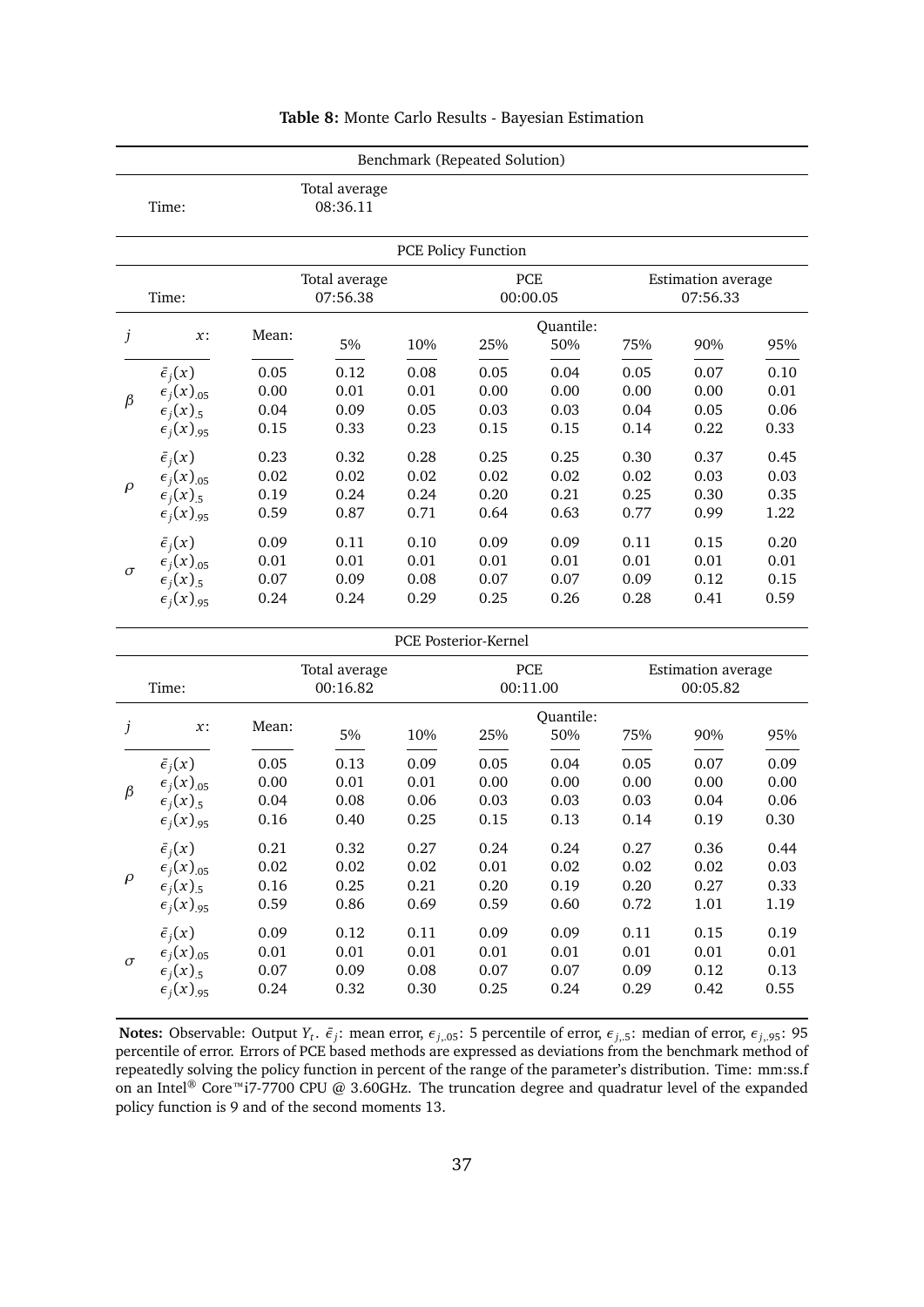In non-Bayesian approaches, the application of PCE demands the otherwise not necessary specification of prior distributions. Moreover,  $L^2$  convergence of the series expansion is achieved w.r.t. this prior distribution of the parameters. Estimation fails if the true parameter value is at odds to the choice of priors.

Similarly, [Lu et al.](#page-38-11) [\(2015\)](#page-38-11) show that the use of PCE for BE may be inaccurate in two cases. First, the QoI is represented poorly by a low-order polynomial. Second, the posterior mass is in other regions than the prior mass. To solve these problems, they suggest an adaptive increasing polynomial order by verifying the accuracy at the next evaluation point. As our manual adaption is usually not feasible as it requires the benchmark results, this is also a practical method for determining the truncation level in general. In addition, a small magnitude of the *N*th Fourier coefficient is an indicator for a sufficient high truncation level.

Finally, the success of PCE is determined by the ratio of the number of model evaluations necessary in order to compute the coefficients and the number of model evaluations in the estimation method. Hence, PCE works best in cases with a small number of unknown parameters where estimation demands many model evaluations, but PCE loses efficiency in higher dimensional problems.

## <span id="page-37-0"></span>**6 CONCLUSION**

The present article discusses the suitability of PCE for computational models in economics. For this purpose, we first provide the theoretical framework for PCE, review the basic theory, and give an overview of common distributions and corresponding orthogonal polynomials. We show how to evaluate statistical properties of the QoI from the PCE and how to use the expansion as a pointwise approximation for the QoI. Further, surrogates for a linearized policy function, for a policy function based on projection methods, and for gradients of the model's QoI are presented.

Second, we analyze PCE when applied to a standard RBC model and provide practical insights. We study convergence behavior for various QoIs and compare the most common methods to compute the PCE coefficients for a lower dimensional and a higher dimensional problem. For the higher dimensional problem with six unknown parameters, sparse-grid quadrature is the most efficient method compared to least squares and a full-grid quadrature. Monte Carlo experiments for different empirical methods show that the PCE based methods can accurately reproduce the same results as the benchmark method of repeatedly solving the model. Gains in efficiency are large, especially for Bayesian inference.

Our discussion addresses potential drawbacks of the method. First, the efficiency of PCE critically suffers from the curse of dimensions in problems with a large number of unknown parameters. Further, poorly chosen priors may affect the accuracy of the estimates.

Despite of these potential drawbacks, PCE is a powerful tool for a broad set of applications. We hope that the article can encourage applications of PCE in economics, especially for parameter inference in complex models where standard techniques are infeasible.

of the linear approximation of policy function.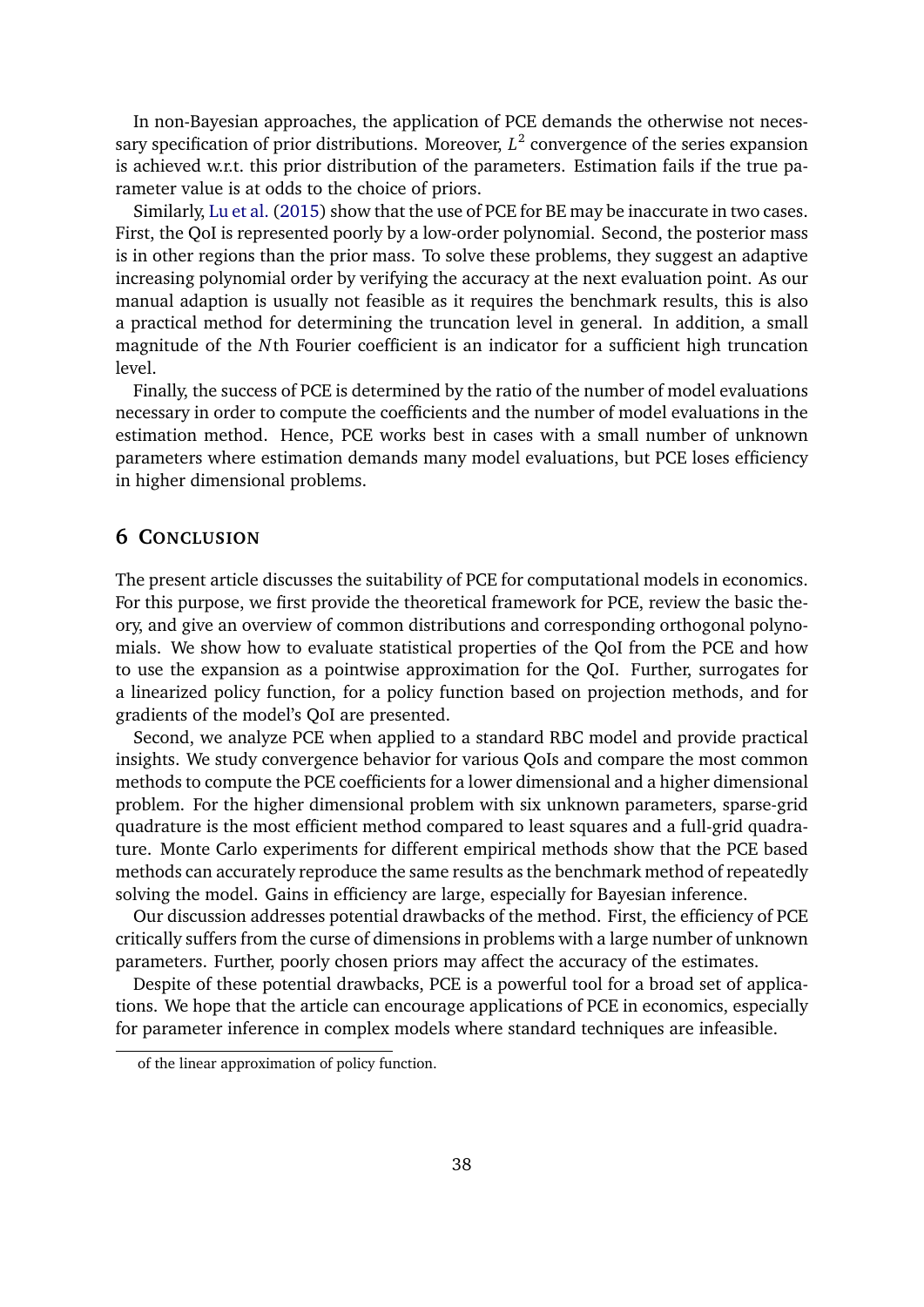#### **REFERENCES**

- <span id="page-38-5"></span>O. J. Blanchard and C. M. Kahn. The Solution of Linear Difference Models under Rational Expectations. *Econometrica*, 48(5):1305–1311, July 1980.
- <span id="page-38-0"></span>R. H. Cameron and W. T. Martin. The Orthogonal Development of Non-Linear Functionals in Series of Fourier-Hermite Functionals. *Annals of Mathematics*, 48(2):385–392, Apr. 1947.
- <span id="page-38-1"></span>R. G. Ghanem and P. D. Spanos. Spectral stochastic finite-element formulation for reliability analysis. *Journal of Engineering Mechanics*, 117(10):2351–2372, 1991.
- <span id="page-38-3"></span>D. Harenberg, S. Marelli, B. Sudret, and V. Winschel. Uncertainty quantification and global sensitivity analysis for economic models. *Quantitative Economics*, 10(1):1–41, Feb. 2019.
- <span id="page-38-9"></span>B. Heer and A. Maussner. *Dynamic General Equilibrium Modeling: Computational Methods and Applications*. Springer Berlin Heidelberg, 2009. ISBN 9783540856856. URL [https:](https://books.google.de/books?id=ZdlEAAAAQBAJ) [//books.google.de/books?id=ZdlEAAAAQBAJ](https://books.google.de/books?id=ZdlEAAAAQBAJ).
- E. P. Herbst and F. Schorfheide. *Bayesian estimation of DSGE models*. The Econometric and Tinbergen Institutes lectures. Princeton University Press, Princeton ; Oxford, 2016. ISBN 9780691161082.
- <span id="page-38-7"></span>N. Iskrev. Local identification in DSGE models. *Journal of Monetary Economics*, 57(2): 189–202, Mar. 2010.
- <span id="page-38-4"></span>D. Jackson. *Fourier Series and Orthogonal Polynomials*. Mathematical Association of America, 1941.
- <span id="page-38-10"></span>K. L. Judd. Projection methods for solving aggregate growth models. *Journal of Economic Theory*, 58(2):410–452, December 1992.
- <span id="page-38-8"></span>K. L. Judd. Approximation, perturbation, and projection methods in economic analysis. In H. M. Amman, D. A. Kendrick, and J. Rust, editors, *Handbook of Computational Economics*, volume 1 of *Handbook of Computational Economics*, chapter 12, pages 509–585. Elsevier, 1996.
- <span id="page-38-2"></span>A. Kaintura, T. Dhaene, and D. Spina. Review of polynomial chaos-based methods for uncertainty quantification in modern integrated circuits. *Electronics*, 7(3):30, feb 2018. doi: 10.3390/electronics7030030.
- <span id="page-38-6"></span>P. Klein. Using the generalized Schur form to solve a multivariate linear rational expectations model. *Journal of Economic Dynamics and Control*, 24(10):1405–1423, Sept. 2000.
- <span id="page-38-11"></span>F. Lu, M. Morzfeld, X. Tu, and A. J. Chorin. Limitations of polynomial chaos expansions in the bayesian solution of inverse problems. *Journal of Computational Physics*, 282: 138–147, feb 2015. doi: 10.1016/j.jcp.2014.11.010.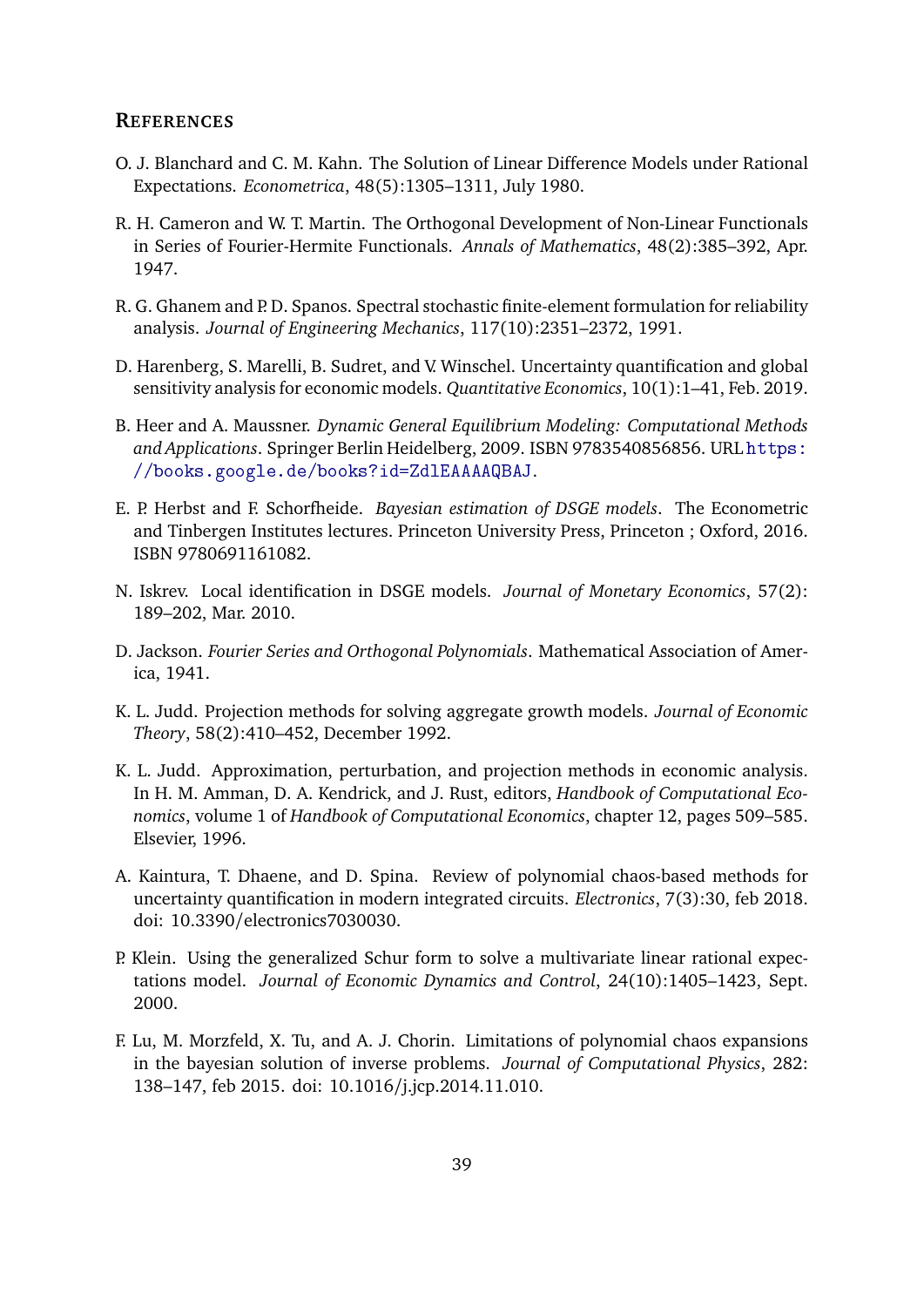- <span id="page-39-2"></span>Y. M. Marzouk, H. N. Najm, and L. A. Rahn. Stochastic spectral methods for efficient bayesian solution of inverse problems. *Journal of Computational Physics*, 224(2):560– 586, jun 2007. doi: 10.1016/j.jcp.2006.10.010.
- <span id="page-39-7"></span>E. R. McGrattan. Application of weighted residual methods to dynamic economic models. In R. Marimon and A. Scott, editors, *Computational Methods for the Study of Dynamic Economies*, pages 114–142. Oxford and New York: Oxford University Press, 1999.
- <span id="page-39-4"></span>M. Riesz. Sur le problème des moments et le théorème de Parseval correspondant. *Scandinavian Actuarial Journal*, 1924(1):54–74, 1924. doi: 10.1080/03461238.1924. 10405368. URL <https://doi.org/10.1080/03461238.1924.10405368>.
- <span id="page-39-3"></span>F. J. Ruge-Murcia. Methods to estimate dynamic stochastic general equilibrium models. *Journal of Economic Dynamics and Control*, 31(8):2599–2636, aug 2007. doi: 10.1016/ j.jedc.2006.09.005.
- <span id="page-39-6"></span>C. Sims. Solving Linear Rational Expectations Models. *Computational Economics*, 20(1): 1–20, Oct. 2002.
- <span id="page-39-5"></span>G. Szegő. Orthogonal Polynomials. American Mathematical Society<sub>n</sub> 1939.
- <span id="page-39-0"></span>N. Wiener. The Homogeneous Chaos. *American Journal of Mathematics*, 60(4):897–936, Oct. 1938.
- <span id="page-39-1"></span>D. Xiu and G. E. Karniadakis. The wiener–askey polynomial chaos for stochastic differential equations. *SIAM Journal on Scientific Computing*, 24(2):619–644, jan 2002. doi: 10. 1137/s1064827501387826.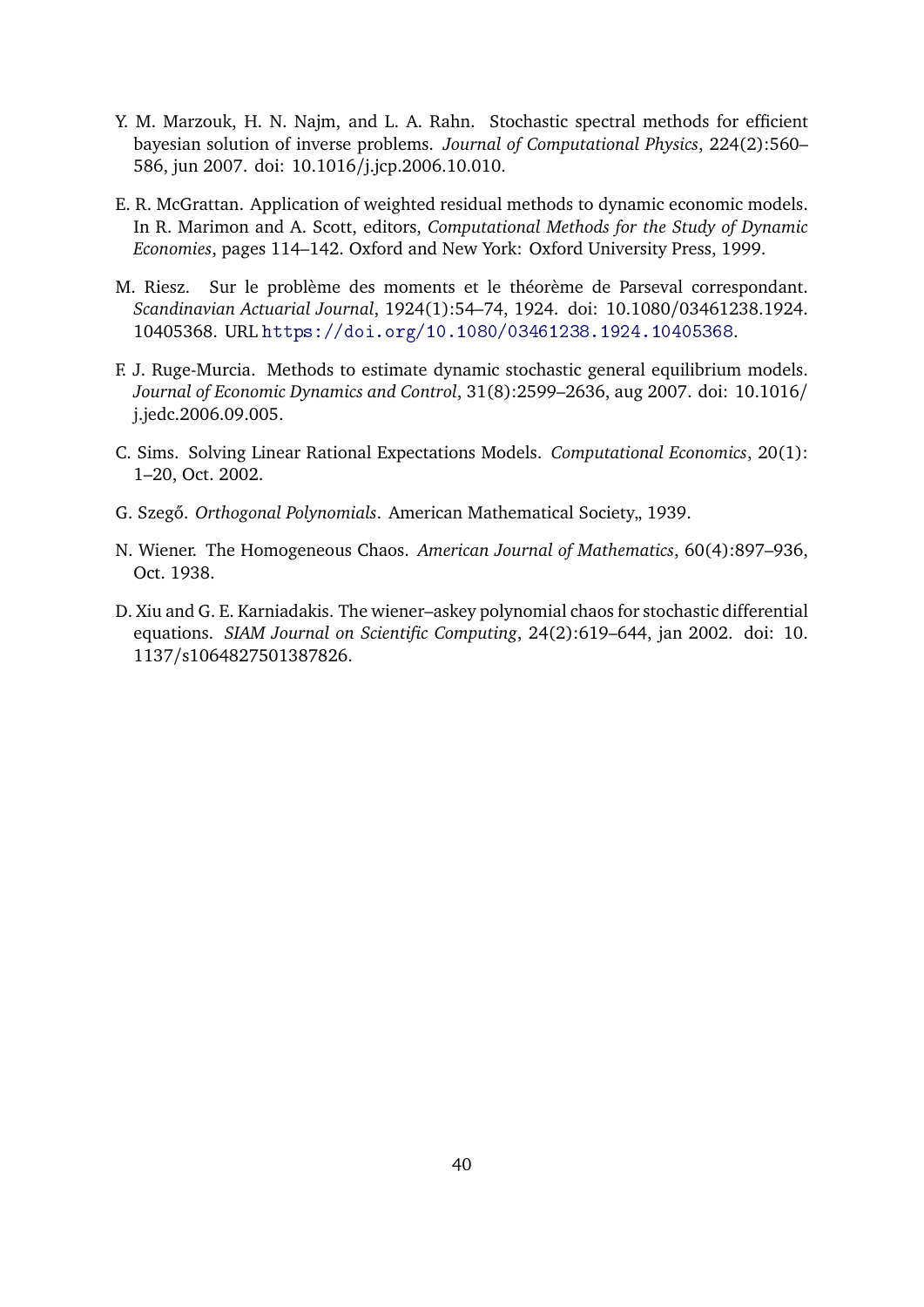# APPENDIX

Polynomial chaos expansion: Efficient evaluation and estimation of computational models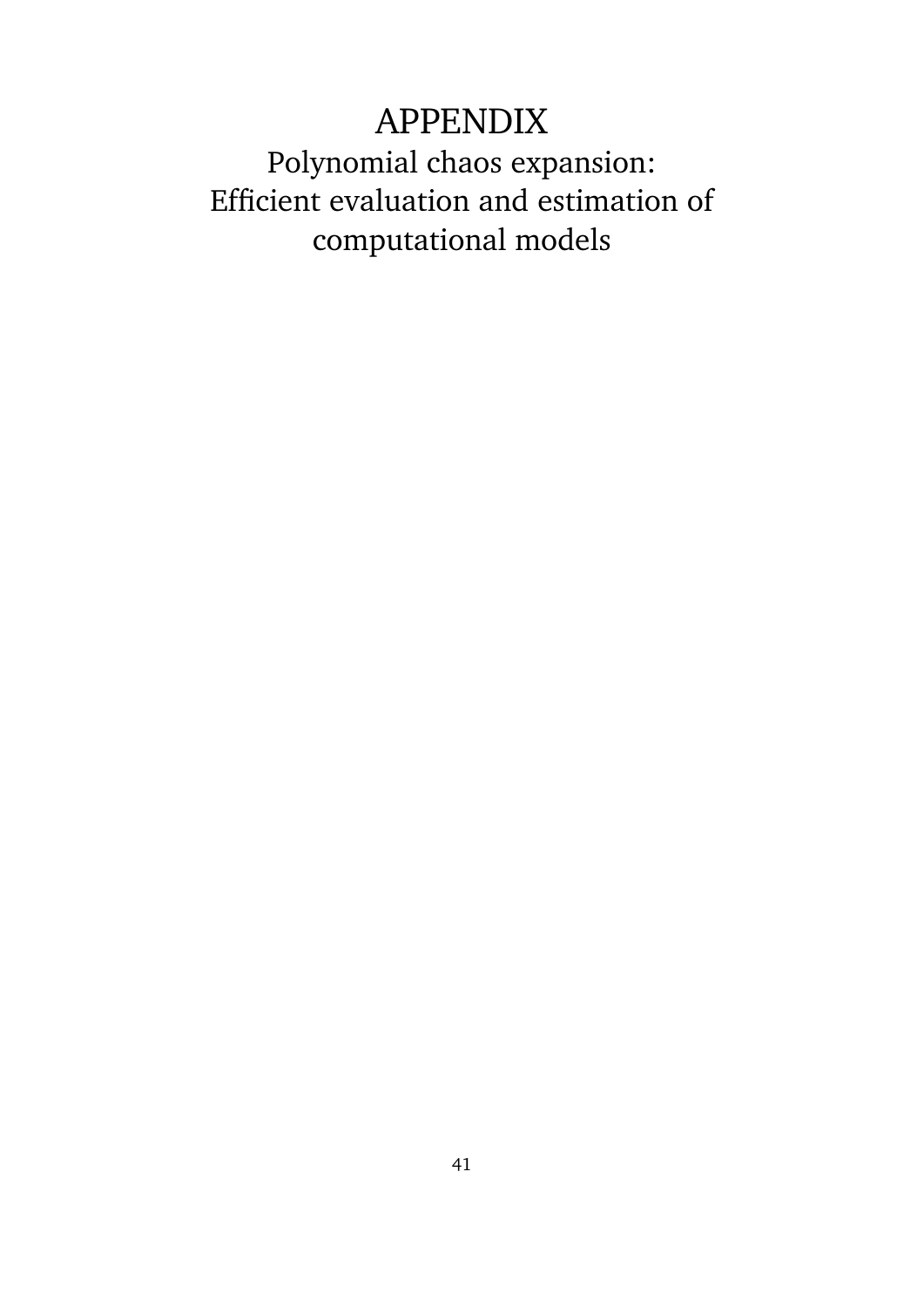## <span id="page-41-0"></span>**A ORTHOGONAL POLYNOMIALS**

We give a short overview for the families of orthogonal polynomials summarized in Table [2.](#page-10-1) More details, in particular regarding their completeness in the respective Hilbert spaces L<sup>2</sup> of square integrable functions, can be found in Szegő [\(1939\)](#page-39-5).

#### **A.1 Hermite Polynomials**

Hermite polynomials are defined by the recurrence relation

$$
H_0(x) = 1, H_1(x) = 2x, H_{n+1}(x) = 2xP_n(x) - 2nP_{n-1}(x), n \ge 2
$$

and form a complete orthogonal system on  $L^2(\mathbb{R},\mathscr{B}(\mathbb{R}),\tilde{w}(x)\, \mathrm{d} x)$  with weighting function

$$
\tilde{w}(x) \coloneqq e^{-x^2}.
$$

More specifically,

 $\lambda$ 

$$
\int_{\mathbb{R}} H_n(x) H_m(x) \tilde{w}(x) dx = 2^n (n!) \sqrt{\pi} \delta_{n,m}
$$

The probability density function of a normal distributed random variable  $\theta \sim N(\mu, \sigma^2)$ with mean  $\mu$  and variance  $\sigma^2$  is given by

$$
f_{\theta}(\vartheta) = \frac{1}{\sqrt{2\pi}\sigma}e^{-\frac{(\vartheta-\mu)^2}{2\sigma^2}}.
$$

Fixing the transformation between the germ and *θ* in this case to

$$
\psi(s) := \mu + \sqrt{2}\sigma s
$$

so that the germ *ξ* is defined by

$$
\xi \coloneqq \psi^{-1}(\theta) = \frac{\theta - \mu}{\sqrt{2}\sigma}
$$

implies that *ξ* has probability density function

$$
w(s) = f_{\theta}(\psi(s))\psi'(s) = \frac{1}{\sqrt{\pi}}e^{-s^2} = \frac{1}{\sqrt{\pi}}\tilde{w}(s).
$$

Since  $w$  differs from  $\tilde{w}$  only by a constant factor, it follows that

$$
L^{2}(\mathbb{R},\mathscr{B}(\mathbb{R}),\mathrm{d}P_{\xi})=L^{2}(\mathbb{R},\mathscr{B}(\mathbb{R}),w(s)\,\mathrm{d}s)=L^{2}(\mathbb{R},\mathscr{B}(\mathbb{R}),\tilde{w}(s)\,\mathrm{d}s),
$$

and that Hermite polynomials also form a complete orthogonal system in  $L^2(\mathbb{R},\mathscr{B}(\mathbb{R}),\mathrm{d} P_\xi)$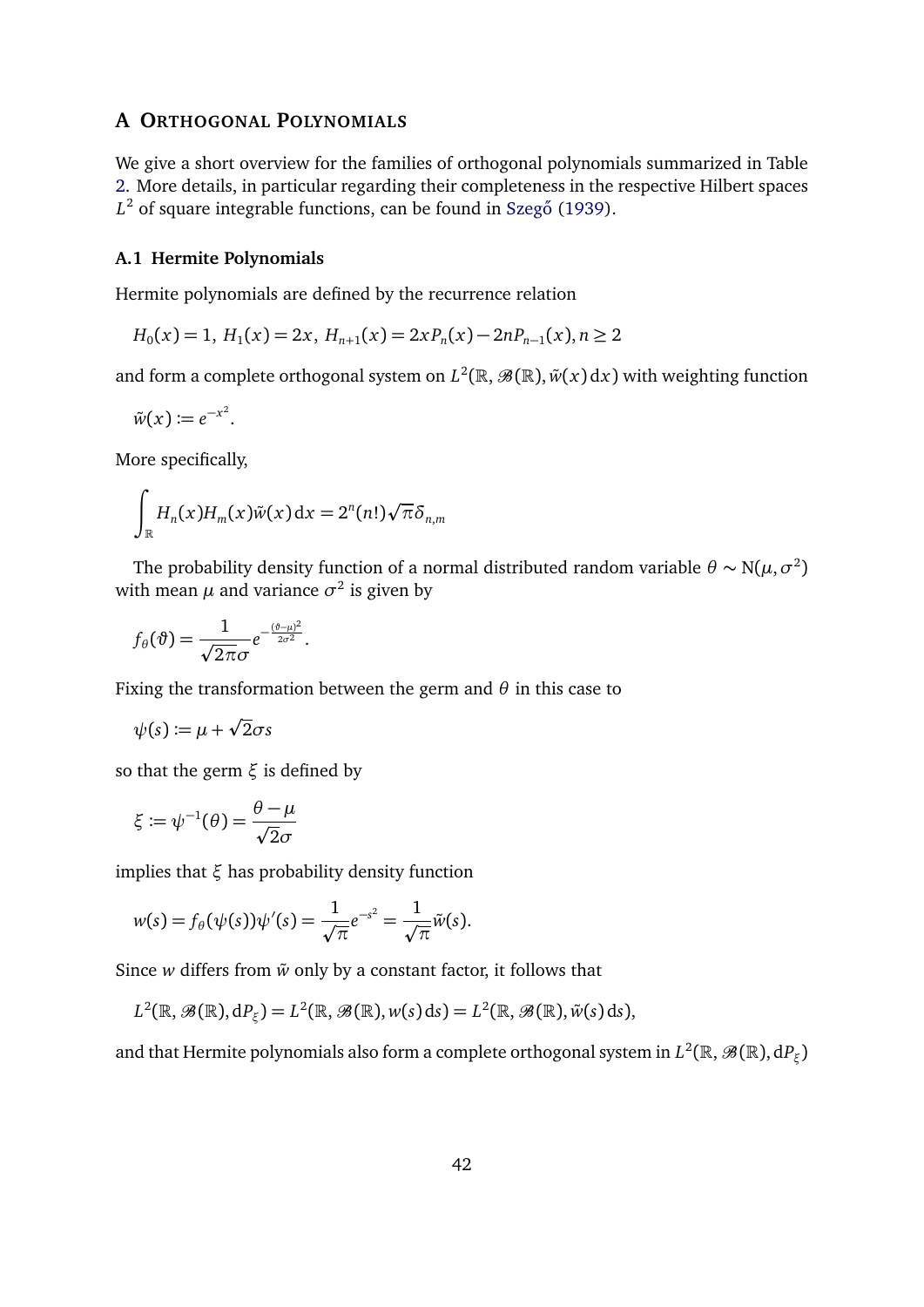with

$$
\int_{\mathbb{R}} H_n(s)H_m(s)\,\mathrm{d}P_\xi(s) = \int_{\mathbb{R}} H_n(s)H_m(s)w(s)\,\mathrm{d}s = \frac{1}{\sqrt{\pi}}\int_{\mathbb{R}} H_n(s)H_m(s)\tilde{w}(s)\,\mathrm{d}s = 2^n(n!\,\delta_{n,m}.
$$

Moreover, given the nodes *s<sup>j</sup>* and weights *ω*˜ *<sup>j</sup>* from the common Gauss-Hermite-quadrature rule for weighting function  $\tilde{w}$ , the Gauss-quadrature rule in terms of weighting function  $w$ has the same nodes while the weights are scaled by  $\omega_j = \frac{\tilde{\omega}_j}{\sqrt{\pi}}$ .

## **A.2 Legendre Polynomials**

Legendre polynomials are defined by the recurrence relation

$$
L_0(x) = 1, \quad L_1(x) = 2x, \quad (n+1)L_{n+1}(x) = (2n+1)xL_n(x) - nL_{n-1}(x), \quad n \ge 2
$$

and form a complete orthogonal system in  $L^2([-1, 1], \mathcal{B}([-1, 1]), dx)$ , i.e.

$$
\int_{-1}^{1} L_n(x) L_m(x) \, dx = \frac{2}{2n+1} \delta_{n,m}.
$$

The probability density function of an uniformly distributed random variable  $\theta \sim U[0,1]$ over  $\lceil 0, 1 \rceil$  is given by

$$
f_{\theta}(\vartheta) = \mathbb{1}_{[0,1]}(\vartheta) \coloneqq \begin{cases} 1, \text{ if } \vartheta \in [0,1] \\ 0, \text{ if } \vartheta \in \mathbb{R} \setminus [0,1] \end{cases}
$$

Fixing the transformation between the germ and *θ* in this case to

$$
\psi(s) \coloneqq \frac{s+1}{2}
$$

so that the germ *ξ* is defined by

$$
\xi:=\psi^{-1}(\theta)=2\theta-1
$$

implies that *ξ* has probability density function

$$
w(s) = f_{\theta}(\psi(s))\psi'(s) = \frac{1}{2} \mathbb{1}_{[-1,1]}(s).
$$

Hence, it follows that

$$
L^{2}(\mathbb{R},\mathscr{B}(\mathbb{R}),\mathrm{d}P_{\xi})=L^{2}(\mathbb{R},\mathscr{B}(\mathbb{R}),w(s)\,\mathrm{d}s)\simeq L^{2}([-1,1],\mathscr{B}([-1,1]),\mathrm{d}s),
$$

and consequently the Legendre polynomials also form a complete orthogonal system in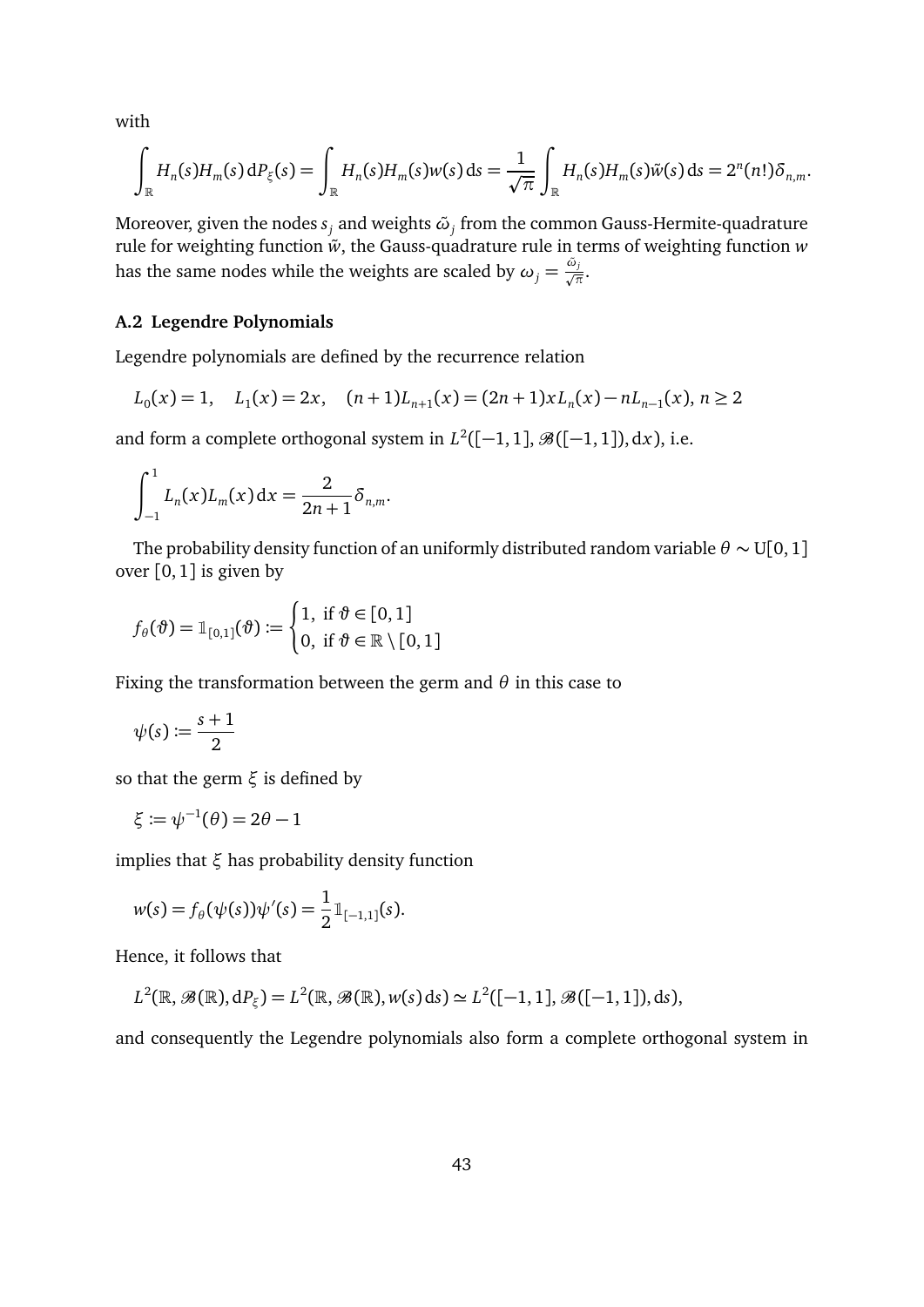$L^2(\mathbb{R},\mathscr{B}(\mathbb{R}),\mathrm{d} P_\xi)$  with

$$
\int_{\mathbb{R}} L_n(s) L_m(s) dP_{\xi}(s) = \int_{\mathbb{R}} L_n(s) L_m(s) w(s) ds = \frac{1}{2} \int_{-1}^1 L_n(s) L_m(s) ds = \frac{1}{2n+1} \delta_{n,m}.
$$

Moreover, given the nodes  $s_j$  and weights  $\tilde{\omega}_j$  from the common Gauss-Legendre quadrature rule for weighting function  $\tilde{w}$ , the Gauss-quadrature rule in terms of weighting function  $w$ has the same nodes while the weights are scaled by  $\omega_j = \frac{\tilde{\omega}_j}{2}$  $\frac{z_j}{2}$ .

## **A.3 Jacobi Polynomials**

Jacobi polynomials are defined by the recurrence relation

$$
J_0^{(\alpha,\beta)}(x) = 1,
$$
  
\n
$$
J_1^{(\alpha,\beta)}(x) = \frac{1}{2}(\alpha - \beta + (\alpha + \beta + 2)x),
$$
  
\n
$$
a_{1,n}J_{n+1}^{(\alpha,\beta)}(x) = (a_{2,n} + a_{3,n}x)J_n^{(\alpha,\beta)}(x) - a_{4,n}J_{n-1}^{(\alpha,\beta)}(x), n \ge 2
$$

where

$$
a_{1,n} = 2(n+1)(n+\alpha+\beta+1)(2n+\alpha+\beta),
$$
  
\n
$$
a_{2,n} = (2n+\alpha+\beta+1)(\alpha^2-\beta^2),
$$
  
\n
$$
a_{3,n} = (2n+\alpha+\beta)(2n+\alpha+\beta+1)(2n+\alpha+\beta+2),
$$
  
\n
$$
a_{4,n} = 2(n+\alpha)(n+\beta)(2n+\alpha+\beta+2).
$$

They form a complete orthogonal system on  $L^2([-1,1],\mathscr{B}([-1,1]),\tilde{w}(x)\,{\rm d}x)$  with weighting function

$$
\tilde{w}(x;\alpha,\beta) \coloneqq (1-x)^{\alpha}(1+x)^{\beta}.
$$

More specifically,

$$
\int_{-1}^1 J_n^{(\alpha,\beta)}(x)J_m^{(\alpha,\beta)}(x)\tilde{w}(x;\alpha,\beta) dx = \frac{2^{\alpha+\beta+1}}{2n+\alpha+\beta+1} \frac{\Gamma(n+\alpha+1)\Gamma(n+\beta+1)}{\Gamma(n+\alpha+\beta+1)n!} \delta_{nm}.
$$

The probability density function of a Beta-distributed random variable  $\theta \sim \text{Beta}(\alpha, \beta)$ with shape parameters  $\alpha$  and  $\beta$  is given by

$$
f_{\theta}(\boldsymbol{\vartheta};\boldsymbol{\alpha},\boldsymbol{\beta})=\frac{1}{B(\boldsymbol{\alpha},\boldsymbol{\beta})}\boldsymbol{\vartheta}^{\alpha-1}(1-\boldsymbol{\vartheta})^{\boldsymbol{\beta}-1}\mathbb{1}_{[0,1]}(\boldsymbol{\vartheta}).^{25}
$$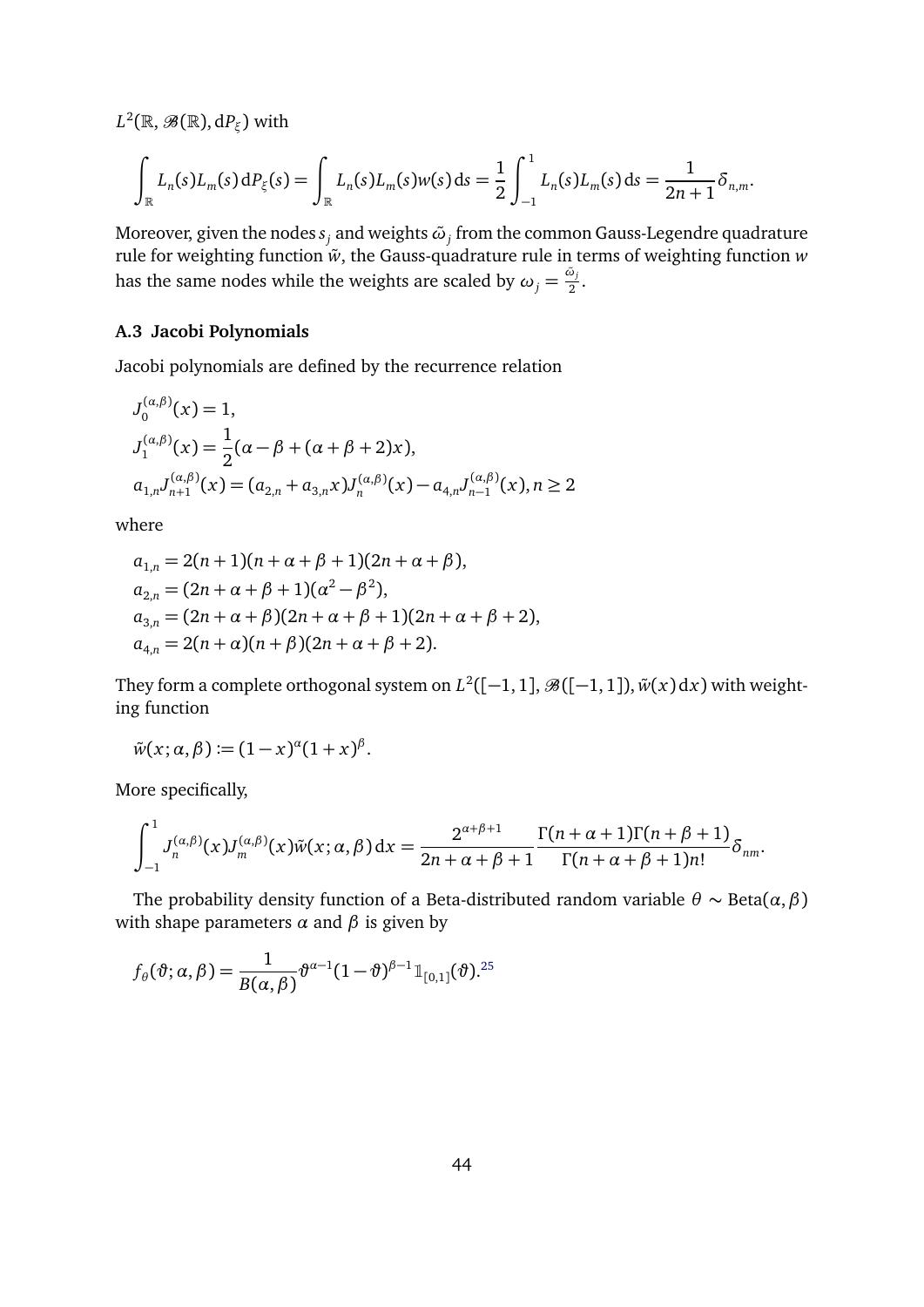Fixing the transformation between the germ and *θ* in this case to

$$
\psi(s):=\frac{s+1}{2}
$$

so that the germ *ξ* is defined by

$$
\xi \coloneqq \psi^{-1}(\theta) = 2\theta - 1
$$

implies that *ξ* has probability density function

$$
w(s; \alpha, \beta) = f_{\theta}(\psi(s); \alpha, \beta)\psi'(s) = \frac{1}{B(\alpha, \beta)} \left(\frac{s+1}{2}\right)^{\alpha-1} \left(1 - \frac{s+1}{2}\right)^{\beta-1} \frac{1}{2} \mathbb{1}_{[-1,1]}(s)
$$
  
= 
$$
\frac{2^{1-\alpha-\beta}}{B(\alpha, \beta)} (s+1)^{\alpha-1} (1-s)^{\beta-1} \mathbb{1}_{[-1,1]}(s) = \frac{2^{1-\alpha-\beta}}{B(\alpha, \beta)} \tilde{w}(s; \beta-1, \alpha-1) \mathbb{1}_{[-1,1]}(s).
$$

Since  $w(s; \alpha, \beta)$  differs from  $\tilde{w}(s; \beta - 1, \alpha - 1)$  only by a constant factor, it follows that

$$
L^{2}(\mathbb{R},\mathscr{B}(\mathbb{R}),dP_{\xi})=L^{2}(\mathbb{R},\mathscr{B}(\mathbb{R}),w(s;\alpha,\beta)ds)\simeq
$$
  

$$
\simeq L^{2}([-1,1],\mathscr{B}([-1,1]),\tilde{w}(s;\beta-1,\alpha-1)ds),
$$

and that the Jacobi polynomials  $\{J_n^{(\beta-1,\alpha-1)}\}_{n\in\mathbb{N}_0}$  also form a complete orthogonal system in  $L^2(\mathbb{R}, \mathscr{B}(\mathbb{R}), dP_\xi)$  with

$$
\int_{\mathbb{R}} J_n^{(\beta-1,\alpha-1)}(s) J_m^{(\beta-1,\alpha-1)}(s) dP_{\xi}(s) = \int_{\mathbb{R}} J_n^{(\beta-1,\alpha-1)}(s) J_m^{(\beta-1,\alpha-1)}(s) w(s; \alpha, \beta) ds =
$$
\n
$$
= \frac{2^{1-\alpha-\beta}}{B(\alpha,\beta)} \int_{-1}^1 J_n^{(\beta-1,\alpha-1)}(s) J_m^{(\beta-1,\alpha-1)}(s) \tilde{w}(s; \beta-1, \alpha-1) ds =
$$
\n
$$
= \frac{1}{B(\alpha,\beta)(2n+\alpha+\beta-1)} \frac{\Gamma(n+\beta)\Gamma(n+\alpha)}{\Gamma(n+\alpha+\beta-1)n!} \delta_{nm}.
$$

Moreover, given the nodes  $s_j$  and weights  $\tilde{\omega}_j$  from the common Gauss-Jacobi-quadrature rule for weighting function  $\H{w}(.,\beta\!-\!1,\alpha\!-\!1),$  the Gauss-quadrature rule in terms of weight- $\lim_{\delta}$  function *w*(*., α, β*) has the same nodes while the weights are scaled by  $ω_j = \frac{2^{1-a-\beta}}{B(a,\beta)}\tilde{ω}_j$ .

## **A.4 Generalized Laguerre Polynomials**

Generalized Laguerre polynomials are defined by the recurrence relation

$$
La_0^{(\alpha)}(x) = 1,La_1^{(\alpha)}(x) = 1 + \alpha - x,(n+1)La_{n+1}^{(\alpha)}(x) = (2n+1+\alpha-x)La_n^{(\alpha)}(x) - (n+\alpha)La_{n-1}^{(\alpha)}(x), n \ge 2
$$

<span id="page-44-0"></span><sup>&</sup>lt;sup>25</sup>We denote by *B*(*x*, *y*) the beta function.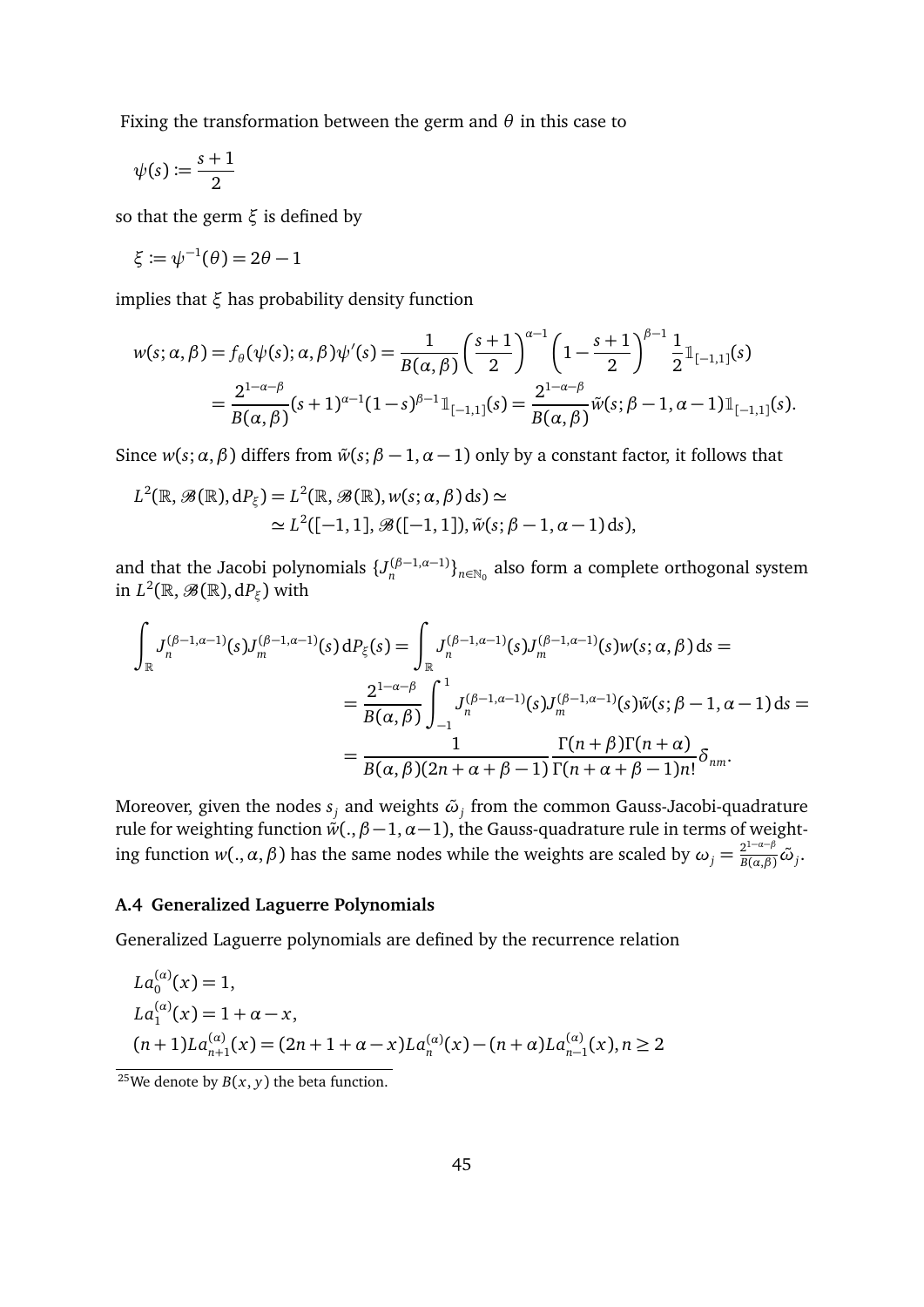They form a complete orthogonal system on  $L^2([0,\infty),{\mathscr B}([0,\infty)), \tilde w(x)\,{\rm d} x)$  with weighting function

$$
\tilde{w}(x;\alpha) := x^{\alpha} e^{-x}.
$$

More specifically,

$$
\int_0^\infty La_n^{(\alpha)}(x)La_m^{(\alpha)}(x)\tilde{w}(x;\alpha) dx = \frac{\Gamma(n+\alpha+1)}{n!}\delta_{nm}.
$$

The probability density function of a Gamma-distributed random variable, denoted by *θ* ∼ Gamma(*α*,*β*), with shape parameter *α* and rate parameter *β* is given by

$$
f_{\theta}(\vartheta; \alpha, \beta) := \frac{\beta^{\alpha}}{\Gamma(\alpha)} \vartheta^{\alpha-1} e^{-\beta \vartheta} \mathbb{1}_{[0,\infty)}(\vartheta).^{26}
$$

Fixing the transformation between the germ and *θ* in this case to

$$
\psi(s) \coloneqq \frac{s}{\beta}
$$

so that the germ *ξ* is defined by

$$
\xi:=\psi^{-1}(\theta)=\beta\,\theta
$$

implies that *ξ* has probability density function

$$
w(s; \alpha, \beta) = f_{\theta}(\psi(s); \alpha, \beta)\psi'(s) = \frac{\beta^{\alpha}}{\Gamma(\alpha)} \left(\frac{s}{\beta}\right)^{\alpha-1} e^{-s} \frac{1}{\beta} \mathbb{1}_{[0, \infty)}(s) =
$$
  
= 
$$
\frac{1}{\Gamma(\alpha)} \tilde{w}(s; \alpha - 1) \mathbb{1}_{[0, \infty)}(s).
$$

Since  $w(s; \alpha, \beta)$  differs from  $\tilde{w}(s; \alpha - 1)$  only by a constant factor, it follows that

$$
L^{2}(\mathbb{R},\mathscr{B}(\mathbb{R}),\mathrm{d}P_{\xi})=L^{2}(\mathbb{R},\mathscr{B}(\mathbb{R}),w(s;\alpha,\beta)\,\mathrm{d}s)\simeq L^{2}([0,\infty),\mathscr{B}([0,\infty)),\tilde{w}(s;\alpha-1)\,\mathrm{d}s),
$$

and that the generalized Laguerre polynomials  $\{La_n^{(\alpha-1)}\}_{n\in\mathbb{N}_0}$  also form a complete orthog-

<span id="page-45-0"></span><sup>&</sup>lt;sup>26</sup>We denote by  $Γ(x)$  the gamma function.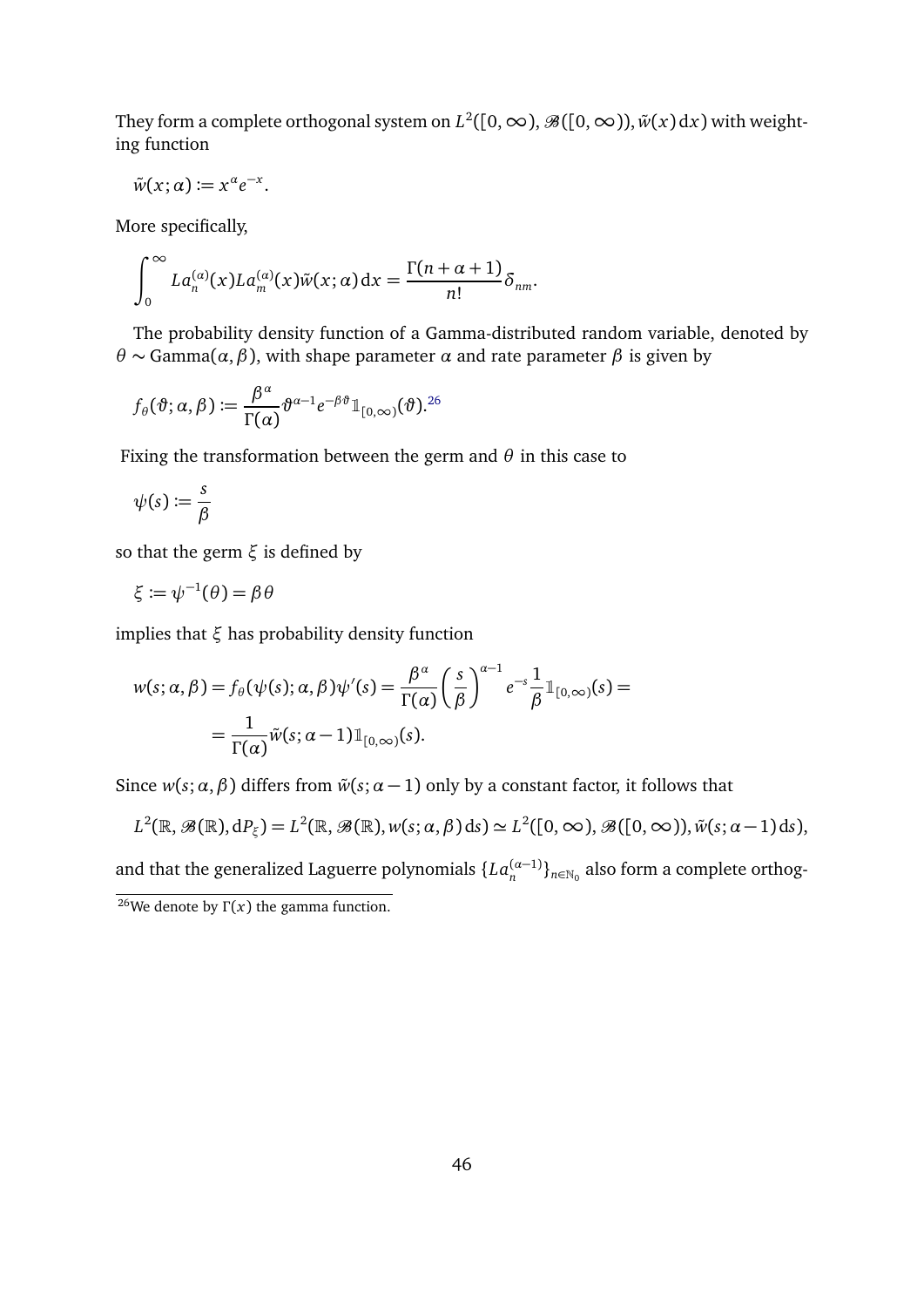onal system in  $L^2(\mathbb{R}, \mathscr{B}(\mathbb{R}), dP_\xi)$  with

$$
\int_{\mathbb{R}} La_n^{(\alpha-1)}(s)La_m^{(\alpha-1)}(s) dP_{\xi}(s) = \int_{\mathbb{R}} La_n^{\alpha-1}(s)J_m^{(\alpha-1)}(s)w(s; \alpha, \beta) ds
$$
  
\n
$$
= \frac{1}{\Gamma(\alpha)} \int_0^{\infty} La_n^{(\alpha-1)}(s)La(\alpha-1)_m(s)\tilde{w}(s; \alpha-1) ds
$$
  
\n
$$
= \frac{\Gamma(n+\alpha)}{\Gamma(\alpha)n!} \delta_{nm}.
$$

Moreover, given the nodes  $s_j$  and weights  $\tilde{\omega}_j$  from the common Gauss-Laguerre-quadrature rule for weighting function  $\tilde{w}$ (.,  $\alpha - 1$ ), the Gauss-quadrature rule in terms of weighting function  $w(.,\alpha,\beta)$  has the same nodes while the weights are scaled by  $\omega_j=\frac{\tilde{\omega}_j}{\Gamma(\alpha)}$  $\frac{\omega_j}{\Gamma(\alpha)}$ .

## <span id="page-46-0"></span>**B SMOLYAK-GAUSS-QUADRATURE**

Suppose that for every  $i = 1, \ldots, k$  the distribution  $P_{\xi_i}$  of  $\xi_i$  possesses a probability density function  $w_i$ , so that  $w := \prod_{i=1}^k w_i$  is the probability density of  $P_\xi$ . Then [\(13\)](#page-16-1) becomes

<span id="page-46-1"></span>
$$
\hat{y}_{\alpha} = ||q_{\alpha}||_{L^2}^{-2} \int_{\mathbb{R}} \dots \int_{\mathbb{R}} h(\psi(s_1, \dots, s_k)) q_{1\alpha_1}(s_1) \dots q_{k\alpha_k}(s_k) w_1(s_1) \dots w_k(s_k) ds_1 \dots ds_k. \quad (17)
$$

Further suppose that one-dimensional Gauss-quadrature rules corresponding to weighting functions  $w_i$  and orthogonal polynomials  $\{q_{in}\}_{n\in\mathbb{N}_0}$  are available. For  $i = 1, ..., k$  let  $Q_i(M_i)$  denote this one-dimensional Gauss-quadrature rule with  $M_i$  nodes  $\{s_{i,h}^{(j)}\}$  $\{j\}}_{i,M_i}$ }<sub>*j*=1,...,*M*<sub>*i*</sub></sub> and weights  $\{ \omega_{i,k}^{(j)} \}$  $_{i,M_i}^{(j)}\}_{j=1,...,M_i}$ , i.e.

$$
Q_i(M_i)g \coloneqq \sum_{j=1}^{M_i} \omega_{i,M_i}^{(j)} g(s_{i,M_i}^{(j)}) \text{ for } g \in L_i^2.
$$

Then choose for each  $i = 1, ..., k$  an increasing sequence of natural numbers  $\{M_{ij}\}_{j \in \mathbb{N}} \subset$  $N, M_{i,j+1} > M_{i,j}$  and define the difference operator by

$$
\Delta_{i1} := Q_i(M_{i1})
$$
 and  $\Delta_{ij} := Q_i(M_{ij}) - Q_i(M_{ij-1}), j \ge 2$ .

The Smolyak-Gauss-quadrature rule of order  $l \in \mathbb{N}$  and with growth rules given by  $\{M_{ij}\}_{j \in \mathbb{N}}$ is defined by

$$
Q_l \coloneqq \sum_{\stackrel{\mathfrak{p} \in \mathbb{N}^k}{|\mathfrak{p}| \leq k+l}} \bigotimes_{i=1}^k \Delta_{i \, \mathfrak{p}_i}.
$$